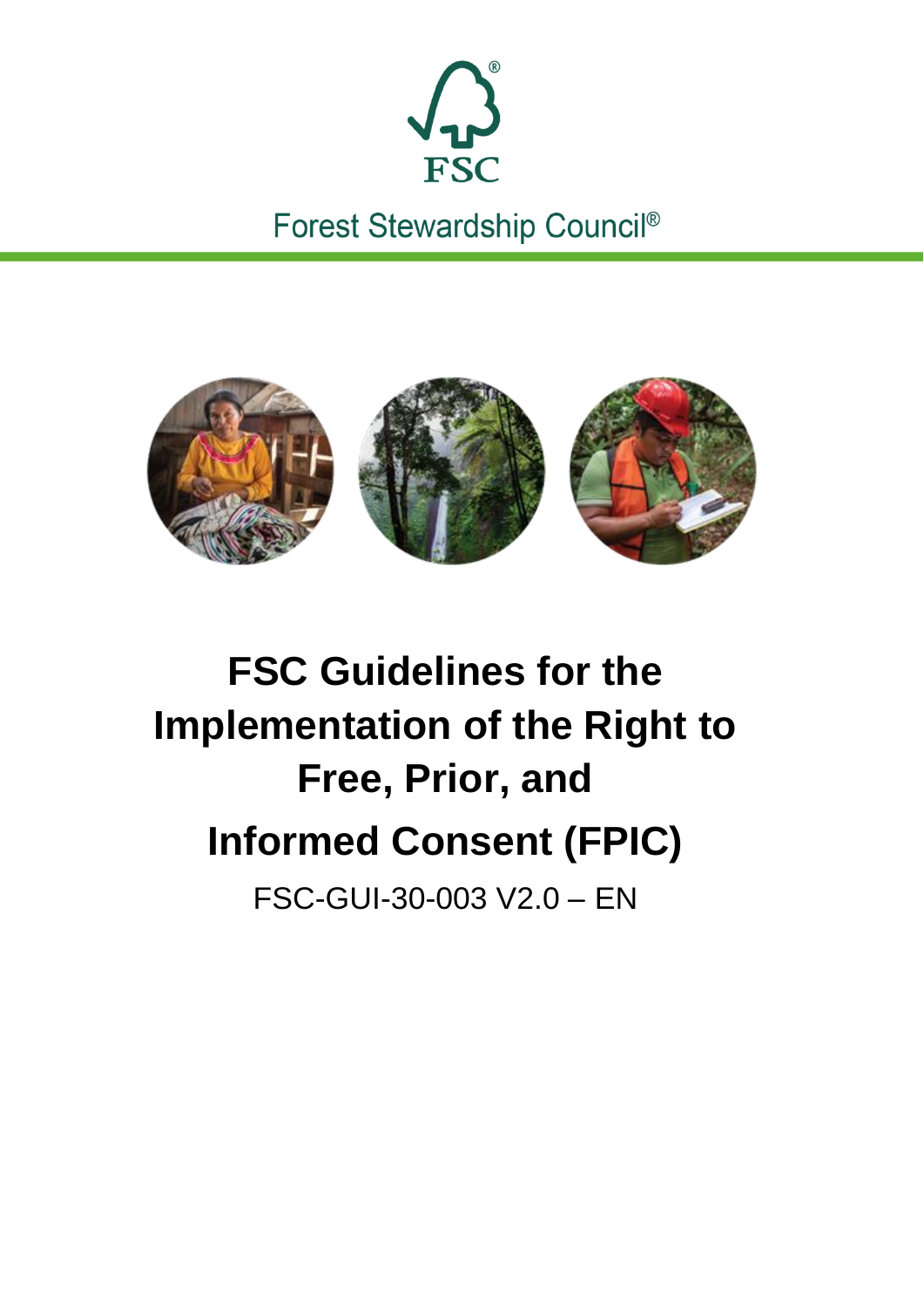| Title                   | FSC Guidelines for the Implementation of Free, Prior and |  |  |
|-------------------------|----------------------------------------------------------|--|--|
|                         | Informed Consent                                         |  |  |
| Document reference code | FSC-GUI-30-003 V2.0 EN                                   |  |  |
| <b>Status</b>           | Approved                                                 |  |  |
| <b>Approval date</b>    | 09 March 2021                                            |  |  |
| <b>Approval body</b>    | <b>FSC International Board of Directors</b>              |  |  |
| <b>Contact</b>          | <b>FSC</b> International Center                          |  |  |
|                         | - Performance and Standards Unit -                       |  |  |
|                         | Adenauerallee 134                                        |  |  |
|                         | 53113 Bonn, Germany                                      |  |  |
|                         | +49-(0)228-36766-0                                       |  |  |
|                         | 른<br>+49-(0)228-36766-30                                 |  |  |
|                         | psu@fsc.org                                              |  |  |

© 2021 Forest Stewardship Council, A.C. All rights reserved.

#### FSC®F000100

No part of this work covered by the publisher's copyright may be reproduced or copied in any form or by any means (graphic, electronic or mechanical, including photocopying, recording, recording taping, or information retrieval systems) without the written permission of the publisher.

The Forest Stewardship Council® (FSC) is an independent, not for profit, non-government organization established to support environmentally appropriate, socially beneficial, and economically viable management of the world's forests.

FSC's vision is that the true value of forests is recognized and fully incorporated into society worldwide. FSC is the leading catalyst and defining force for improved forest management and market transformation, shifting the global forest trend toward sustainable use, conservation, restoration, and respect for all.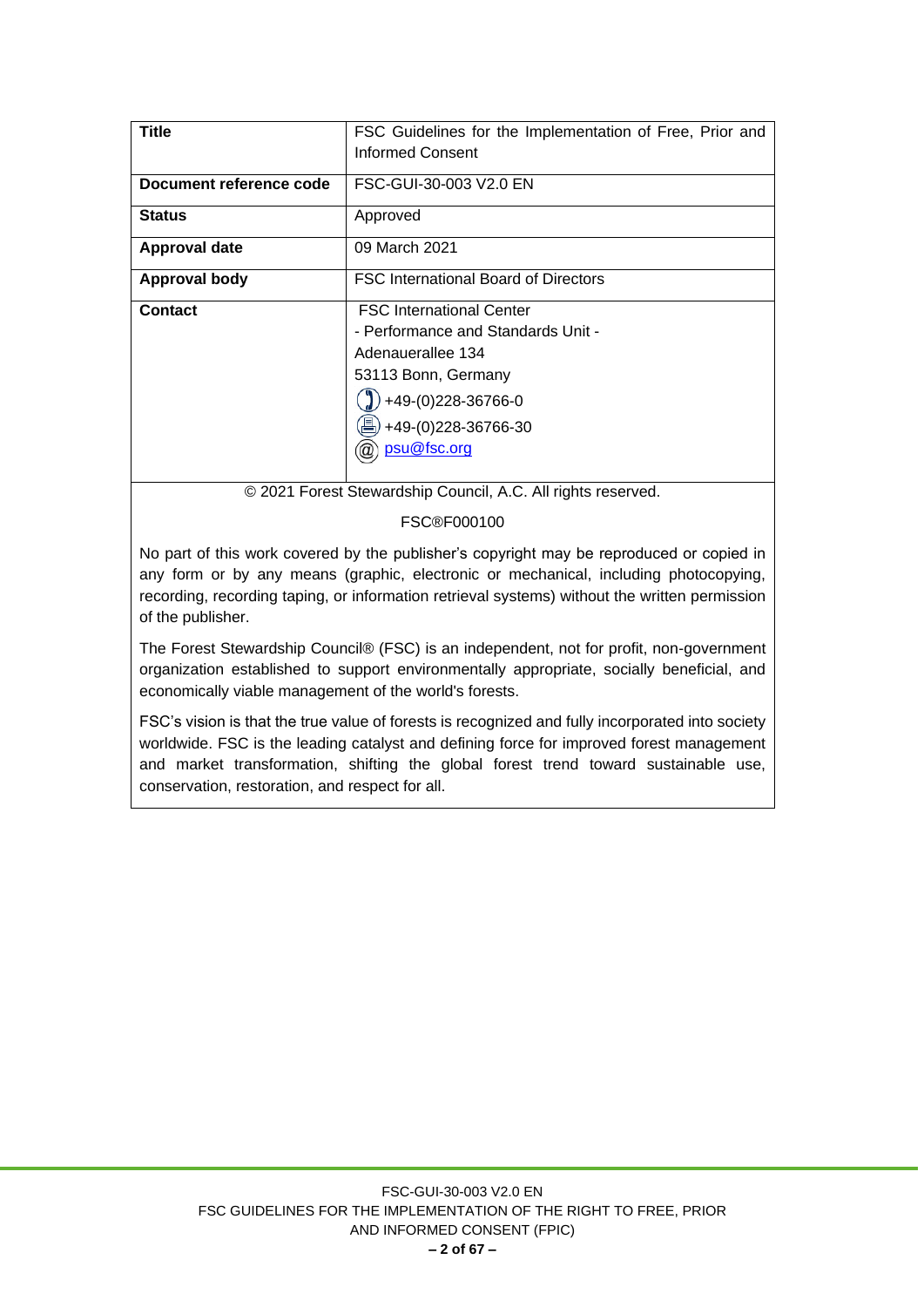#### **Acknowledgements**

Version 2 of the FSC FPIC Guideline was developed in consultation with the FSC FPIC Working Group members:

- Chris McDonell (Rayonier Advanced Materials), Economic Chamber North
- Lisbet Christoffersen (Forests of the World), Environmental Chamber North
- María Trujillo Yoshisato (Individual member), Environmental Chamber South
- Mauricio Leiva (Forestal Arauco S.A.), Economic Chamber South
- Larry Joseph (Individual member), Social Chamber North
- Nicholas Mujah (Secretary General of Sarawak Dayak Iban Association), FSC Permanent Indigenous Peoples Committee member, Social Chamber South
- Isabel Garcia-Drigo (non-voting permanent seat), Certification Body representative

Liaisons participating in the development of this Guideline include:

- Representative Board of Directors: Leo van der Vlist (Netherlands Centre for Indigenous Peoples)
- Representative Policy and Standards Committee: Dr. Peggy **Smith**
- Representative Permanent Indigenous Peoples Committee: Anders Blom (Protect Sapmi Foundation and FSC Indigenous Foundation)

Technical writer: This version of the FPIC Guideline was edited by Pamela Perreault (Anishinaabe, Garden River First Nation, Ontario, Canada)

FSC Coordinator of the revision of the FPIC Guidelines: Joachim Meier-Dörnberg (FSC Social Policy Manager)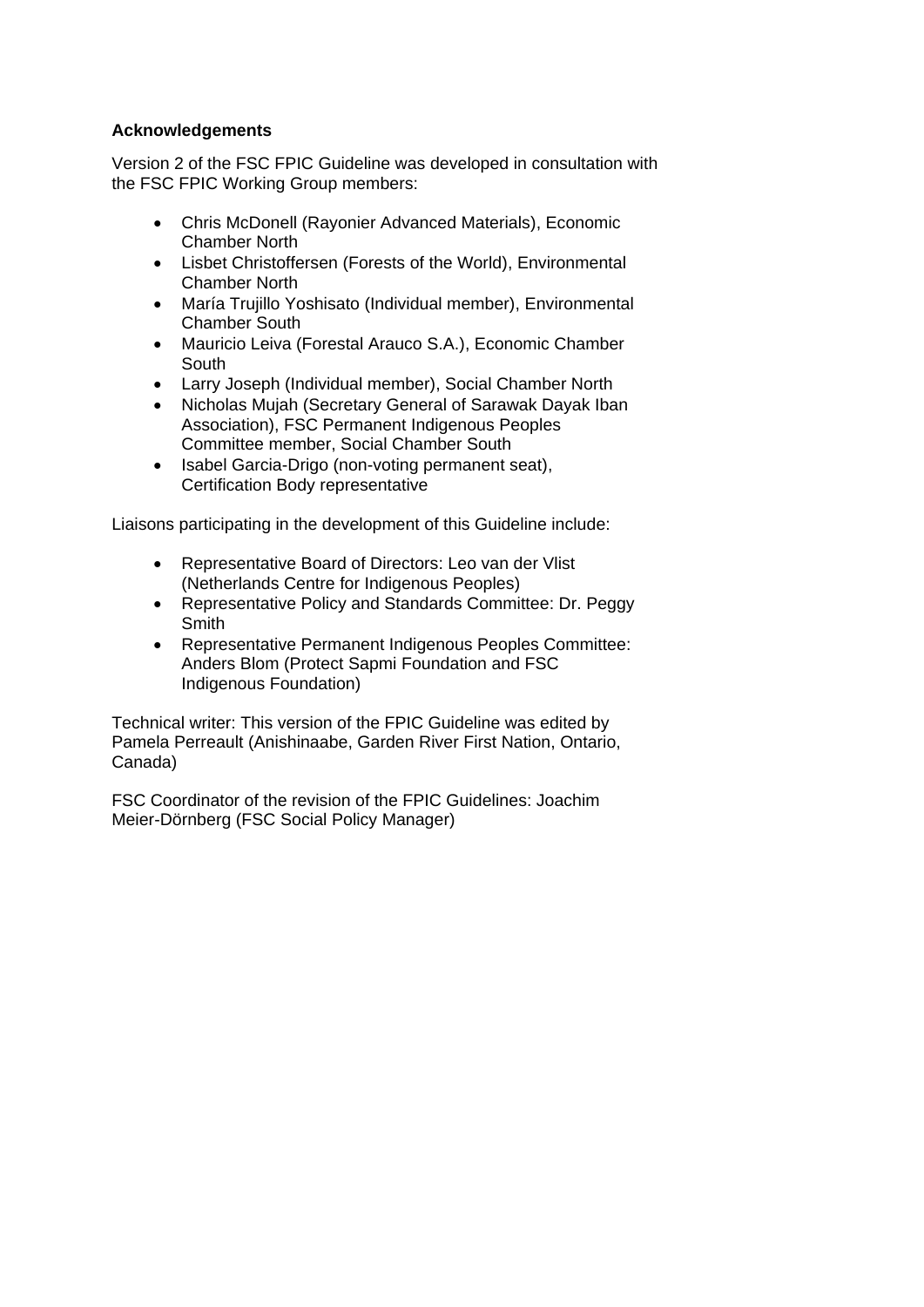# **Table of Contents**

|       | C. PART I: Fundamentals of Free, Prior and Informed Consent (FPIC)14      |    |
|-------|---------------------------------------------------------------------------|----|
|       |                                                                           |    |
|       |                                                                           |    |
|       |                                                                           |    |
|       | 1)<br>2)                                                                  | 22 |
|       |                                                                           |    |
|       |                                                                           |    |
| D.    |                                                                           |    |
|       | Identify the Rights Holder and their Rights through Culturally<br>STEP 1: |    |
| 1.1   |                                                                           |    |
| $1.2$ |                                                                           |    |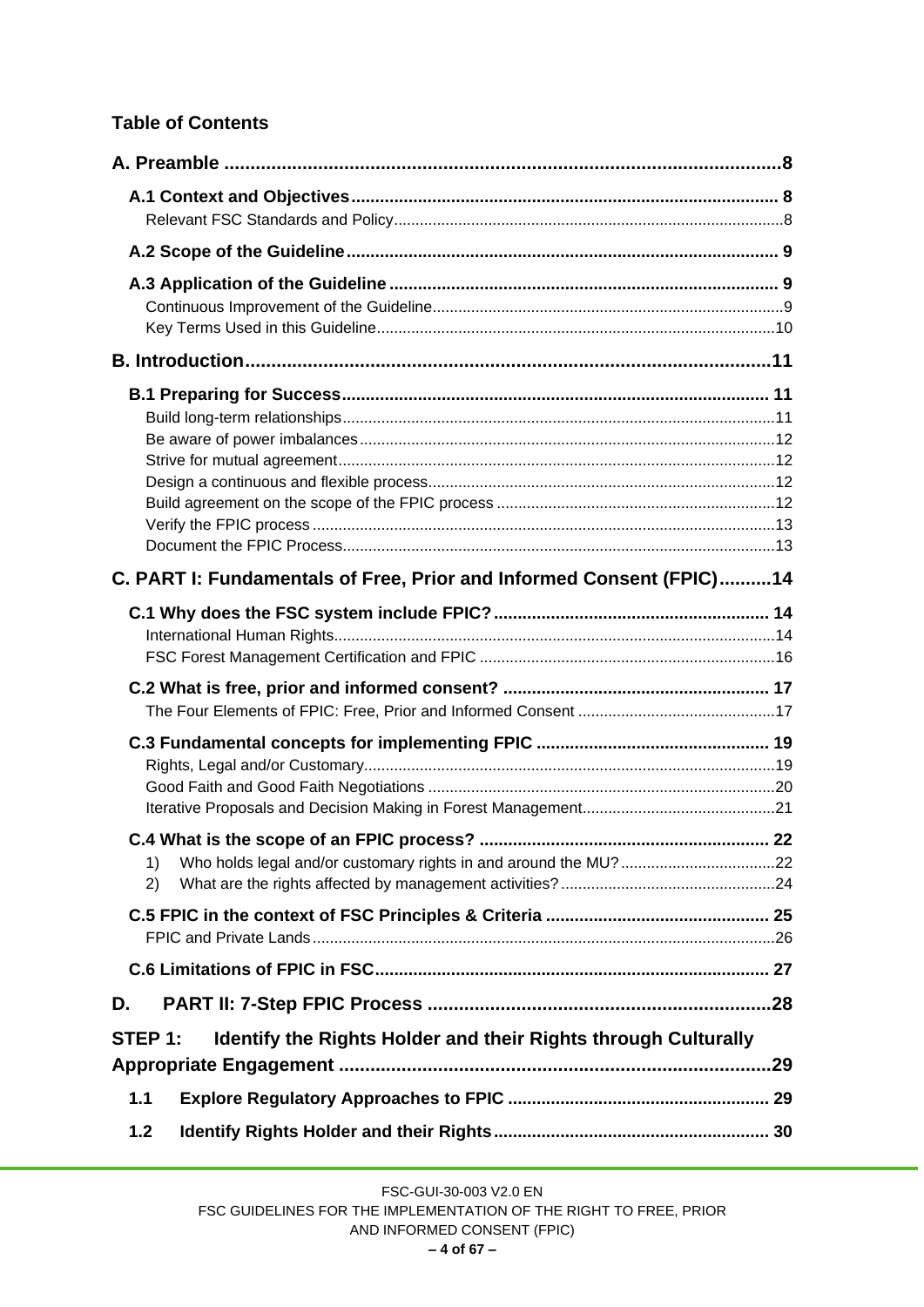| 1.3                                                                            | Identify Representatives and Governance Structures 31                          |  |  |  |
|--------------------------------------------------------------------------------|--------------------------------------------------------------------------------|--|--|--|
| 1.4                                                                            | Inform Rights Holders of Proposed Management Activities 31                     |  |  |  |
| 1.5                                                                            |                                                                                |  |  |  |
| Determine Willingness to Participate in Future Negotiations on Proposed<br>1.6 |                                                                                |  |  |  |
| STEP 2: Prepare for Further Engagement and Agree on Scope of the FPIC          |                                                                                |  |  |  |
| 2.1                                                                            |                                                                                |  |  |  |
| 2.2                                                                            | Establish a Structure with Trained Personnel and Resources  34                 |  |  |  |
| 2.3                                                                            | Develop Appropriate Communication and Information Strategies 34                |  |  |  |
| 2.4                                                                            | Engage with Affected Rights Holder and Develop a Process Agreement  35         |  |  |  |
| 2.5                                                                            | Further Define Management Activities Likely to Affect Rights Holder 36         |  |  |  |
| STEP 3:                                                                        |                                                                                |  |  |  |
| 3.1                                                                            | Ensure Sufficient Community Capacity for Mapping and Assessments  37           |  |  |  |
| 3.2                                                                            |                                                                                |  |  |  |
| 3.3.                                                                           |                                                                                |  |  |  |
| 3.4                                                                            |                                                                                |  |  |  |
|                                                                                |                                                                                |  |  |  |
| 4.1                                                                            | Proposed Management Activities are Revised and the Affected Rights             |  |  |  |
| 4.2                                                                            | The Affected Rights Holder Decides on Further Negotiations 43                  |  |  |  |
|                                                                                | STEP 5: Prepare for Rights Holder Deliberations on the FPIC Agreement44        |  |  |  |
| 5.1                                                                            | Determine Readiness of All Parties to Enter Negotiations 44                    |  |  |  |
| 5.2                                                                            | <b>Negotiate Mitigation, Compensation, Restoration and Benefit Sharing  45</b> |  |  |  |
| 5.3                                                                            |                                                                                |  |  |  |
| 5.4                                                                            |                                                                                |  |  |  |
| 5.5                                                                            | The Affected Rights Holder Adopts a Decision Regarding the Proposed            |  |  |  |
| STEP 6:                                                                        |                                                                                |  |  |  |
| 6.1                                                                            |                                                                                |  |  |  |
| 6.2                                                                            |                                                                                |  |  |  |
| STEP 7:                                                                        | Implement and Monitor the FPIC Agreement49                                     |  |  |  |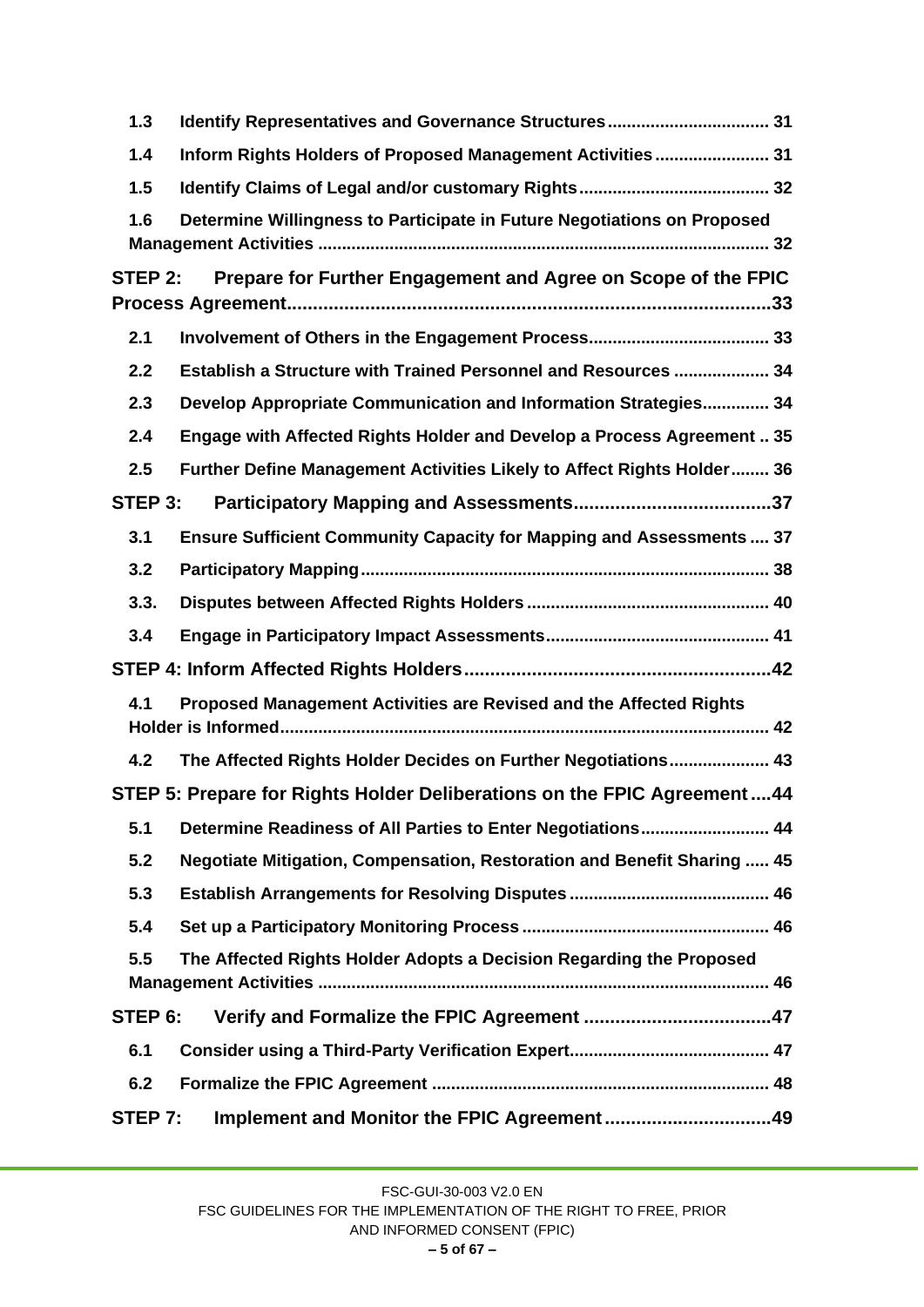|    | 7.1 |  |
|----|-----|--|
| Е. |     |  |
|    |     |  |
|    |     |  |
|    |     |  |
|    |     |  |
|    |     |  |
|    |     |  |
|    |     |  |
|    |     |  |
|    |     |  |
|    |     |  |
| G. |     |  |
|    |     |  |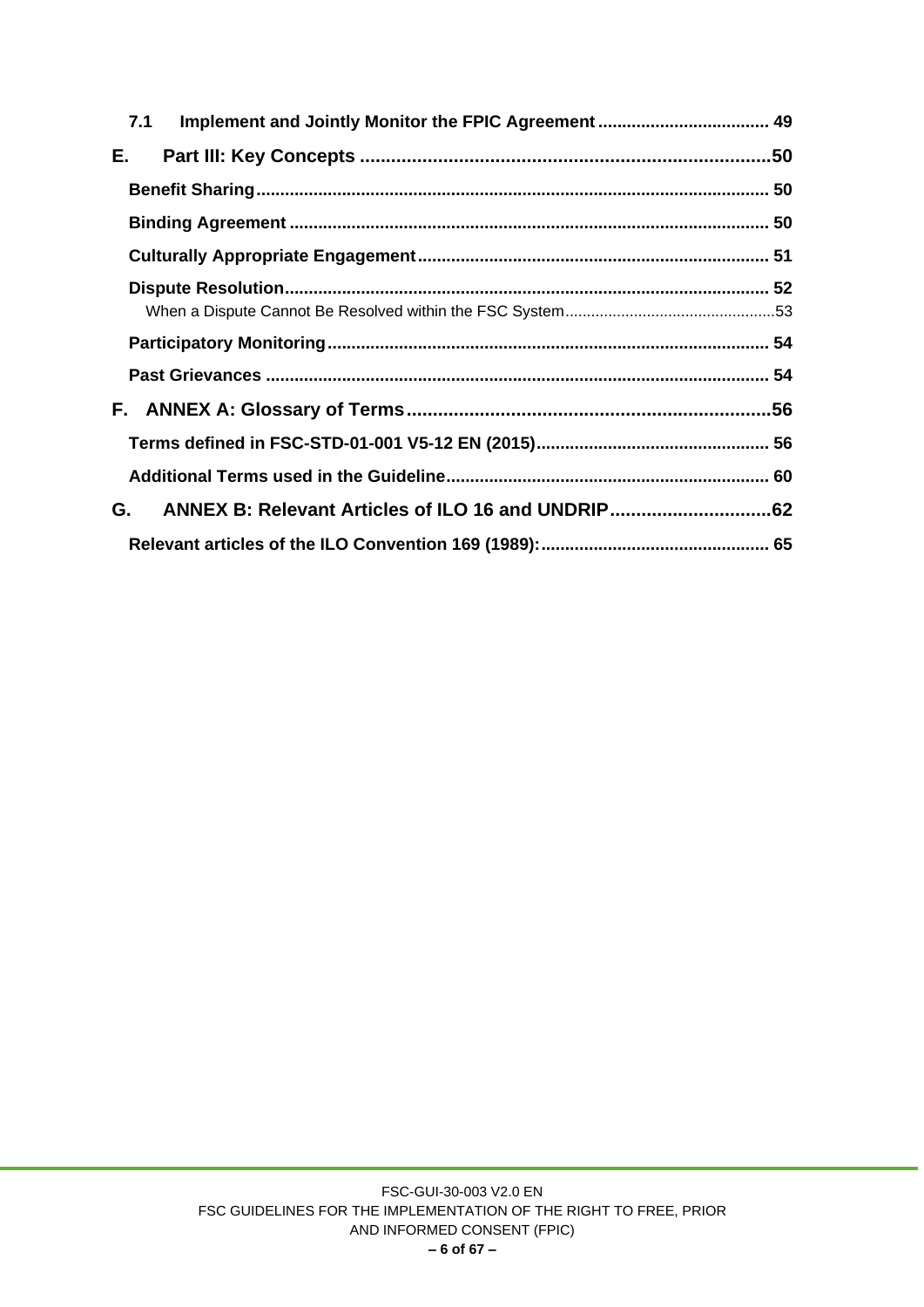# **Acronyms**

| CB             | <b>Certification Body</b>                 |
|----------------|-------------------------------------------|
| <b>FPIC</b>    | Free, prior and informed consent          |
| <b>FSC</b>     | <b>Forest Stewardship Council</b>         |
| <b>FSS</b>     | <b>Forest Stewardship Standard</b>        |
| <b>GIS</b>     | Geographic Information System             |
| <b>HCV</b>     | <b>High Conservation Value</b>            |
| <b>ICL</b>     | Indigenous Cultural Landscape             |
| <b>IFL</b>     | <b>Intact Forest Landscape</b>            |
| IGI            | International Generic Indicator           |
| <b>ILO</b>     | International Labour Organization         |
| <b>INS</b>     | <b>Interim National Standard</b>          |
| ΜU             | Management unit                           |
| <b>NGO</b>     | Nongovernmental organization              |
| <b>NFSS</b>    | National Forest Stewardship Standard      |
| <b>P&amp;C</b> | <b>Principles and Criteria for Forest</b> |
|                | Management (FSC-STD-01-001 V5-0           |
|                | $D5-0)$                                   |
| <b>PIPC</b>    | Permanent Indigenous Peoples              |
|                | Committee                                 |
| <b>PSU</b>     | Performance and Standards Unit            |
| <b>SIR</b>     | Scale, intensity and risk                 |
| <b>SDG</b>     | Standard development group                |
| <b>SLIMF</b>   | Small and Low-Intensity Managed Forest    |
| <b>TWG</b>     | Technical working group                   |
| <b>UNDRIP</b>  | United Nations Declaration on the Rights  |
|                | of Indigenous Peoples                     |
| <b>WG</b>      | Working group                             |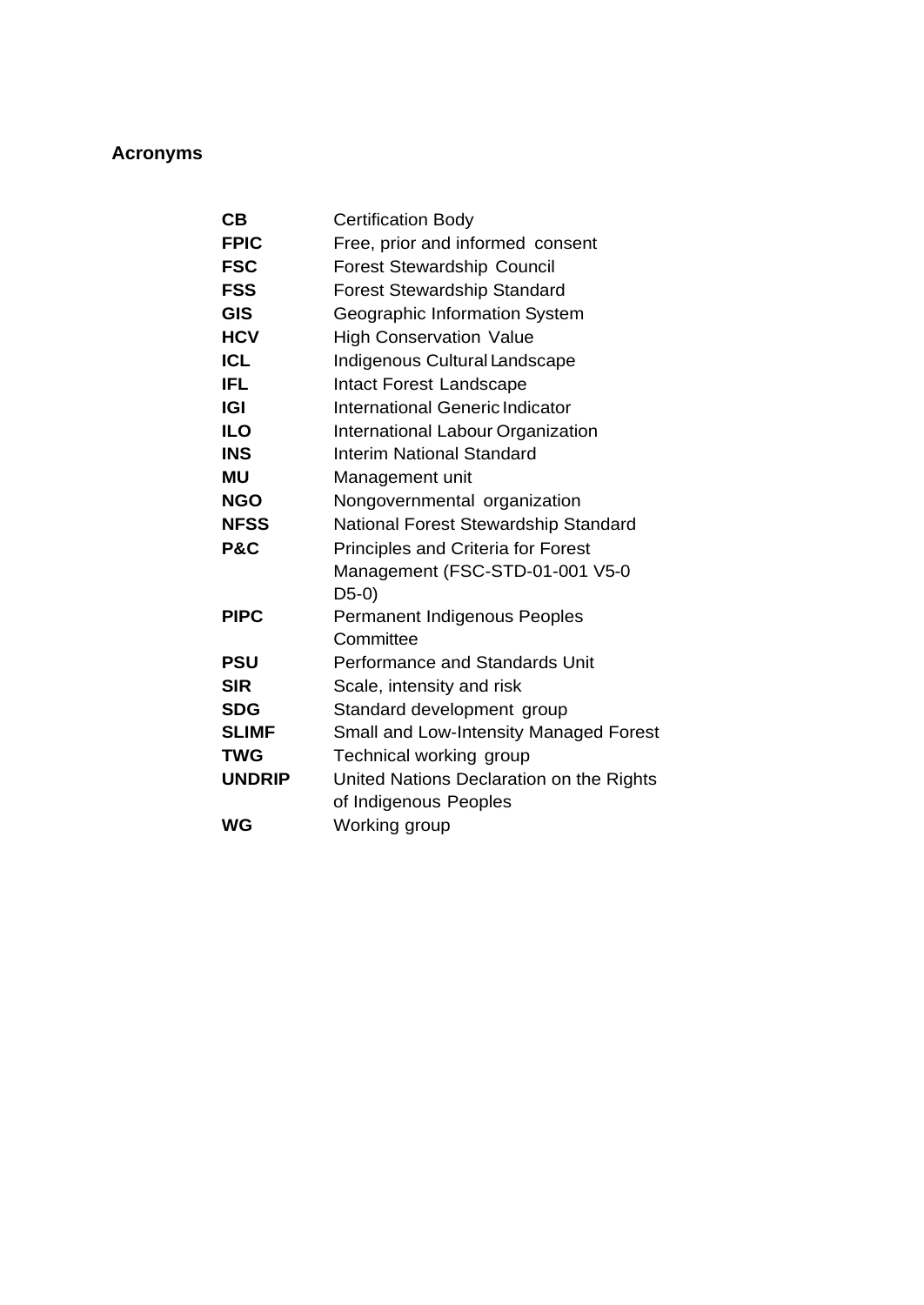# <span id="page-7-0"></span>**A. Preamble**

## <span id="page-7-1"></span>**A.1 Context and Objectives**

FSC Principles and Criteria (FSC P&C) offer safeguards to protect legal and/or customary rights of ownership, use and management of land, territories and resources affected by management activities. This is accomplished with the following requirements:

- Recognition of customary rights (Principles 1, 3 and 4)
- Uphold the right to **free, prior and informed consent (FPIC)** of Indigenous Peoples when they are identified as an affected rights holder due to their legal and/or customary rights being affected by management activities as per Principle 3, Criterion 3.2:
- *C3.2 The Organization\* shall\* recognize and uphold\* the legal\* and customary rights\* of Indigenous Peoples\* to maintain control over management activities within or related to the Management Unit\* to the extent necessary to protect their rights, resources and lands and territories\*. Delegation by Indigenous Peoples of control over management activities to third parties requires Free, Prior and Informed Consent\*.*
- Apply the standard of FPIC to local communities when their legal and/or customary rights are affected as per Principle 4, Criteria 4.2:
- *C4.2 The Organization\* shall\** recognize and *uphold*\* the *legal*\* and *customary rights*\* of *local communities\** to maintain control over management activities within or related to the *Management Unit*\* to the extent necessary to protect their rights, resources, *lands and territories*\*. Delegation by *local communities\** of control over management activities to third parties requires *Free, Prior and Informed Consent*\*
- Culturally appropriate engagement with an affected rights holder when assessing impacts on environmental values such as landscape and high conservation values (HCVs) that include cultural and spiritual values (Principles 6 and 9)
- Engagement with an affected stakeholder, which include affected rights holders, in the design and implementation of monitoring plans (Principle 8)

# <span id="page-7-2"></span>**Relevant FSC Standards and Policy**

The requirements related to FPIC shall conform to nationally developed forest management standards based on **FSC-STD-60-004 V2-0** International Generic Indicators (IGIs) and be consistent with other developments in the FSC systems such as:

- **FSC-STD-01-001 V5-0 D5-0**, FSC Principles and Criteria for Forest Stewardship, Supplemented by Explanatory Notes and Rationales
- **FSC-STD-01-002,** FSC Glossary of Terms
- **FSC-PRO-60-007 V1-2,** Structure, Content and Development of Interim National **Standards**
- **FSC-STD-20-006 V3-0**, Stakeholder Consultation for Forest Evaluations
- **FSC-GUI-60-004 V1-0**, Guidance for Standard Developers to Develop a National Threshold for the Core Area of Intact Forest Landscapes (IFL) within the Management Unit
- **FSC-GUI-30-010 V1-0**, Intact Forest Landscapes Guidance for Forest Managers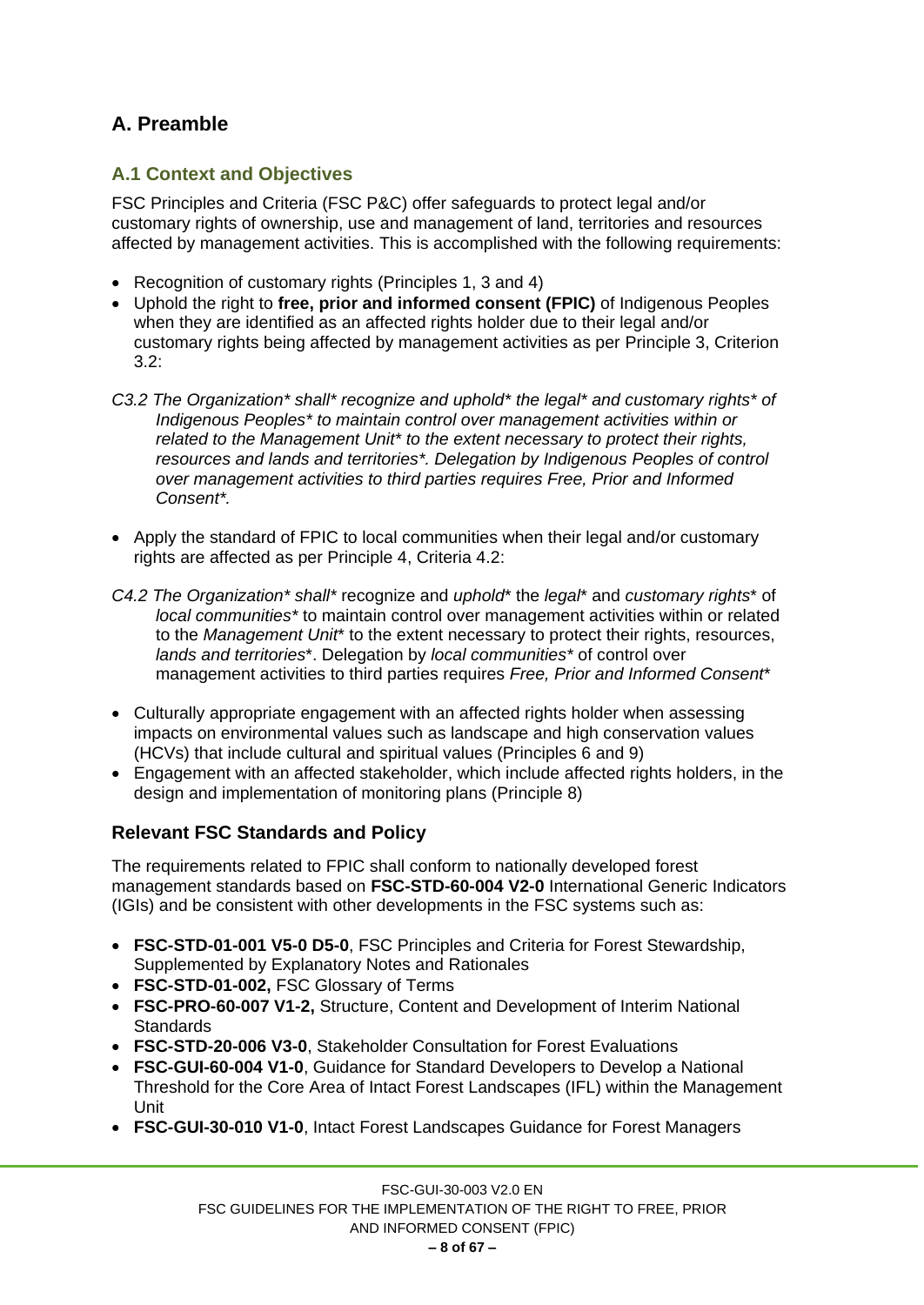• **FSC-GUI-60-009 V1-0**, Guidance for Standard Development Groups: Developing National High Conservation Value Frameworks

# <span id="page-8-0"></span>**A.2 Scope of the Guideline**

This Guideline is written primarily for forest managers of Organizations seeking FSC certification. It aims to clarify the specific requirements of culturally appropriate engagement processes with the following objectives:

- Gather information and build an understanding of legal and/or customary rights affected by proposed management activities;
- Build relationships and capacity to effectively implement national forest management standards; and
- Make binding agreements and monitor progress.

As a non-normative document, this Guideline does not replace any portion of any National or Interim Forest Stewardship Standard or supporting normative documents. The Guideline presents a general framework for an FPIC process. Relevant National Forest Stewardship Standards (NFSS) and Interim National Standards (INS) remain the definitive subject of compliance in an audit process.

*Relevant National Forest Stewardship Standards (NFSS) and (Interim National Standards (INS) remain the definitive subject of compliance in an audit process.*

The engagement strategies suggested in this Guideline are also relevant to other certification standards within the FSC system, such as the Requirements for Sourcing FSC Controlled Wood Standard (FSC-STD-40-005 V3-1), SLIMF Eligibility Criteria Standard (FSC-STD-01-003 V1-0), and the Forest Management Groups Standard (FSC-STD-30-005 V1-1). However, it is important to note that this Guideline was not developed to meet the specific requirements, conditions and needs of these standards, and thus does not apply to them. Additional guidance may be needed to support The Organizations holding these types of certificates.

## <span id="page-8-1"></span>**A.3 Application of the Guideline**

FSC certificate holders (referred to as The Organization) may have already invested in engagement processes and negotiated agreements with affected rights holders to meet the requirements of FSC forest management standards. This Guideline does not recommend the renegotiation of existing agreements (contracts) or engagement processes. The Organization is encouraged to conduct a comparison between existing processes and agreements and this Guideline to ensure the right to FPIC is adequately recognized and supported by The Organization.

This Guideline does not suggest The Organization is a proxy for the state. The state remains the primary duty bearer of responsibility for the implementation of human rights standards, including ILO 169 and the UN Declaration on the Rights of Indigenous Peoples (UNDRIP). However, as a voluntary certification system, The Organization must still uphold the requirements of the relevant NFSS or INS.

## <span id="page-8-2"></span>**Continuous Improvement of the Guideline**

The information contained in the Guideline reflects FSC's commitment to international human rights standards. It represents the current understanding of international law, conventions and FSC policy and standards as applied to the forest management context.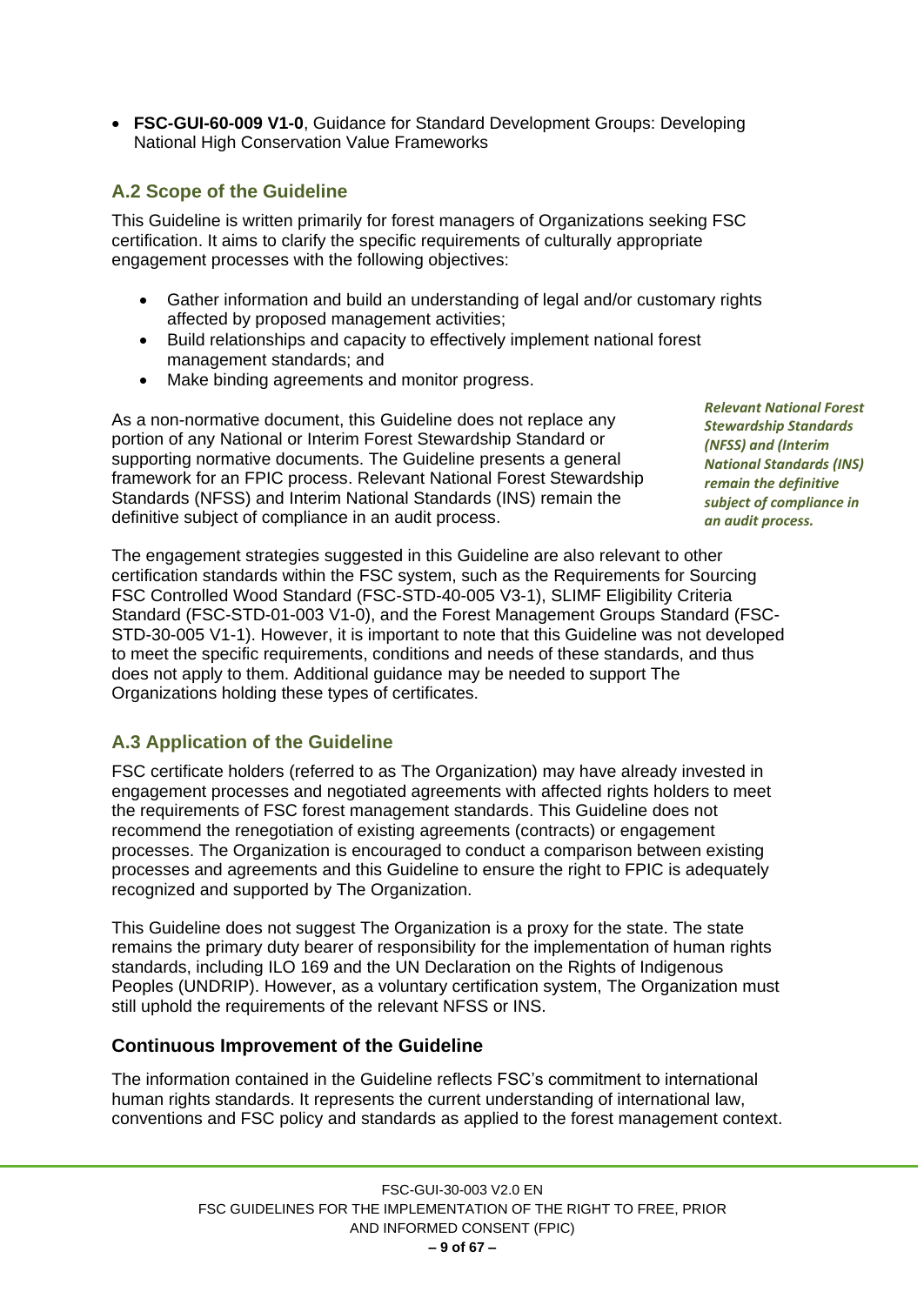However, it is expected that there will be an evolution of the legal and principled concepts that guide the application of FPIC. This Guideline will evolve through a continuous improvement process as FSC monitors the implementation of NFSS requirements for FPIC and new policy is going through the General Assembly motions process.

#### <span id="page-9-0"></span>**Key Terms Used in this Guideline**

A definition of key terms used in this Guideline is provided in Appendix A (original source: FSC-STD-01-002 - FSC Glossary of Terms). To highlight their use and context with respect to this Guideline, they are formatted in **bold** font only when they are first mentioned in the Guideline. Further explanations of key terms are provided in the side bar of the Guideline when additional context or cross-referencing with other sections of the Guideline adds clarity to their use.

#### **Guidance for FSC and FSC National Offices**

This Guideline may be useful in the development and implementation of new FSC policies and procedures that affect rights holders, such as dispute resolution, conversion, sustainable intensification, Intact Forest Landscapes (IFLs), Indigenous cultural landscapes (ICLs), climate change, etc.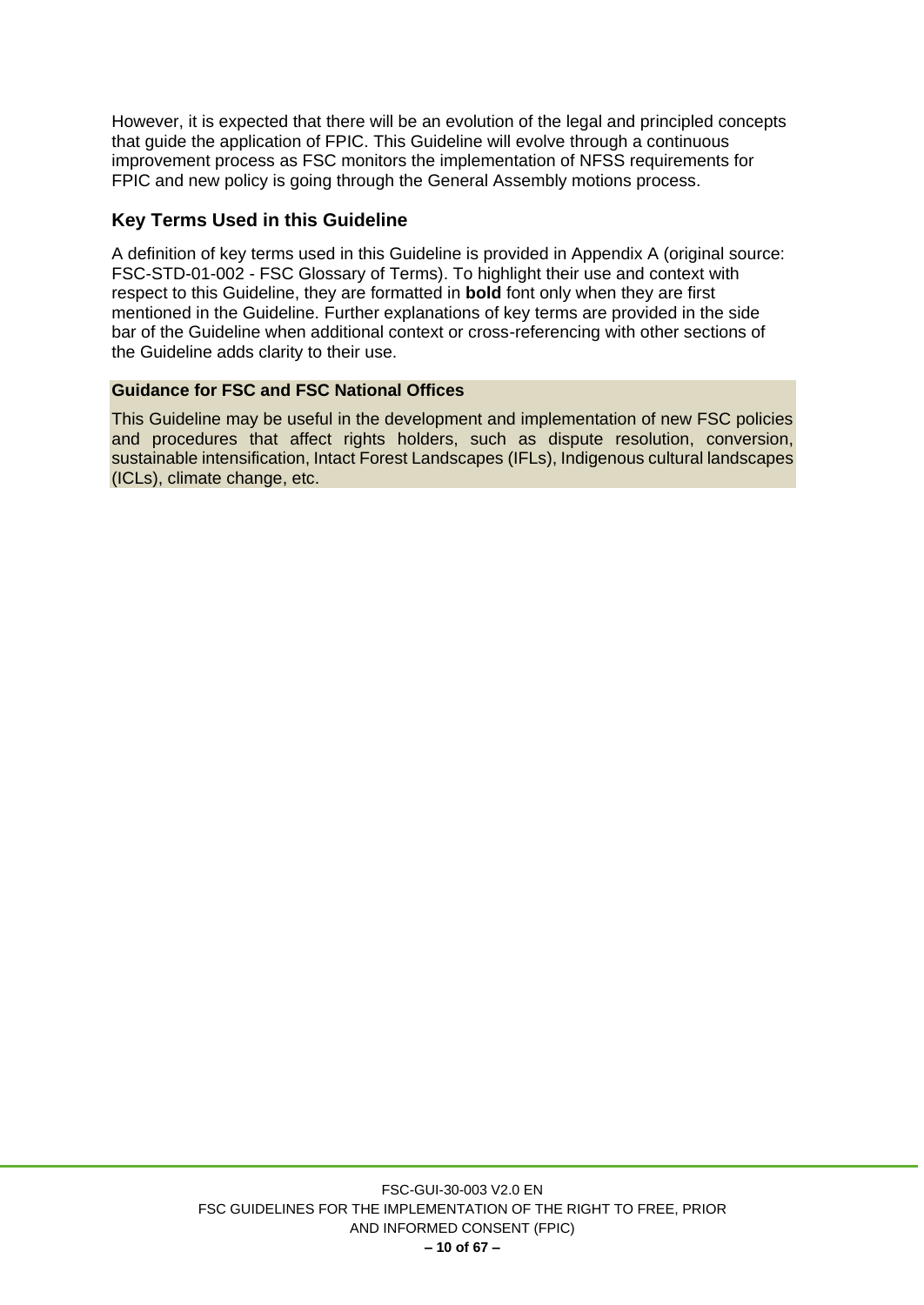#### FSC-GUI-30-003 V2.0 EN FSC GUIDELINES FOR THE IMPLEMENTATION OF THE RIGHT TO FREE, PRIOR AND INFORMED CONSENT (FPIC)

# <span id="page-10-0"></span>**B. Introduction**

Part I of this Guideline provides a summary of fundamental principles and culturally appropriate practices related to the implementation of engagement carried out with the intent to obtain credible decisions from those affected by the management activities.

Part II illustrates the concepts introduced in Part I into action using a 7-Step FPIC process with recommended considerations and actions. As an internationally focused Guideline, there are necessary limits to the level of detail and specific examples offered. Specific guidance has been provided to FSC National Offices and Standard Development Groups on topics that are significantly influenced by the national/regional context.

Key concepts introduced in Part I are expanded upon in Part III to explain how the concept might be applied in an FPIC process. In some cases, the concepts presented are described or defined in the FSC Glossary of Terms (FSC-STD-01-002) and provided in Annex A of this Guideline for the convenience of the reader.

To support early discussions within The Organization as well as between The Organization and a rights holder, a principle-based overview of an FPIC process has been provided. The aim is to expose users of this Guideline to the intent of an FPIC process before the practical application is outlined in detail. In practice, an FPIC process will be developed based on the unique context of the **management unit** (MU) and the affected rights holder.

## <span id="page-10-1"></span>**B.1 Preparing for Success**

Organizations are responsible for ensuring compliance with the FSC NFSS, which includes obtaining the **free, prior and informed consent (FPIC)** from the **affected rights holder** that may or may not have a vested interest in FSC certification. This challenge is best addressed with preparation, patience, persistence and respect. The following activities support successful engagement:

- Build long-term relationships;
- Be aware of power imbalances:
- Strive for mutual agreement;
- Design a continuous and flexible process;
- Build agreement on scope of rights; and
- Verify and document the process.

# <span id="page-10-2"></span>**Build long-term relationships**

FPIC involves building good and mutually beneficial relationships with a legal and/or customary rights holder affected by forest operations (management activities) conducted by an Organization seeking FSC forest management certification. This requires a longterm approach to engagement. A successful FPIC process involves building and maintaining trust, which includes asking the communities what FPIC means to them and allowing them to develop their capacities. It is important to recognize and respect the protocols and values of the affected rights holder in the FPIC process. FPIC is a two-way dialogue and learning process that requires an investment of time, resources and continuous improvement.

*The intent of the Guideline is to support respectful relationship building.*

*In practice, all FPIC processes will be developed based on the unique context of the management unit and affected rights holder.*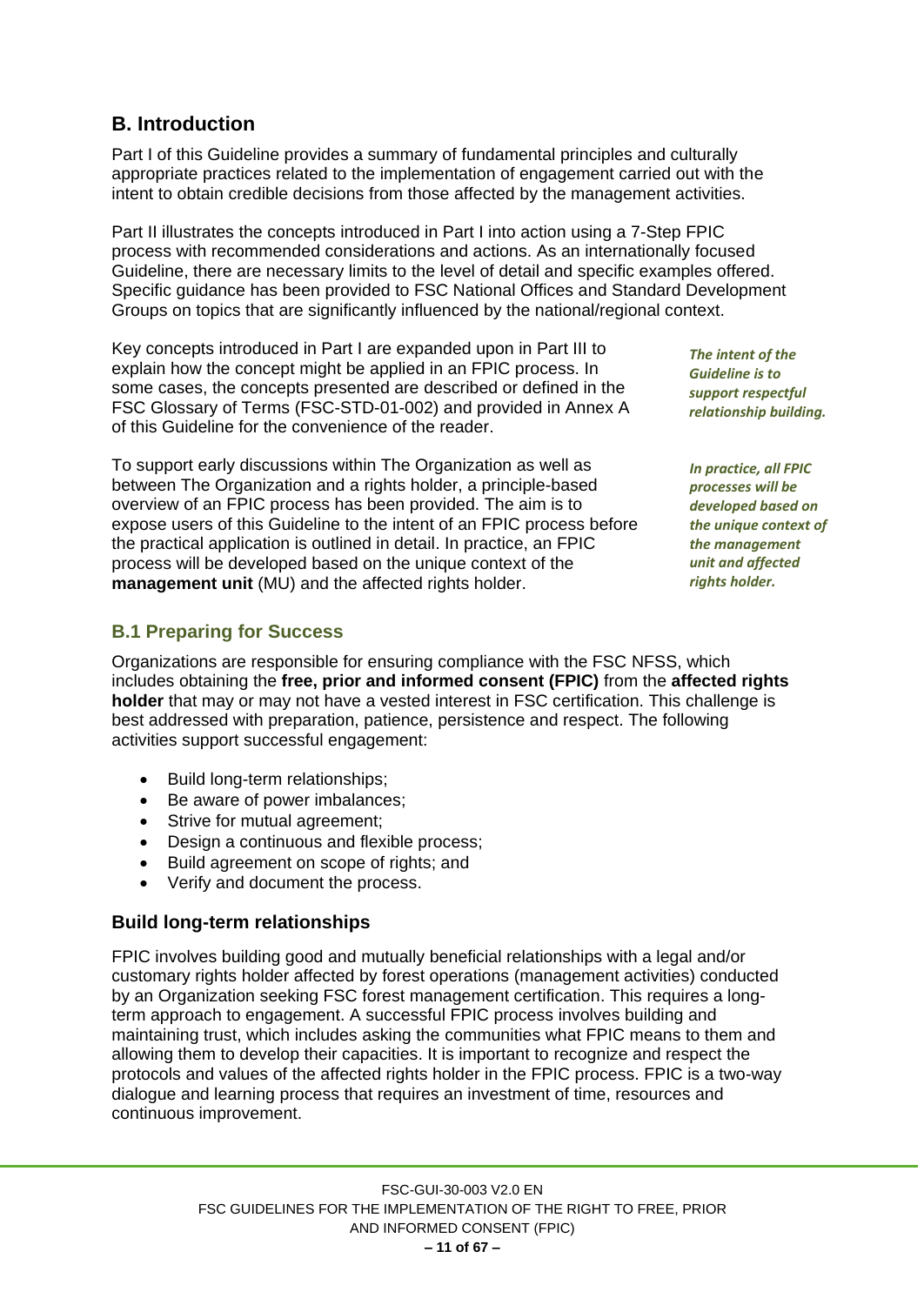#### <span id="page-11-0"></span>**Be aware of power imbalances**

In most cases there are imbalances of power, knowledge, and resources between the affected rights holder and The Organization. Although the right to grant, withhold or withdraw consent empowers the affected rights holder, there are systemic inequalities and cultural barriers that may prevent their effective participation. In many cases, support will be needed to build the capacities and/or provide access to technical and/or legal advice pertaining specifically to the practice and activities of forest management. However, as FPIC is dependent on a two-way dialogue, the rights holder is acknowledged as an expert on their own environment, culture, processes and institutions.

#### <span id="page-11-1"></span>**Strive for mutual agreement**

Although there is a certain logic in the sequence of the seven steps presented in Part II of this Guideline, it is important to note that an FPIC process is developed in partnership with an affected rights holder from the outset, and that engaging with them may lead to other choices regarding the way in which the FPIC process is designed and implemented. The process may also need to involve several groups of affected rights holders. The steps and actions for consideration presented are meant as guidance only, to be adapted to the specific circumstances of the MU.

#### <span id="page-11-2"></span>**Design a continuous and flexible process**

There is value in a step-by-step approach to support planning a way forward and a tool to measure improvements in a relationship with an affected rights holder. However, a flexible approach that is relevant and appropriate to the cultural and legal context of the management unit is the key to success.

Most importantly, an FPIC process is not a one-off decision, but an iterative and continuing process that reflects the multiple phases and decisions required in forest management planning. The quality of this relationship is the key to successfully upholding the right to FPIC. Informed engagement with the affected rights holder is an element that runs throughout the FPIC process in a continuous action cycle.

Additional support, such as capacity building, may become part of the FPIC process. For example, when the rights holder is involved in mapping, they become better informed through gathering the information themselves. Similarly, mapping and impact assessments do not have to be separate activities; dialogue on measures to mitigate negative impacts or increase positive impacts can be interwoven with participatory impact assessments.

## <span id="page-11-3"></span>**Build agreement on the scope of the FPIC process**

Because an FPIC process may take a considerable amount of time and can be complicated, flexibility is needed when setting benchmarks and timescales to define the scope of the process. It may be possible to reach an agreement with the affected rights holder on an FPIC process for a smaller scope of rights, while simultaneously negotiating a roadmap towards consent on a wider scope of rights. This could be helpful in defining and agreeing on the scope of customary rights when considerable research and dialogue are required. When The Organization can demonstrate that it is engaged in a mutually agreed FPIC process with the affected rights holder that is advancing, in good faith and with which the affected rights holder is satisfied, the requirement for carrying out a process with the intent of obtaining FPIC may be met (see Policy Motion 40/2017 below).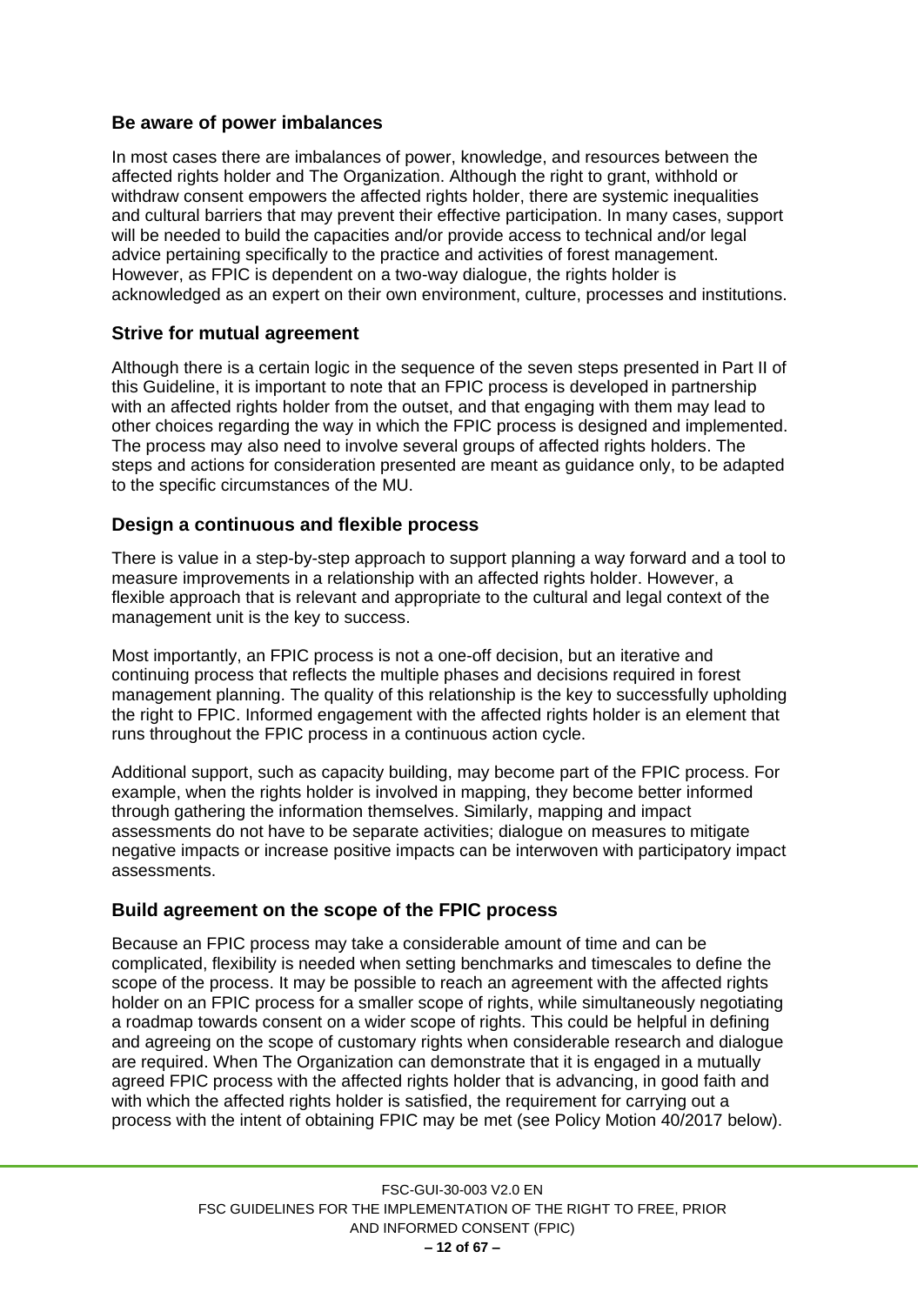**Policy Motion 40/2017: New IGI to clarify that FPIC is to be achieved over time through a mutually agreed process.**

The following small edits to IGIs related to Indigenous Peoples, and a new IGI allowing a mutually agreed FPIC process, advancing to the community´s satisfaction, when the community finds it of higher value than being rushed to conclude an FPIC agreement in order for the certification applicant to comply with criterion 3.3 by the time of the next audit, [were approved in 2017], specifically:

A) 3.1.2: Deleted the word "issues". The wording for the IGI is as follows: 3.1.2 Through culturally appropriate\* engagement\* with the Indigenous Peoples\* identified in 3.1.1, the following are documented and/or mapped.

B) 3.2.4.2 & 4.2.4.2: Deleted the words "over which they are considering delegation of control". The wording for the IGI is as follows: 3.2.4.2 & 4.2.4 Free, prior and informed consent\* is granted by Indigenous Peoples\*/local communities\* prior to management activities that affect their identified rights through a process that includes:... 2) Informing the Indigenous Peoples\*/local communities\* of the value of the resource, in economic, social and environmental terms;

C) The wording of the new IGI is as follows:

3.2.5 Where the FPIC process has not yet resulted in an FPIC agreement, the Organisation and the affected Indigenous Peoples´/local communities are engaged in a mutually agreed FPIC process that is advancing, in good faith\* and with which the community is satisfied.

\*Good Faith is a term used in ILO Conventions and recognized as an auditable element: The principle of good faith implies that the parties make every effort to reach an agreement, conduct genuine and constructive negotiations, avoid delays in negotiations, respect agreements concluded and applied, and give sufficient time to discuss and settle disputes.

#### <span id="page-12-0"></span>**Verify the FPIC process**

The certification body (CB) is responsible for verifying that consent has been given freely by the affected rights holder prior to any impacts of The Organization on their legal and/or customary rights, and with full information in appropriate formats and languages. Or, if an FPIC agreement has yet to be made, the CB will assess whether the agreed FPIC process is progressing meaningfully and to the satisfaction of the affected rights holder. Involving an independent verifier in the FPIC process can be very useful in a preassessment to help identify evidence needed by the certification body to assess whether The Organization has fulfilled the requirements.

#### <span id="page-12-1"></span>**Document the FPIC Process**

It is important for independent verification and general accountability to ensure the FPIC process and outcomes are well documented and made publicly available. Documentation provides evidence that the elements of the FPIC process (such as identification through engagement, information sharing, participatory mapping, impact assessments, capacity building, and negotiations) have been carried out. It is good practice for The Organization to document all meetings, telephone calls, and other actions, describing who was present and how decision making was conducted, as well as the information presented. The format can be in writing, audio, or video, depending on the literacy level of the affected rights holder and any cultural prohibitions.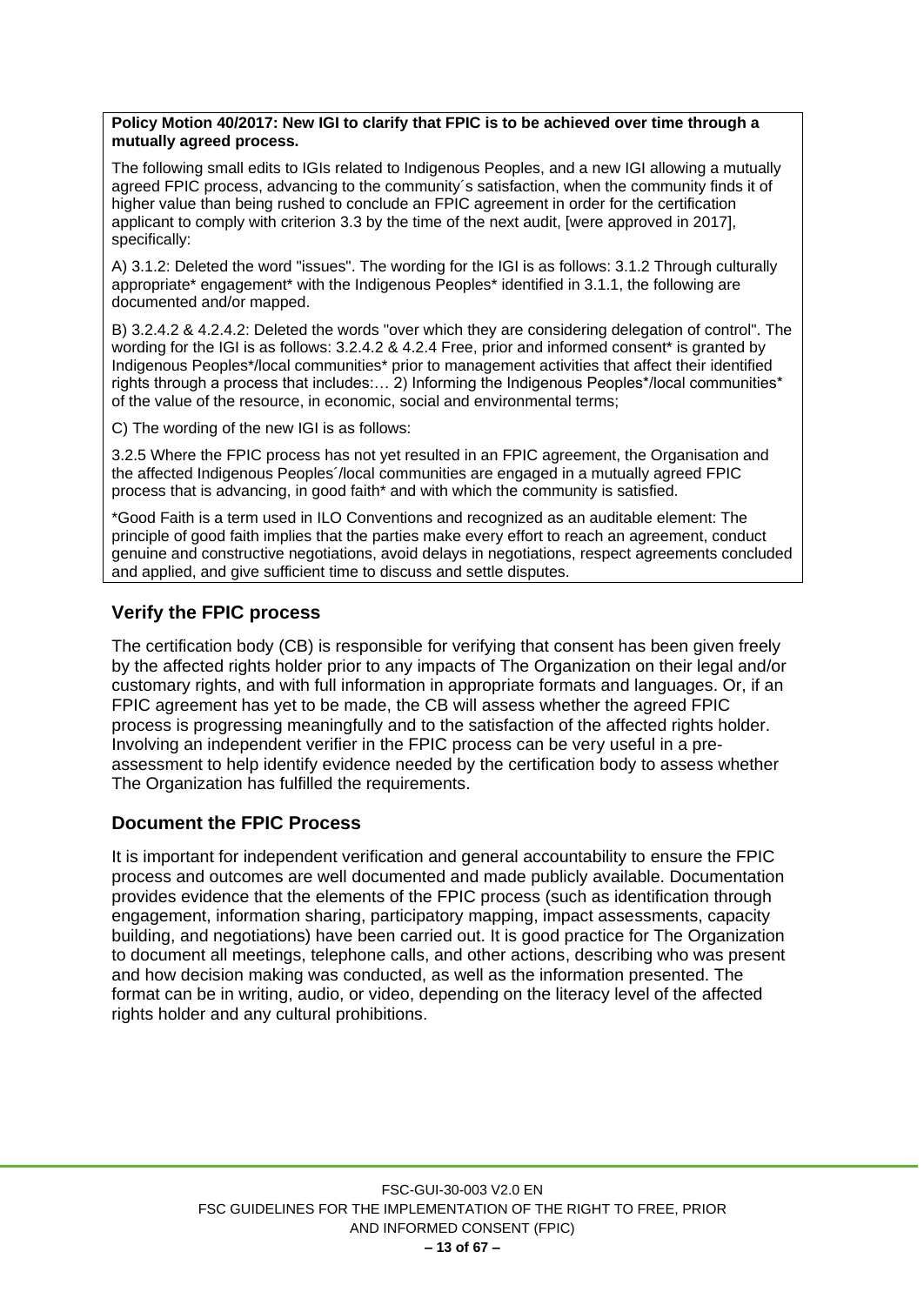# <span id="page-13-0"></span>**C. PART I: Fundamentals of Free, Prior and Informed Consent (FPIC)**

The responsibility to respect human rights is a global standard of expected conduct for all business enterprises wherever they operate. It exists independently of States' abilities and/or willingness to fulfil their own human rights obligations and does not diminish those obligations. And it exists over and above compliance with national laws and regulations protecting human rights. 1

Part I of this Guideline covers fundamental concepts that support the implementation of an engagement process that reflects the international standard of **free, prior and informed consent (FPIC)** in the context of FSC forest management certification. Three guiding questions structure the content:

- **A.** Why does the FSC system include FPIC?
- **B.** What is free, prior and informed consent?
- **C.** What is the scope of an FPIC process?

#### <span id="page-13-1"></span>**C.1 Why does the FSC system include FPIC?**

#### <span id="page-13-2"></span>**International Human Rights**

All Peoples have the right to self-determination. It is a fundamental principle in international law. The standard [of], Free, Prior and Informed Consent (FPIC), as well as Indigenous Peoples' rights to lands, territories and natural resources are embedded within the universal right to selfdetermination.<sup>2</sup>

The FSC forest management normative framework (FSC P&C and IGIs) supports the implementation of international human rights standards, including the right to free, prior and informed consent (FPIC). The International Labour Organization Convention 169 (ILO 169) and the United Nations Declaration on the Rights of Indigenous Peoples (UNDRIP) recognize indigenous and tribal peoples' right to self-determination within a nation-state. FPIC serves a critical role in supporting the exercise of this right and is therefore considered a specific right of Indigenous Peoples (Principle 3).

*FPIC is based on the collective right of selfdetermination. It also establishes a framework for participation in decision making on management activities that affect rights holders with the aim to uphold their legal and/or customary rights.*

<sup>1</sup> UN 2011. Guiding Principles on Business and Human Rights. Office of the Hight Commissioner. Pg. 13 [https://www.ohchr.org/\\_layouts/15/WopiFrame.aspx?sourcedoc=/Documents/Publications/GuidingPrinciplesB](https://www.ohchr.org/_layouts/15/WopiFrame.aspx?sourcedoc=/Documents/Publications/GuidingPrinciplesBusinessHR_EN.pdf&action=default&DefaultItemOpen=1) [usinessHR\\_EN.pdf&action=default&DefaultItemOpen=1](https://www.ohchr.org/_layouts/15/WopiFrame.aspx?sourcedoc=/Documents/Publications/GuidingPrinciplesBusinessHR_EN.pdf&action=default&DefaultItemOpen=1)

<sup>2</sup> FAO 2016. Free Prior and Informed Consent Manual. Pg. 12. Available at: <http://www.fao.org/3/a-i6190e.pdf>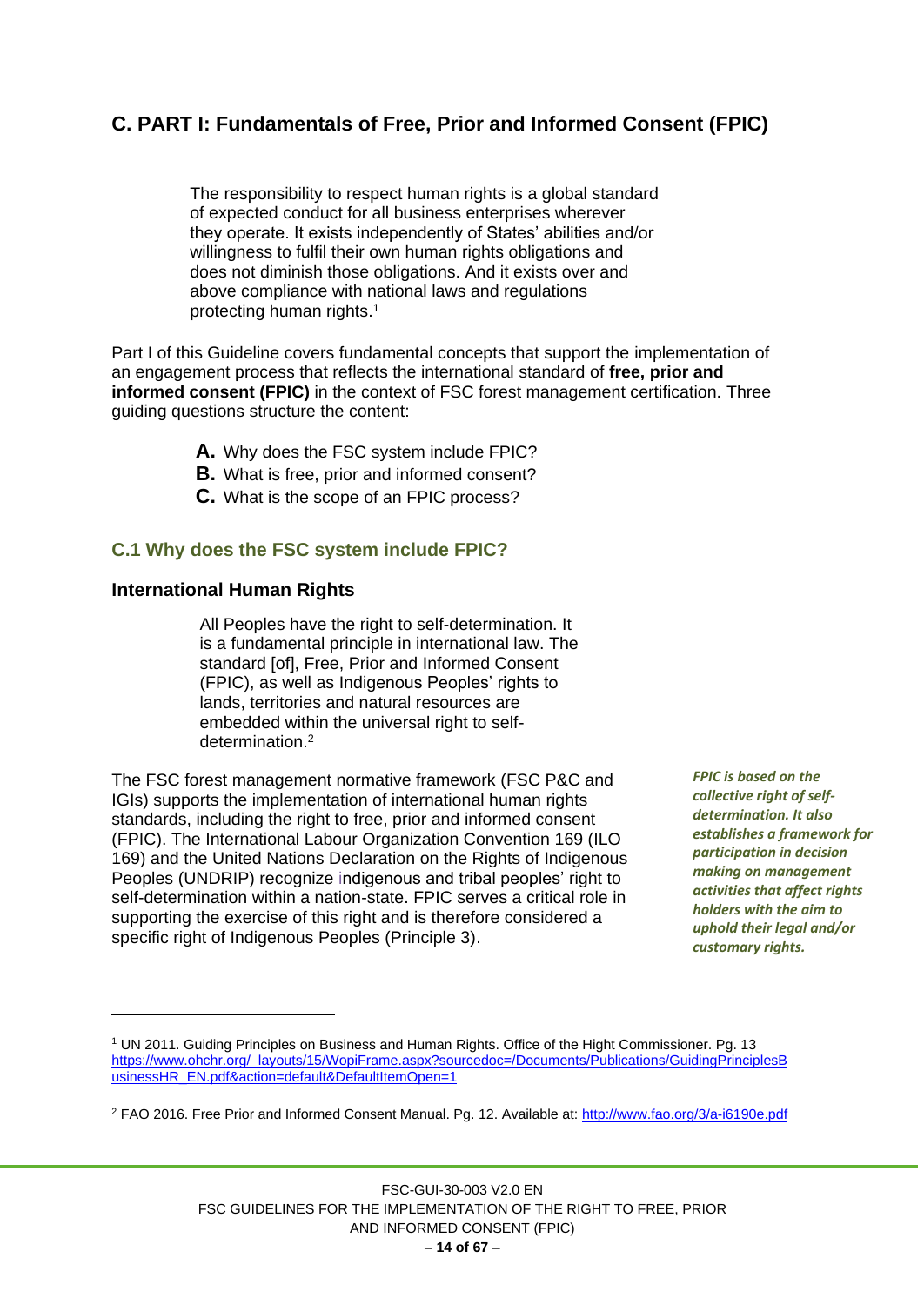The Organization is also responsible for engaging groups that do not self-identify as "Indigenous Peoples" but can demonstrate they are an "affected rights holder". The standard of engagement for these groups is established in Principle 4 as that of free, prior and informed consent when management activities affect their legal and/or customary rights.

Table 1 is a categorization of rights included in UNDRIP and ILO 169. It is not an exhaustive list but includes those relevant to management activities as per the relevant articles identified by FSC in FSC-STD-01-001 V5-0 D5-0 EN.

| management certification                                                            | <b>General Description of Rights</b>                                                                                                                                     | <b>UNDRIP</b>         | <b>ILO</b>                  |
|-------------------------------------------------------------------------------------|--------------------------------------------------------------------------------------------------------------------------------------------------------------------------|-----------------------|-----------------------------|
| Right to collective and individual<br>Human rights<br>enjoyment of all human rights |                                                                                                                                                                          | Article 1             | Article 3 (1)               |
| Non-<br>discrimination                                                              | Right to be free from discrimination and<br>equal to all others                                                                                                          | Article 2             | Article 20                  |
| Self-                                                                               | Right to autonomy or self-government                                                                                                                                     | Articles 3 and 4      | Article 1 (2)               |
| determination                                                                       | Right to maintain, and strengthen<br>distinct institutions                                                                                                               | Article 5             | Article $1(1(b))$           |
|                                                                                     | Right to life, freedom, peace, and<br>security                                                                                                                           | Article 7             | Article 3 (2)               |
| Life and security                                                                   | Right to exist as distinct people and<br>belong to an indigenous community or<br>nation, following the traditions and<br>customs of the community or nation<br>concerned | Article 9             | Article $1(1(a))$           |
|                                                                                     | No relocation shall take place without<br>the Free, Prior and Informed Consent of<br>the rights holder and after agreement<br>on just and fair compensation              | Article 10            | Article 16                  |
| <b>Culture and</b><br>language                                                      | The right to practice and revitalize<br>cultural traditions and customs and<br>maintain, protect and develop past,<br>present, and future manifestations of<br>culture   | Article 11            | Articles 4, 5,<br>8, and 23 |
|                                                                                     | Right to maintain, protect and have<br>access in privacy to cultural sites                                                                                               | Article 12            |                             |
| <b>Consultation and</b><br>participatory<br>decision making                         | Right to participate in decision making<br>on matters that affect their rights                                                                                           | Articles 18 and<br>19 | Articles 7 and<br>15        |
| <b>Economic and</b><br>social rights                                                | Right to maintain and develop their<br>political, economic, and social systems<br>or institutions, through representation<br>chosen by themselves                        | Articles 20-24        | Article 7                   |
|                                                                                     | Right to determine and develop<br>priorities and strategies for exercising<br>their right to development                                                                 | Article 23            |                             |

Table 1: Summary of human rights included in UNDRIP and ILO 169 relevant to FSC forest management certification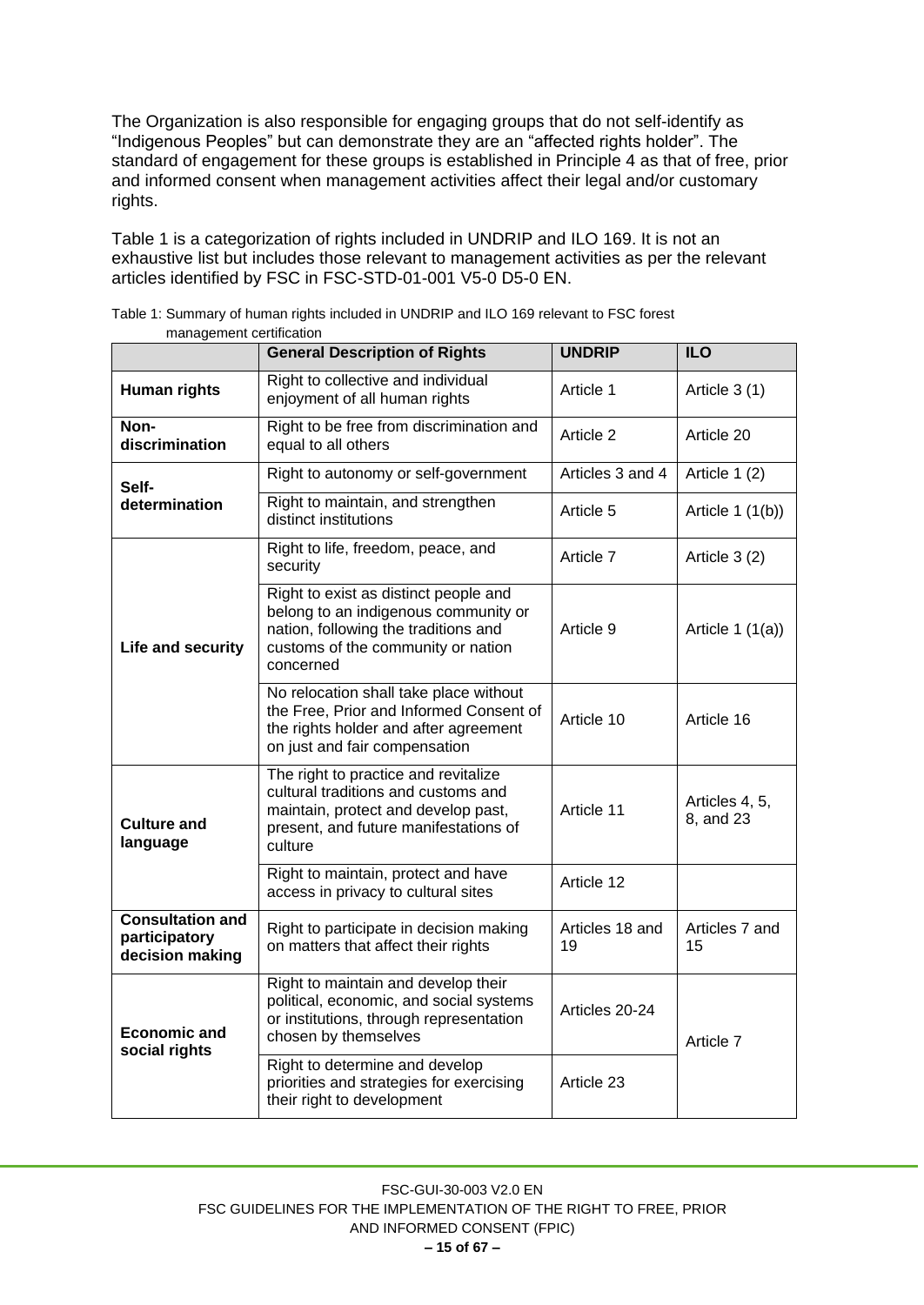|                                     | <b>General Description of Rights</b>                                                           | <b>UNDRIP</b>  | <b>ILO</b>           |  |
|-------------------------------------|------------------------------------------------------------------------------------------------|----------------|----------------------|--|
| Lands,<br>territories, and          | Right to own and control the lands they<br>possess                                             | Article 25     | Article 14 and<br>17 |  |
| resources                           | Right to redress (compensation) for the<br>taking of their lands                               | Article 28     | Article 16 (4,<br>5) |  |
| Environmental                       | Right to protect their traditional<br>knowledge                                                | Articles 29-31 | Article 4            |  |
| <b>Health</b>                       | Right to conserve and protect their<br>environment and restore their health                    | Article 24     |                      |  |
| <b>Development</b>                  | Right to develop their territories or use<br>their lands or territories and other<br>resources | Article 32     | Article 23           |  |
| <b>Dispute</b><br><b>Resolution</b> | Right to dispute resolution mechanisms<br>to address infringements on their rights             | Article 40     | Article 5 (c)        |  |

#### **Guidance for National Offices and Standard Development Groups**

The following international instruments on the protection of human rights are considered pertinent to the current understanding and implementation of measures to protect human rights:

- International Convention on the Elimination of All Forms of Racial Discrimination (ICERD), 1969
- American Convention on Human Rights, 1969
- International Covenant on Civil and Political Rights (ICCPR), 1976
- International Covenant on Economic, Social and Cultural Rights (ICESCR), 1976
- African Charter on Human and Peoples' Rights (ACHPR), 1986
- Convention on Biological Diversity (CBD), 1992

## <span id="page-15-0"></span>**FSC Forest Management Certification and FPIC**

The requirement to obtain the free, prior and informed consent of an affected rights holder is not new to the FSC forest management normative framework. This form of consent has been part of the FSC system since the P&C were originally published in 1994. The engagement or process mechanism used to achieve consent, however, was introduced in 2012 as non-normative guidance (Version 1.0 of this Guideline) and then formalized in 2015 in the form of International Generic Indicators (IGIs) (FSC-STD-60-004 V2-0). The substantive content of this Guideline relates to the implementation of such a process, herein referred to as an **FPIC process**.

According to the FSC Glossary of Terms (FSC-STD-01-002) FPIC has been obtained when The Organization can demonstrate that a legal and/or customary rights holder affected by management activities "have given consent to an action prior to its commencement, based upon a clear appreciation and understanding of the facts, implications and future consequences of that action, and the possession of all relevant facts at the time when consent is given. Free, prior and informed consent includes the right to grant, modify, withhold or withdraw approval".

*An "affected rights holder" is directly or indirectly impacted by the management activities. Additional guidance on the identification of 'rights holder' is included in the relevant NFSS.*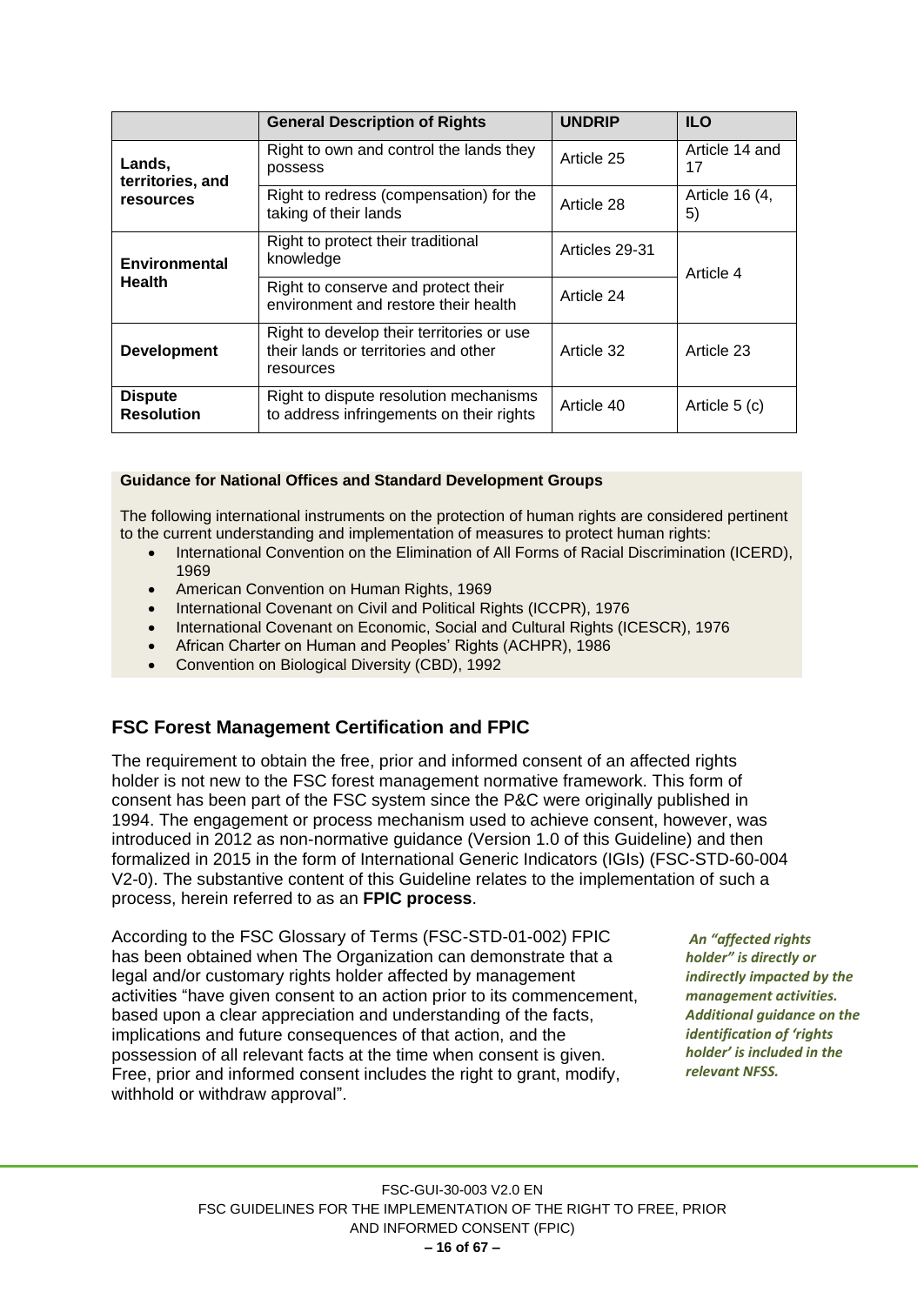What is meant by **'management activity'** in the context of the FSC forest management normative framework? While it is not defined in the FSC Glossary of Terms, its use throughout the FSC P&C suggests a broad definition may be implied. With that in mind, it is used in this Guideline to describe processes or procedures associated with managing a forest which could impact legal and/or customary rights, including but not limited to planning (including conservation measures), consultation, harvesting, access construction and maintenance, silvicultural activities (planting, site preparation, tending), monitoring, assessment and reporting.

#### **Guidance for National Offices and SDGs**

Documentation by National Offices and/or Standard Development Groups of regionally recognized and internationally accepted approaches to the recognition and protection of human rights, including Indigenous Peoples' rights, also supports the implementation of Principles 1, 5, 7, 8 and 9. This information would also support the development of nationally relevant guidance on obtaining free, prior and informed consent from affected Indigenous rights holders. The 2019 report [FSC Support to Respect for Human Rights](https://jp.fsc.org/preview.fsc-support-to-respect-for-human-rights.a-648.pdf) explains the role FSC has adopted in assisting the forest sector to respect and apply human rights legal standards and principles.

For consideration: The FSC Permanent Indigenous Peoples Committee (PIPC), FSC Indigenous Foundation, and national human rights institutions have important roles to play in the review of national laws and policies impacting Indigenous Peoples' rights.

## <span id="page-16-0"></span>**C.2 What is free, prior and informed consent?**

## <span id="page-16-1"></span>**The Four Elements of FPIC: Free, Prior and Informed Consent**

The four elements of FPIC are interdependent, meaning that a decision by an FPIC rights holder to grant, withhold or withdraw consent to a management activity that affects their legal and/or customary rights is arrived at under the conditions of 'free', 'prior', and 'informed'. Each element is explained in greater detail below.



#### **Free**

'Free' refers to a decision-making process that is voluntary and selfdirected by the affected rights holder. It is a decision unencumbered by coercion, manipulation, or externally imposed timelines that limit or hinder self-government processes. The rights holder is free to use their preferred methods of engagement (i.e., institutions and representative structures) to indicate their agreement with the proposed engagement and decision-making process. The affected rights holder is also made aware of their right to grant, withhold or withdraw their consent to proposed management activities that affect their legal and/or customary rights. The Organization clearly expresses its commitment to obtain consent before undertaking any management activity where FPIC is required.

*While the FPIC process is iterative and thus 'openended', the parties can agree on a schedule for the FPIC process (see Step 2.4 Process Agreement).*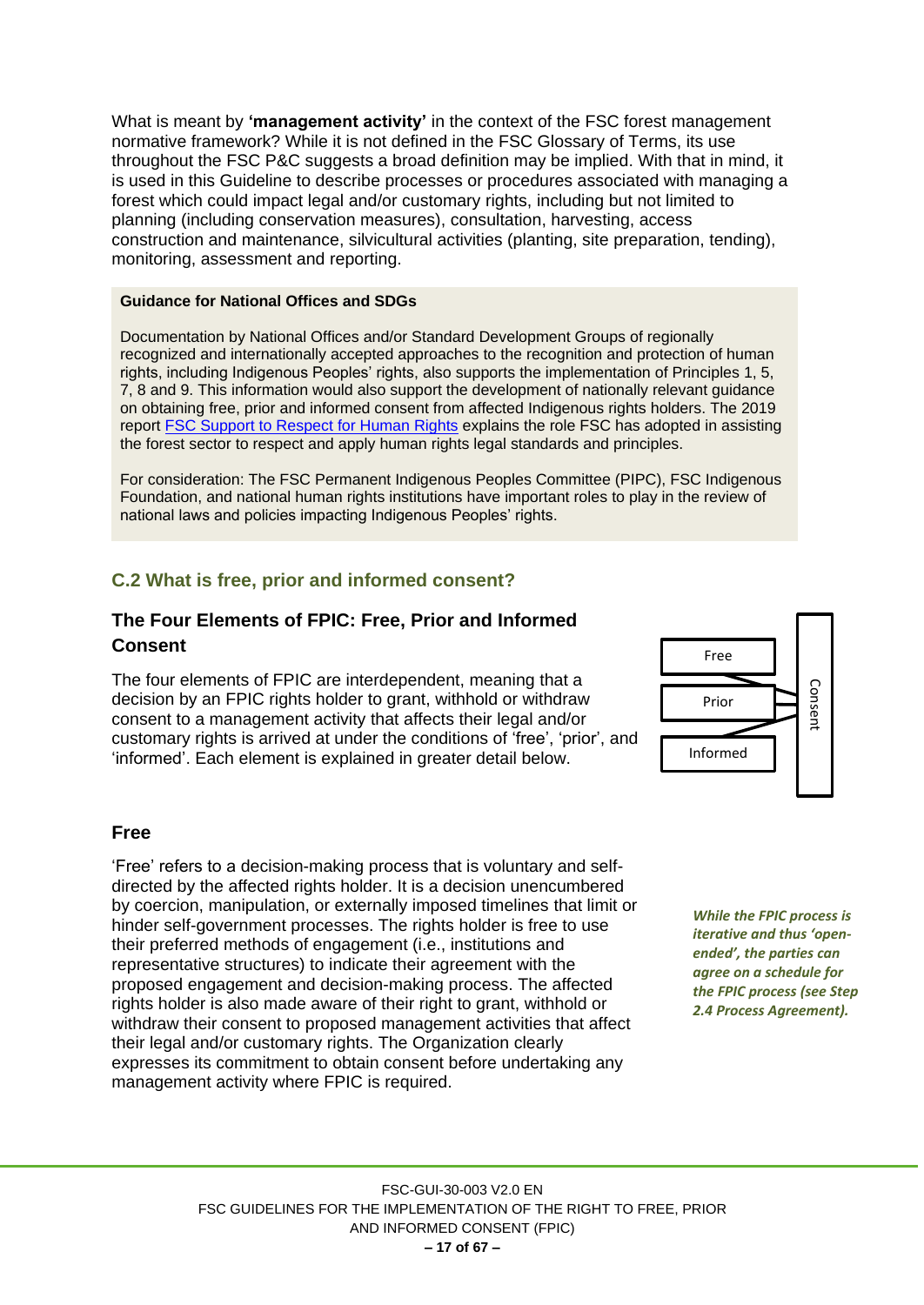#### **Prior**

An important time-based aspect of decision making is introduced by the element 'prior'. It means that a decision is sought far enough in advance of any authorization or commencement of management activities, at the early stages of management planning. 'Prior' implies that time is provided for the rights holder to understand, access, and analyse information on proposed management activities before any decisions are taken.

The Organization seeking consent may not be the same authority that initially granted the land tenure or forest concession. In some regions, the historical use of the lands, territories, and resources may be in dispute (see Principle 1), or there may be ongoing negotiations between the state and rights holders. In these cases, The Organization endeavours to design and implement an engagement process that enables the affected rights holder to protect their rights under proposed management activities.

#### **Informed**

To be 'informed' refers to the type and format of information provided by The Organization to support the decision-making processes of the affected rights holder. With a clear and transparent objective to seek consent, it is vital that The Organization confirm that the information provided is in a form that can be shared and distributed widely among members of the affected group, including those in remote areas, men and women, the young and elderly, and marginalized groups, according to their internal processes. Access to and communication with a rights holder always happens through their legitimate institutions.

Information provided by The Organization to the affected rights holder may include: 1) information about FSC certification and the FSC system; 2) a description of proposed management activities; 3) potential positive and negative social, economic, cultural, environmental, and human rights impacts of management activities; and 4) an indication of The Organization's understanding of upholding the collectively held right to grant, modify, withhold or withdraw consent affected by management activities.

Direct communication (e.g., face-to-face meetings and other innovative, interactive methods) where there are low levels of literacy is useful for delivering relevant and accessible information at locations chosen by the rights holder. All information is delivered in languages and formats that are acceptable to the legitimate institutions of the affected rights holder. If necessary, The Organization may provide support for the affected rights holder to access independent legal or technical advice relevant to the proposed management activities. New information regarding proposed management activities or the position of the affected rights holder on such activities, is shared among the parties as soon as it becomes available and to their mutual satisfaction.

*The affected rights holder is made aware of the specific management activities to which they are being asked to grant* 

*consent.* 

*Existing certificate holders transitioning to new NFSS may interpret 'prior' in relation to the phase of development of their ongoing FSC certified management activities.*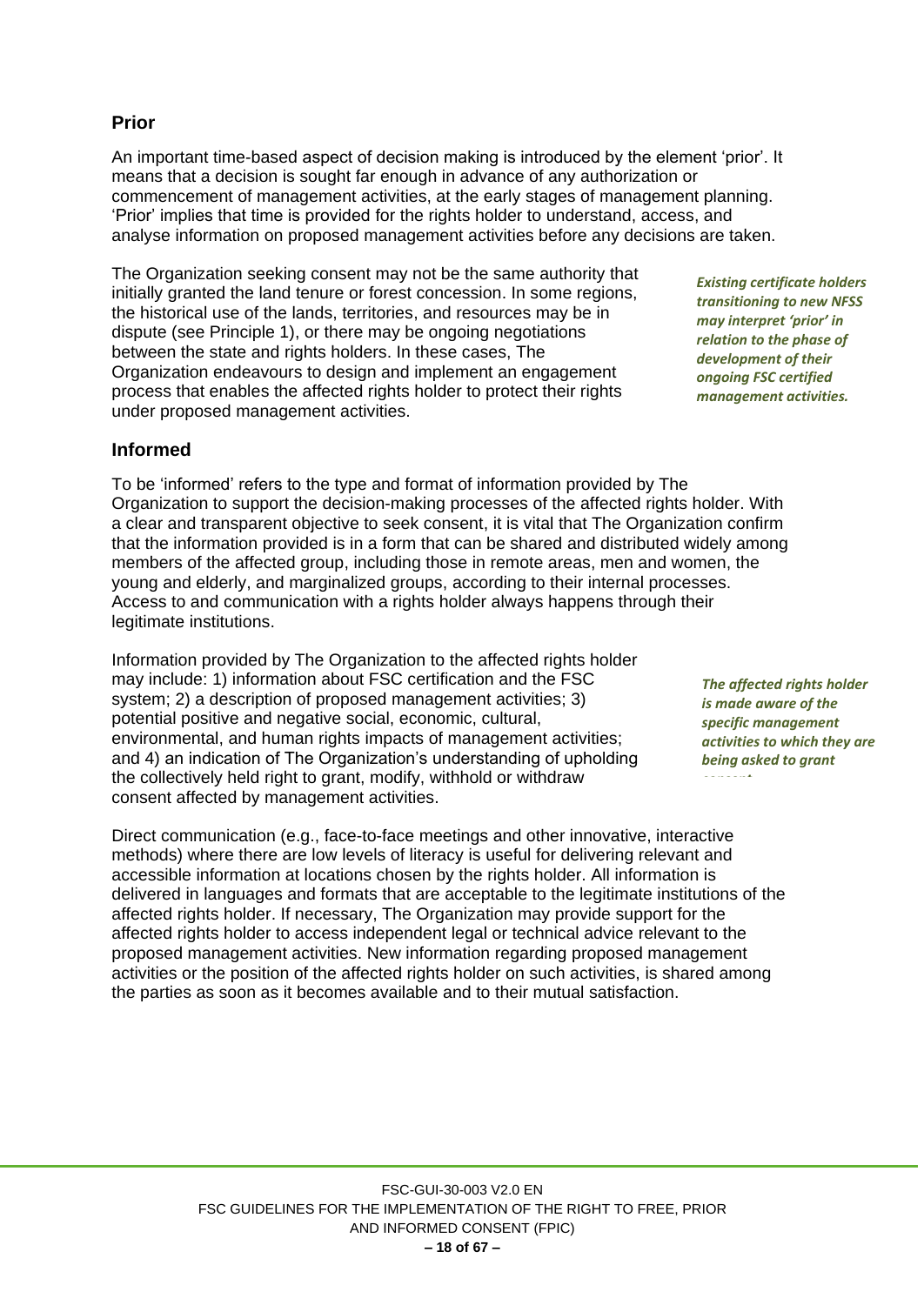## **Consent**

The final and distinguishing element of FPIC is the decision to exercise the right to grant, withhold, or withdraw consent to proposed management activities that affect legal and/or customary rights. Consent is not a one-off decision that gives an everlasting social license to the Organization, but part of an iterative process that requires continual monitoring, maintenance, and reaffirmation.

A decision reached through a self-determined process of dialogue and decision making that fulfils the elements of 'free', 'prior' and 'informed' implies that the affected rights holder is aware of the option to apply conditions to their decision. These conditions are considered in the context of the entire relevant NFSS and are recorded in a **culturally appropriate manner** according to mutually agreed information-sharing protocols.

Once consent is granted and recorded in a consent agreement (**binding agreement)** that demonstrates **good faith**, and a culturally appropriate engagement process was adopted to obtain the decision, it cannot be withdrawn arbitrarily. However, if changes are proposed to management activities already subject to an agreement, or if new information becomes available, the affected rights holder may reconsider their decision to grant or withhold consent.

If the decision to withdraw or withhold consent is based on factors outside the influence of the FSC system, the parties are encouraged to maintain their agreements and address external factors together. Ideally, early discussions include the development of a dispute resolution process (or protocol) that identifies events or circumstances that trigger the use of a dispute resolution mechanism, as well as procedures for withdrawing consent. Otherwise, if the conditions of the original consent decision are met, ongoing consent is implied.

Consent is not the same as engagement or consultation, although these are necessary precursors to achieving consent. It is the expression of rights (e.g., to self-determination, lands, resources, territories, and culture) and may be given or withheld in phases, over specific periods of time, and for distinct phases of management activities. Therefore, it is possible that consent may be withdrawn for a specific management activity, but not for the entire agreement.

# <span id="page-18-0"></span>**C.3 Fundamental concepts for implementing FPIC**

# <span id="page-18-1"></span>**Rights, Legal and/or Customary**

Throughout the FSC normative framework, and more specifically in Principles 3 and 4, there is a reference to "legal and customary rights". These terms are defined in the FSC Glossary of Terms (FSC-STD-01-002) and replicated in this Guideline in Annex A. The FSC P&C Supplemented by Explanatory Notes and Rationales (FSC-STD-01-001 V5-0) provides the following additional information on the application of customary rights and laws relevant to upholding legal and/or customary rights.

*A consent decision requires regular review and confirmation through an ongoing FPIC process, but particularly when new information emerges, or conditions change.*

*Refer to section on Iterative Proposals and Decision Making in Forest Management on page 22.*

*While the FPIC Process described in Part II of this Guideline does not guarantee a consent decision, it is a recommended approach for The Organization and the rights holder to demonstrate 'good faith' and 'best efforts' to reach an FPIC agreement.*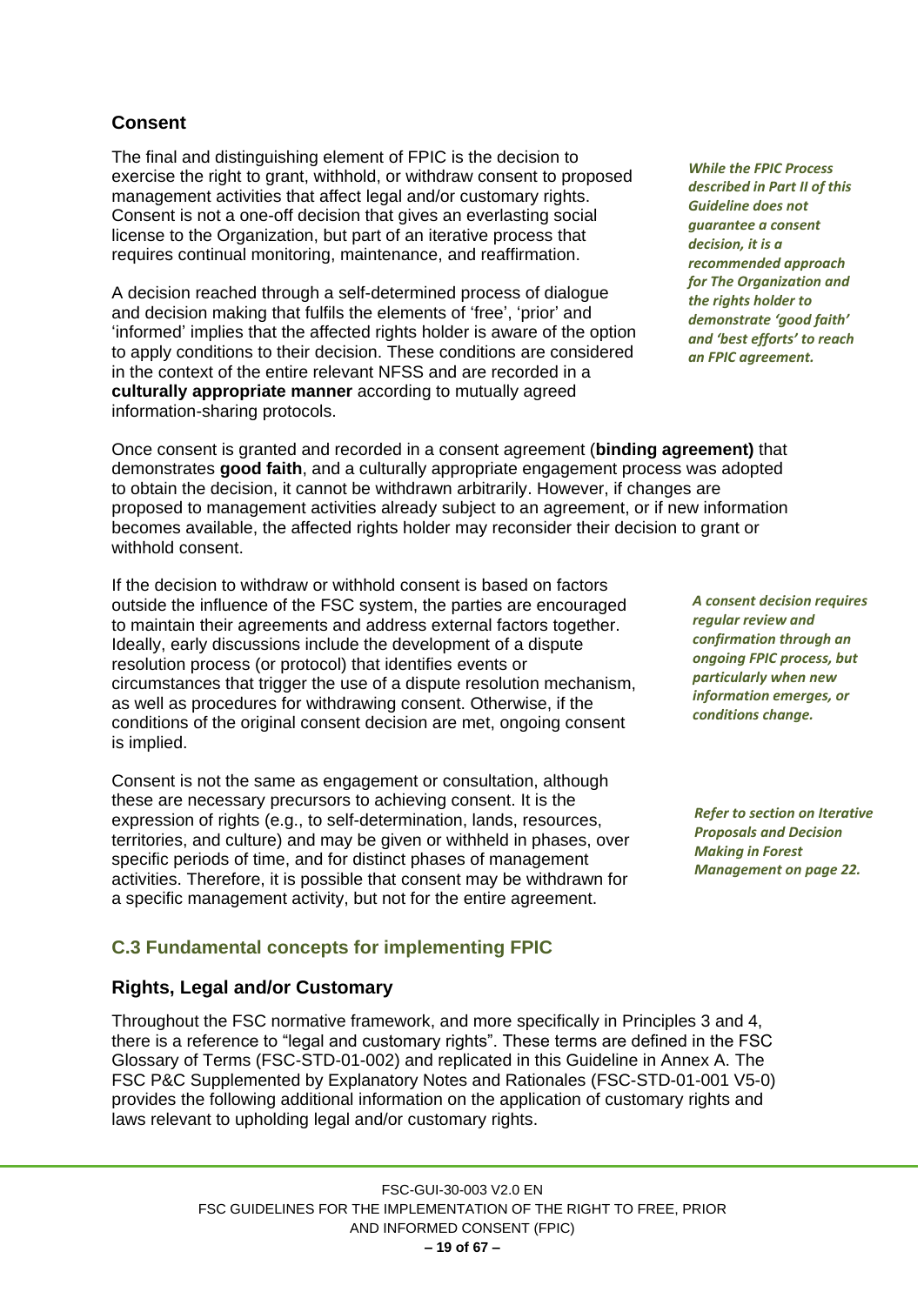#### *Customary Rights*

Customary rights are defined as "rights which result from a long series of habitual or customary actions, constantly repeated, which have by such repetition and by uninterrupted acquiescence, acquired the force of a law within a geographical or sociological unit." They can be understood as a traditional behaviour sanctioned by the community through years of socially approved practice. These rights may be unwritten, subject to variations in interpretation, and they often evolve. The application and interpretation of customary rights may be situation-specific, including community-specific and therefore these rights may stand alone and be unique.

Interrelated sets of customary rights may be recognized as customary law. In some national contexts, customary law is equivalent to statutory law, within its defined area of competence and may replace the statutory law for defined ethnic or other social groups. Customary law may also complement statutory law and is applied in specified circumstances.

Principles 3 and 4 address customary law and rights *not* organized into a system of law. In states where customary law is recognized by the government to have parallel legal status alongside statutory and common law, or civil law, such customary laws have the same status as statutory law in the FSC P&C for Principle 1, in their areas of legal competence. For example, customary law may be used to settle territorial disputes between Indigenous Peoples, or to settle arguments over resource rights between Indigenous and non-indigenous land users.

#### *Legal Rights*

FSC defines legal rights as those rights that exist under the rules of national or local laws or subsidiary regulations, decrees, orders, etc. 'Legal' also includes rule-based decisions made by legally competent agencies where such decisions flow directly and logically from the laws and regulations. Decisions made by legally competent agencies may not be legal if they do not flow directly and logically from the laws and regulations and if they are not rule-based but use administrative discretion (FSC-STD-01-001 V5-2).

An affected rights holder may not legally own the land (i.e., possess legal title or ownership), a requirement of FSC certification. However, a rights holder may have maintained access to these lands and associated resources through use and local recognition of customary practice. This establishes a *de facto* relationship with land and resources. The Organization is required to "uphold" these rights and, in doing so, they neither "diminish the *de facto* rights exercised … nor their claim to legal rights" (FSC-STD-01-001 V5-2, pg. 45).

The right to FPIC is not a stand-alone right, but one that is considered essential to the recognition and protection of other legal and/or customary rights. It also establishes a framework for the participation of rights holders in decision making on management activities that affect their rights.

#### <span id="page-19-0"></span>**Good Faith and Good Faith Negotiations**

Good faith is defined in the FSC Glossary of Terms (FSC-STD-60-004 V2-0 EN) as "a process of engagement where the parties make every effort to reach an agreement, conduct genuine and constructive negotiations, avoid delays in negotiations, respect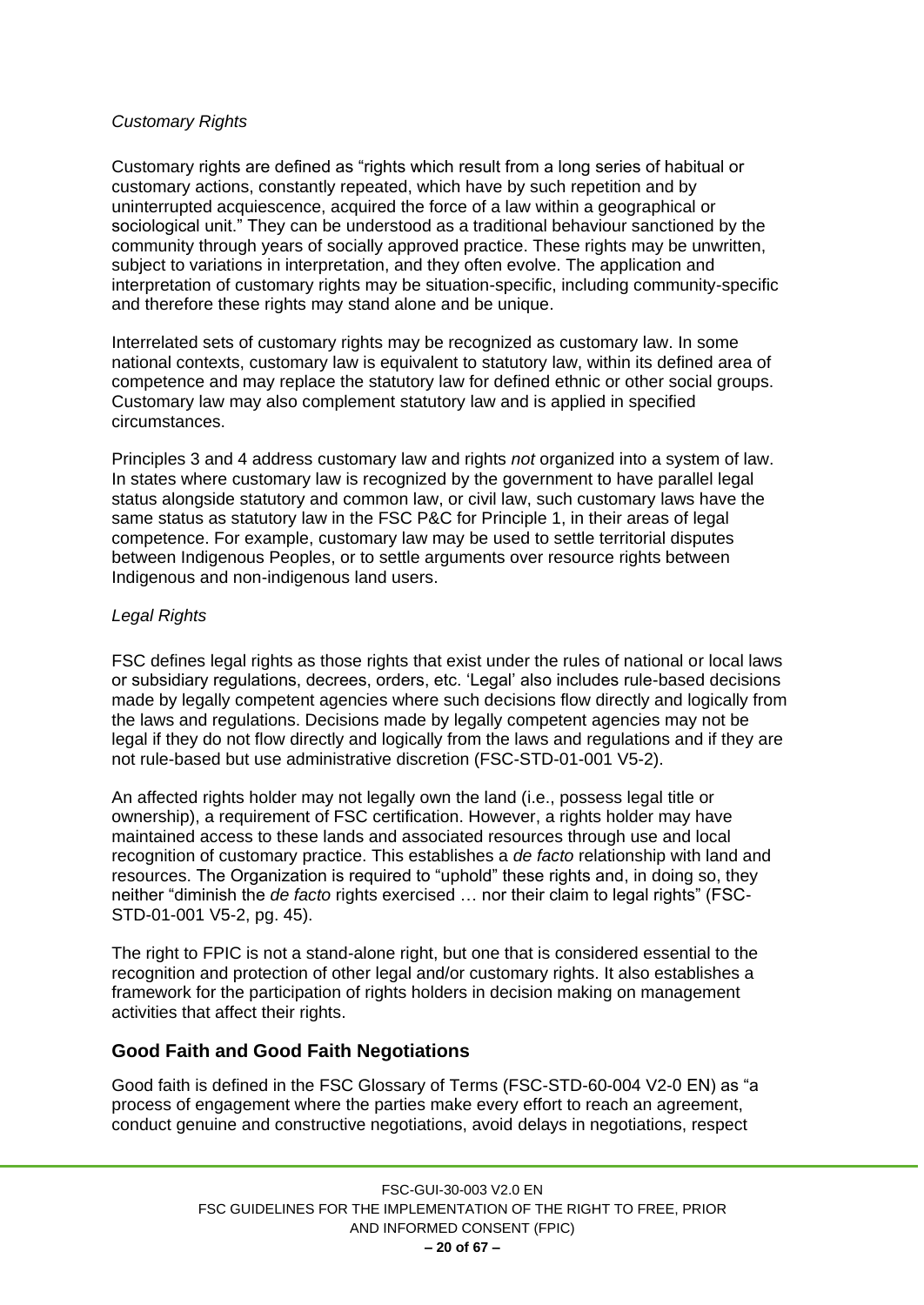agreements concluded and under development, and give sufficient time to discuss and settle disputes."

FPIC begins, at a minimum, with good faith and informed engagement processes with all affected persons, including women and those particularly vulnerable, with full respect for human rights. This is based on:

- the right to meaningful participation in environmental decision making;
- the right to control access to their lands and resources:
- contemporary standards of public participation as a hallmark of legitimate governance; and
- basic principles of equity and justice

#### <span id="page-20-0"></span>**Iterative Proposals and Decision Making in Forest Management**

The FPIC process supports iterative proposal development by The Organization based on the full participation and decisions of the affected rights holder. Within the context of an MU, management activities, annual audits and five-year certificate renewal processes, it is likely that a change to the negotiated conditions of an agreement may be required. Anticipating the potential for change (e.g., new information becomes available, new conditions arise or The Organization alters its plans) is an important part of the FPIC process while also ensuring that the risk of disruption to management activities be minimized.

It is the right of Indigenous Peoples to grant, withhold or withdraw consent for management activities affecting their legal and/or customary rights at any stage of an FPIC process. However, withdrawing consent that is formally or informally documented in a binding agreement cannot be done arbitrarily or in bad faith. It is recommended that the events or circumstances that trigger a dispute resolution process be outlined in a Process Agreement or FPIC Agreement and in a culturally appropriate manner.

The benefit of iterative proposal development and subsequent decision making is the ability to continue dialogue and negotiations while there is disagreement among parties. When information is incomplete, resources are lacking, or an event disrupts the negotiation process, the parties may revisit previous activities in the process and evaluate the outcomes achieved. Alternative approaches may be tested, and parties may move forward again with lessons learned. Participatory monitoring plays a significant role in supporting decision making.

#### *Navigating Multiphase Management Activities*

An interim agreement, or protocol, is a tool used to navigate multiphase management activities. This agreement is established early in the relationship between the affected rights holder and The Organization. In this Guideline, the recommended interim agreement (or protocol) is referred to as a **Process Agreement.** It is an effective mechanism for communicating and recording a good faith process that demonstrates the following mutually agreed terms of an engagement process with the objective of seeking consent:

• Understanding of the management activities and phases of implementation to be addressed during the period of the FSC certificate;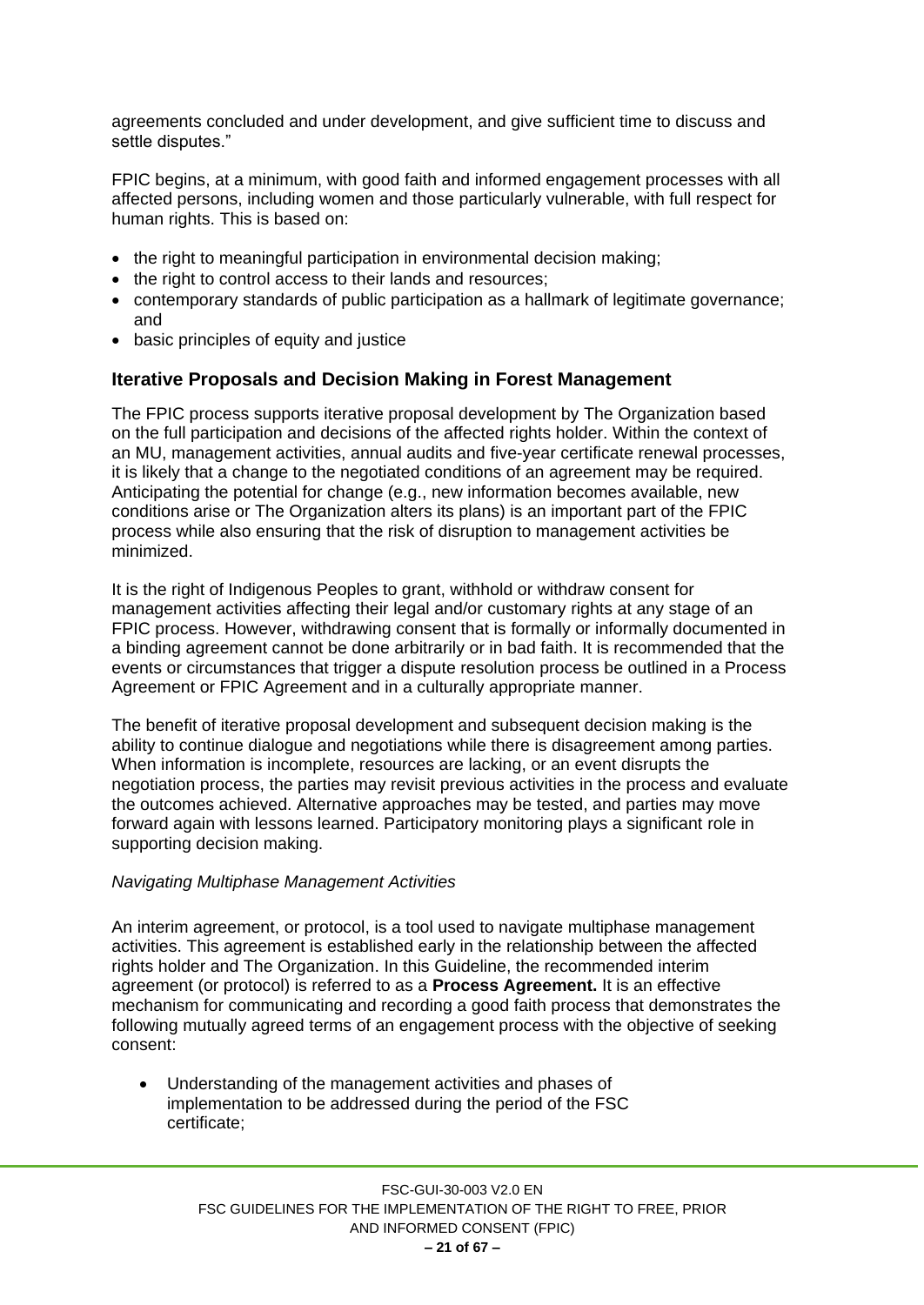- Services to be provided by The Organization to ensure critical information is available and understood by the affected rights holder prior to their decision on a consent agreement;
- Process for altering the conditions of the agreement, including what would constitute a breach of the agreement; and
- Dispute resolution mechanisms, including a description of events or circumstances that trigger the dispute resolution process.

This approach is particularly effective when The Organization is first (re)establishing relationships with the affected rights holder and/or the timeframe needed to design and implement an FPIC process that extends beyond the audit cycle of The Organization.

The same rationale applies to an **FPIC Agreement**. Whether an agreement is formally or informally documented, The Organization ensures the affected rights holder understands that at any time in the relationship, they may change their decision about management activities, therefore triggering a dispute resolution process.



#### **Guidance for National Offices and Standard Developers**

State governments are responsible for the implementation of international instruments such as UNDRIP and ILO 169 within their national contexts. The Organization is not a proxy for the state; however, as the proponent of a volunteer certification standard, The Organization is expected to adhere to the FSC P&C, regardless of state recognition of Indigenous Peoples' rights and the rights of local communities.

FSC National Offices might consider identifying appropriate resources such as 1) participatory mapping requirements to reflect legal requirements and 2) a list, or registry, of relevant national and sub-national laws, regulations, and agreements related to rights holders likely to be affected by management activities (similar to information prepared to meet the requirements of IGI 1.3.1.).

#### <span id="page-21-0"></span>**C.4 What is the scope of an FPIC process?**

This Guideline is structured to promote relationship building through culturally appropriate engagement in all aspects of the FSC forest management normative framework. The first two criteria of Principles 3 and 4 describe the following general sequence of events to be followed by The Organization to demonstrate obtaining consent based on the requirements of the relevant NFSS: identification of rights and the rights holder, engagement, and agreement on outcomes.

There are two critical questions influencing the scope of an FPIC process: 1) Who are the holders of legal and/or customary rights in and around the MU? and 2) What rights are affected by the proposed management activity?

#### <span id="page-21-1"></span>**1) Who holds legal and/or customary rights in and around the MU?**

After developing an understanding of the elements of FPIC, the next critical step is the identification of the collectively held legal and/or

*FPIC is required when management activities affect collectively held legal and/or customary rights.*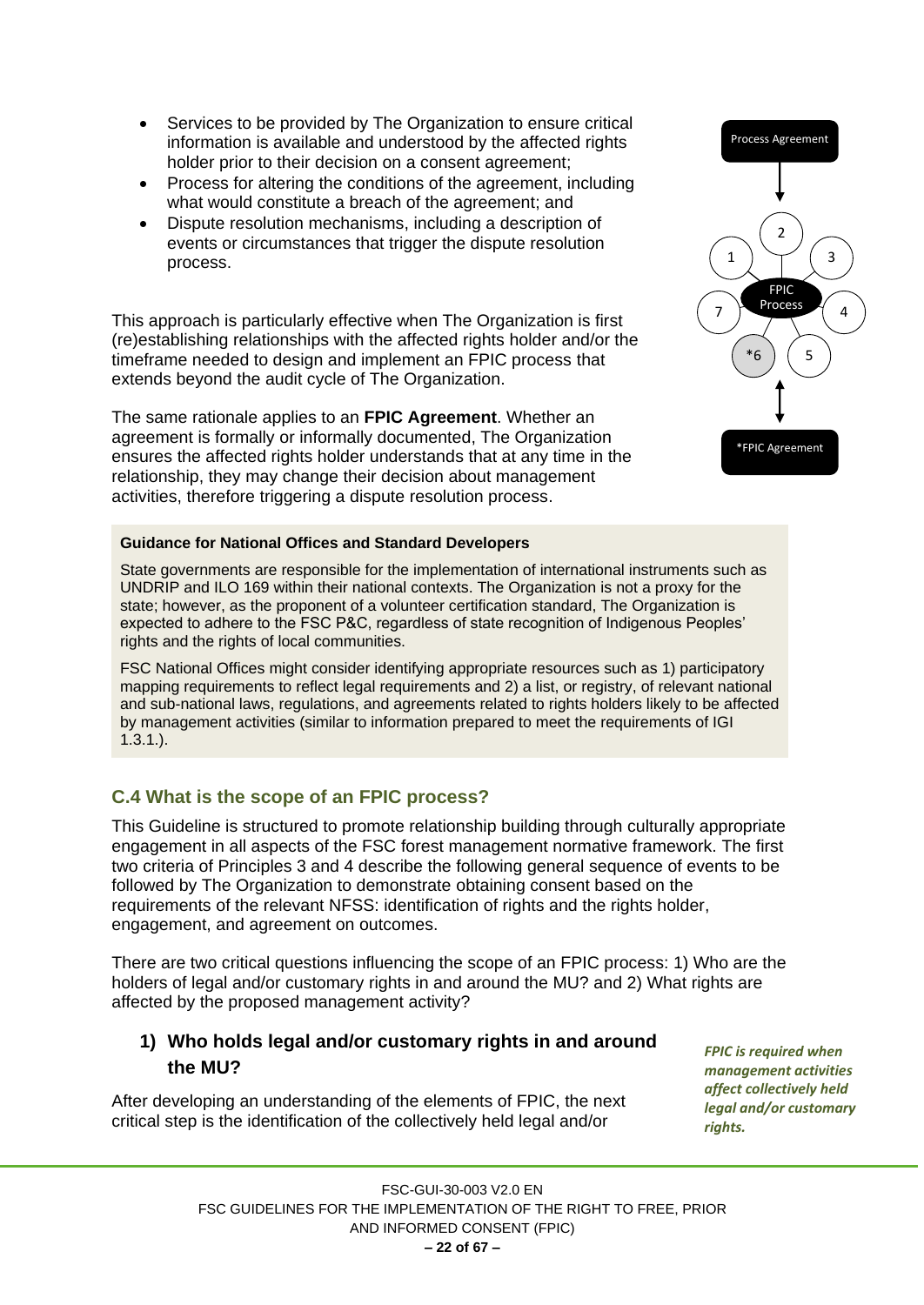customary rights affected by management activities and the holders of such rights. The Organization seeks to obtain consent from a rights holder prior to the commencement of management activities, to the extent necessary to protect their rights, resources, lands, and territories.

The process requirement (or FPIC process) for obtaining consent from an affected rights holder is identical in Principles 3 and 4 (see 3.2.4 and 4.2.4 in IGIs, FSC-STD-60-004 V2- 0). However, the scope of the rights that may be subject to an FPIC process differs based on whether the holder of affected legal and/or customary rights is an Indigenous Peoples (Principle 3) or a local community (Principle 4).

Principle 3 includes requirements related to upholding the rights of Indigenous Peoples as described in ILO 169 and UNDRIP (Criterion 3.4). Articles that describe Indigenous Peoples' rights that might exist in a forest management context are summarized in Table 1 and listed as they appear in these international instruments in Annex B.

To support the identification of Indigenous Peoples and their rights, FSC follows the example set by the United Nations system and presents the following list of characteristics useful in identifying Indigenous Peoples rather than defining who is 'indigenous' or not (FSC-STD-01-001 V5-2*)*:

- The key characteristic or criterion is self-identification as Indigenous Peoples at the individual level and acceptance by the community as their member
- Historical continuity with pre-colonial and/or pre-settler societies
- Strong link to territories and surrounding natural resources
- Distinct social, economic, or political systems
- Distinct language, culture, and beliefs
- Form non-dominant groups of society
- Resolve to maintain and reproduce their ancestral environments and systems as distinctive peoples and communities.

"Indigenous Peoples" is a collective term used to describe a wide variety of peoples who possess the characteristics above. These groups may self-identify as a distinct cultural group using a name unique to their language and culture. States may have specific domestic laws and policies to identify Indigenous Peoples according to their national context and legal procedures to amend such regulations. However, the application of the FSC P&C is based on internationally recognized human rights principles, including the right to self-identify as an Indigenous Peoples.

If a rights holder is identified as a **traditional people** or **tribal people** (see Glossary of Terms), they may possess the same rights as Indigenous Peoples and the requirements of Principle 3 apply. Otherwise, as holders of collective legal rights, they are treated as local communities under Principle 4.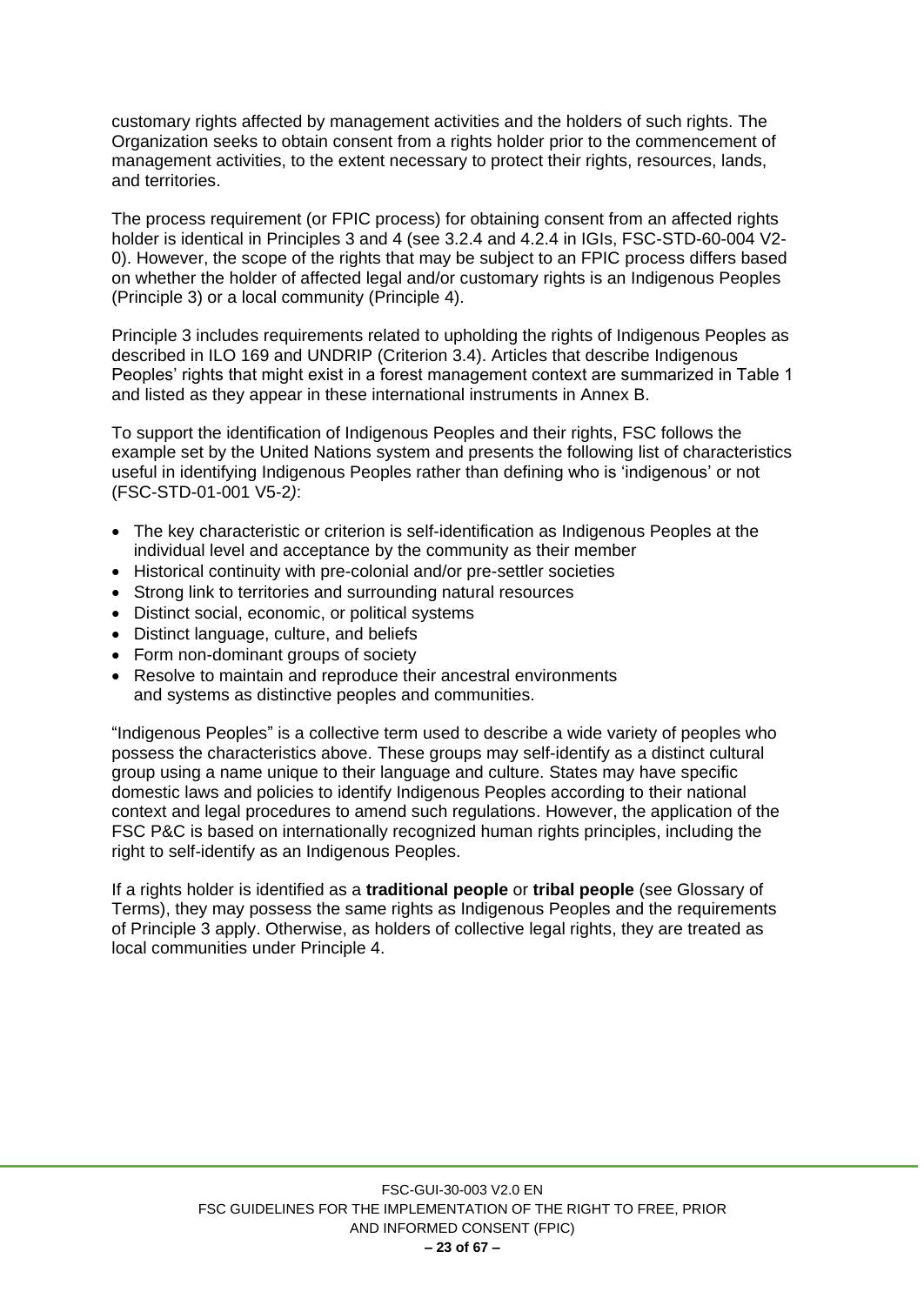#### **Guidance for National Offices and Standard Developers**

As per the Instructions for Standard Developers for Criterion 3.4, Standard Developers *shall* ensure that UNDRIP and ILO 169 requirements are included in National Forest Stewardship Standards and Interim National Standards (FSC-STD-60-004 V2-0 EN).

The Instructions also indicate a limitation on the application of ILO 169 and UNDRIP: Criterion 3.4 refers to those articles that cover the rights, customs, culture, and spiritual relationship between Indigenous Peoples and the MU explicitly (FSC-STD-60-004 V2-0 EN). FSC has evaluated ILO 169 and UNDRIP and pre-determined the relevant articles related to management activities and the Management Unit. These are available in [Annex B](file:///C:/Users/j.meier-doernberg/Documents/22102019/23102018/PSU/FPIC/Pamela/Public%20Consultation%20V2.0/FSCIC%20FPIC%20D2_27052020_FINAL%20CORR.docx%23_ANNEX_C:_Relevant) of this Guideline.

The application of this Guideline in the context of Principle 4 will be greatly improved and made more relevant at the national/regional level if National Offices and SDGs include a definition of 'local communities', and where possible the collectively held legal and/or customary rights.

Furthermore, it is important to make known at regional levels that the CB shall evaluate any disputes between laws/regulations and certification requirements of the applicable Forest Stewardship Standard, on a case-by-case basis, and in an arrangement with involved or affected parties as per FSC STD-20-007 Forest Management Evaluations, paragraph 8.20.

#### <span id="page-23-0"></span>**2) What are the rights affected by management activities?**

In addition to the identification of legal and/or customary rights, a critical scoping factor for an FPIC process is the effect of management activities on identified rights. The next actions in the sequence of requirements involve a more thorough engagement process (see IGI 3.2.4 and 4.2.4). Other requirements within the relevant NFSS, such as social and environmental assessments of management activities, are practical examples of tools that support the FPIC process, as well those found in other FSC P&C, specifically Principles 6 and 9. See Table 2 below for a list of FSC P&C that may be addressed through a comprehensive FPIC process.

Step 3 in Part II of this Guideline suggests methods for conducting assessments. The mapping and assessment processes are expected to enable dialogue between The Organization and an affected rights holder and support the building of long-term relationships. The co-development of impact indicators to be documented and assessed over the term of the FSC certificate would support monitoring and capacity building. However, there are challenges related to impact assessments that warrant early discussion in the FPIC process. For example, there is no agreed definition and set of indicators of cultural impact; quantitative data has limitations, especially in explaining causality; the assessment process can be expensive; effective assessors require strong cultural competencies/sensitivities; and timescales are inadequate for reasonably tracking impacts.<sup>3</sup>

Initial dialogue between The Organization and an affected rights holder may reveal a broad scope of rights that are considered important. Through continuous engagement and information sharing on the intention and limits of FSC certification, The Organization and affected rights holder will narrow the scope of rights to those connected to land, territories, and resources impacted by proposed management activities (Figure 1). The

<sup>3</sup> Dunphy, K. and Partal, A. 2016. Cultural impact assessment: a systematic literature review of current methods and practice around the world. Impact Assessment and Project Appraisal, 33(5). <http://dx.doi.org/10.1080/14615517.2015.1077600>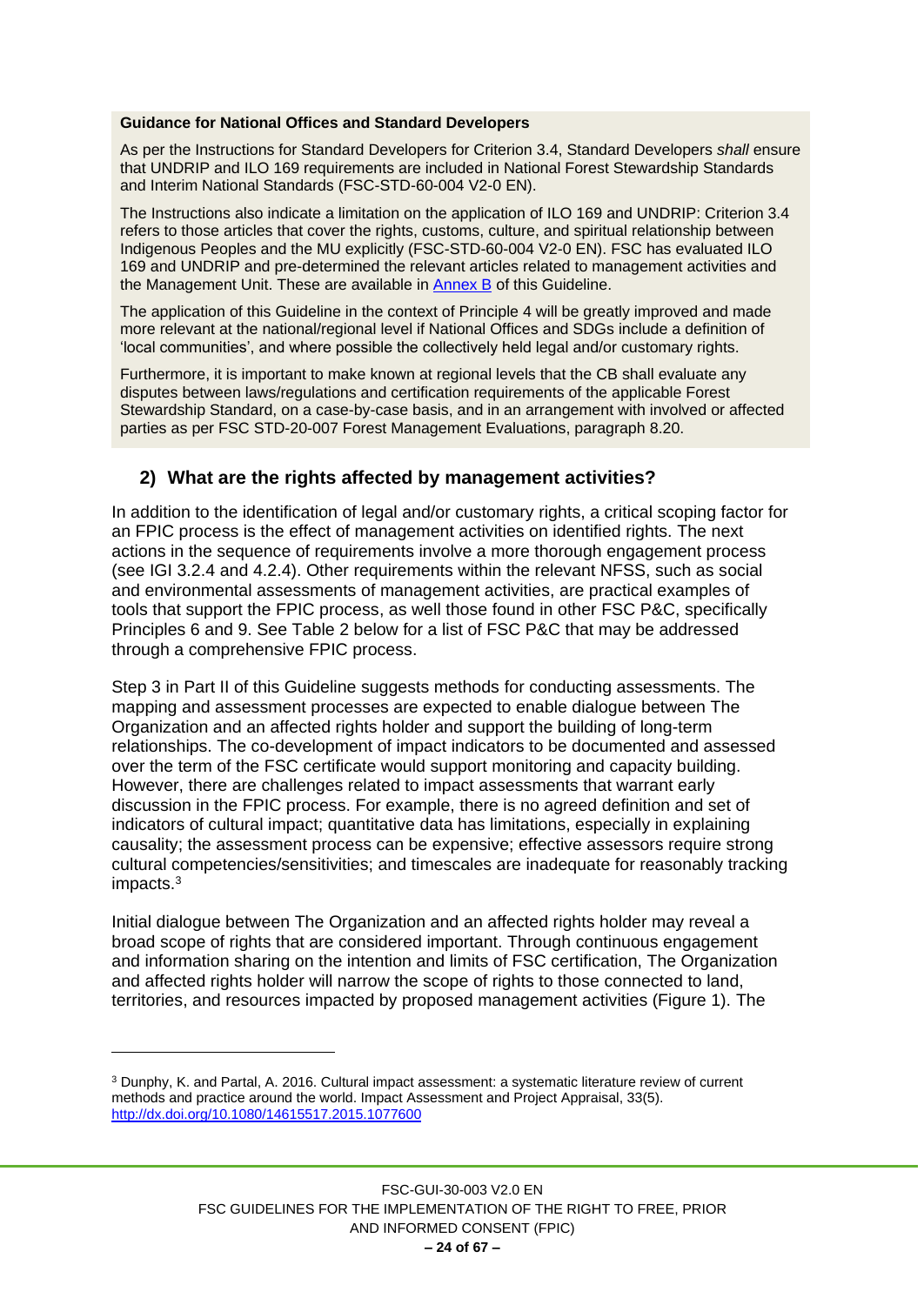scope of the FPIC process is then focused on the management activities of The Organization that can be addressed through negotiations.



*Figure 1: Progressive focus through engagement regarding the legal and/or customary rights affected by proposed management activities*

#### **Guidance for National Offices**

National offices might consider providing guidance on carrying out an FPIC process to meet multiple objectives such as those listed for management planning (Principle 7), monitoring (Principle 8), and HCVs (Principle 9). This would allow for the customization of the FPIC process to the context of the region and rights holders.

## <span id="page-24-0"></span>**C.5 FPIC in the context of FSC Principles & Criteria**

The FPIC process is not isolated from other FSC forest management requirements. While an FPIC process aims to achieve a consent decision through a negotiated FPIC agreement, The Organization could also be working towards several other FSC requirements, such as conservation areas networks (Principle 6), forest management plans (Principle 7), monitoring and assessment (Principle 8) and HCV forest assessments (Principle 9). Table 2 shows several other criteria with requirements that may be addressed through an FPIC process.

| <b>Criterion</b>                       | <b>Description</b>                                                                                       |
|----------------------------------------|----------------------------------------------------------------------------------------------------------|
| 1.2 Legal status of the MU             | Legal status of the MU is confirmed                                                                      |
| 1.6 Resolving disputes out of<br>court | The Organization resolves legal issues out of court as far as<br>possible                                |
| 5.3 Externalities                      | The positive and negative externalities of management activities<br>are included in the management plan. |

Table 2: FSC Criteria that may be addressed in an FPIC process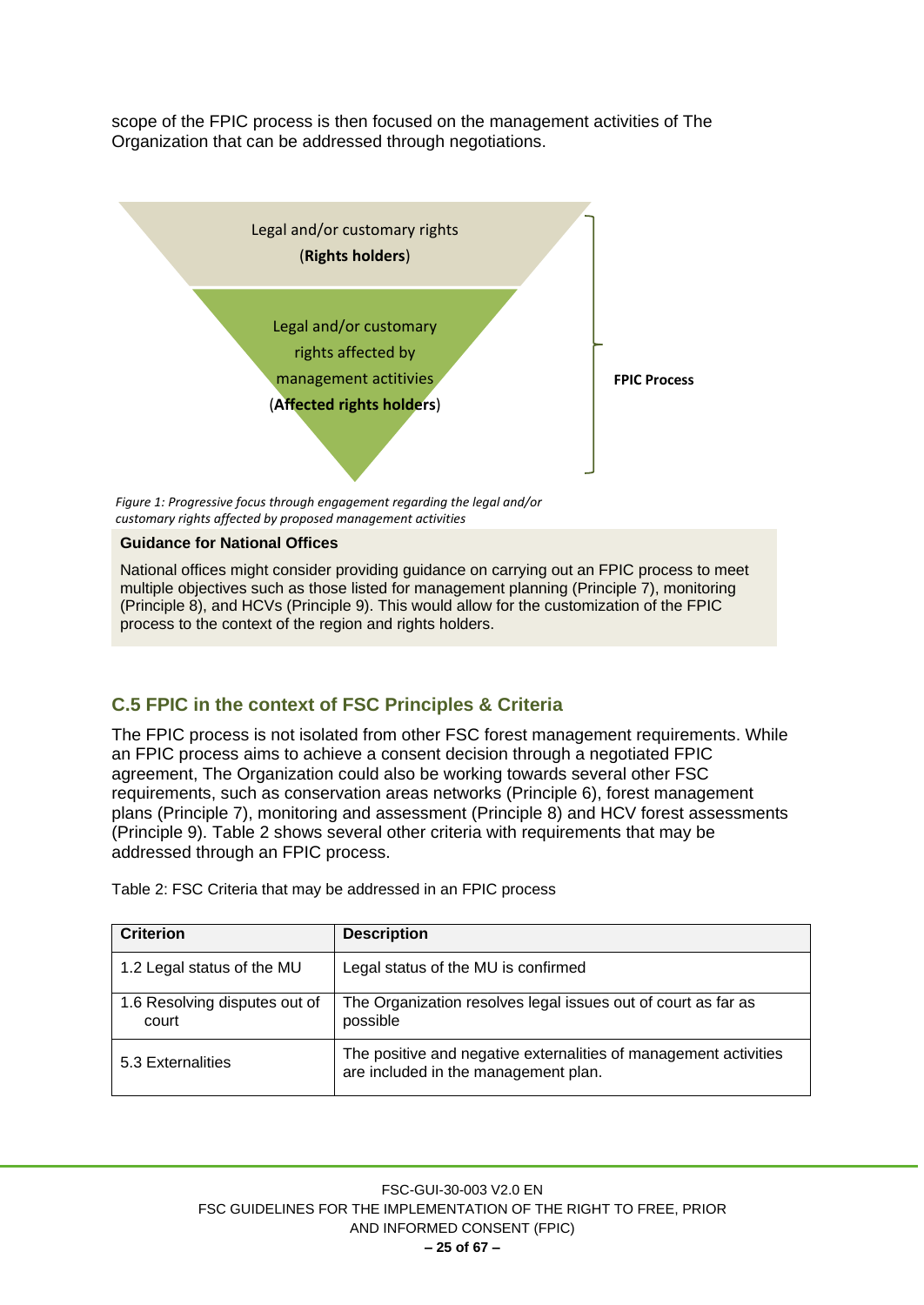| <b>Criterion</b>                                                        | <b>Description</b>                                                                                                                                                                                                                  |  |
|-------------------------------------------------------------------------|-------------------------------------------------------------------------------------------------------------------------------------------------------------------------------------------------------------------------------------|--|
| 6.1 Assessment of<br>environmental values<br>6.2 Environmental impact   | The Organization engages experts, including Indigenous Peoples<br>and local communities, to identify and assess environmental<br>values, including landscape values such as cultural and spiritual<br>values.                       |  |
| assessment                                                              |                                                                                                                                                                                                                                     |  |
| 7.2 Management planning                                                 | The Organization has and implements a management plan that is<br>consistent with the policies and objectives required by Criterion 7.1<br>and FSC requirements, covering forest and social management<br>planning.                  |  |
| 7.5 Publication of<br>management plan                                   | The Organization publicises a summary of the management plan.<br>Excluding legally defined confidential information, other<br>components of the management plan are made available to<br>affected stakeholders if relevant to them. |  |
| 7.6 Engagement in<br>management planning                                | Affected stakeholders are proactively and transparently engaged<br>in management planning and monitoring. Interested stakeholders<br>are engaged upon request.                                                                      |  |
| 8.1 Management plan<br>monitoring                                       | The Organization monitors the implementation of the management<br>plan, its policies and objectives as well as its progress with<br>planned activities and achievement of its targets.                                              |  |
| 8.2 Monitoring and evaluation<br>of social and<br>environmental impacts | The Organization monitors and evaluates the environmental and<br>social impacts of its management activities and changes in<br>environmental conditions.                                                                            |  |
| 8.3 Analysis of monitoring<br>and evaluation                            | The results of monitoring and evaluation are analysed and fed<br>back into the planning process.                                                                                                                                    |  |
| 9.1 Assessment of High<br><b>Conservation Values</b>                    | The Organization through engagement with stakeholders has<br>assessed and recorded the presence of HCVs in the MU.                                                                                                                  |  |
| 9.2 Monitoring                                                          | Periodic monitoring for assessing changes in the status of HCVs is<br>carried out. When needed, The Organization adapts its<br>management strategies to ensure the effective protection of the<br>HCVs.                             |  |

An FPIC process and/or agreement is not needed if there are no rights holders affected by the proposed management activities, or if The Organization decides not to execute management activities that might affect a rights holder. However, without the implementation of proper engagement activities by The Organization, this will be difficult to determine.

## <span id="page-25-0"></span>**FPIC and Private Lands**

This Guideline does not overrule or take away (abrogate or derogate) the right to ownership, nor does it set out a specific FPIC process for forest management certification on private lands. The scope of this Guideline requires a global perspective on ownership rights and, in doing so, these rights can only be considered alongside the legal and/or customary rights of all parties affected by management activities.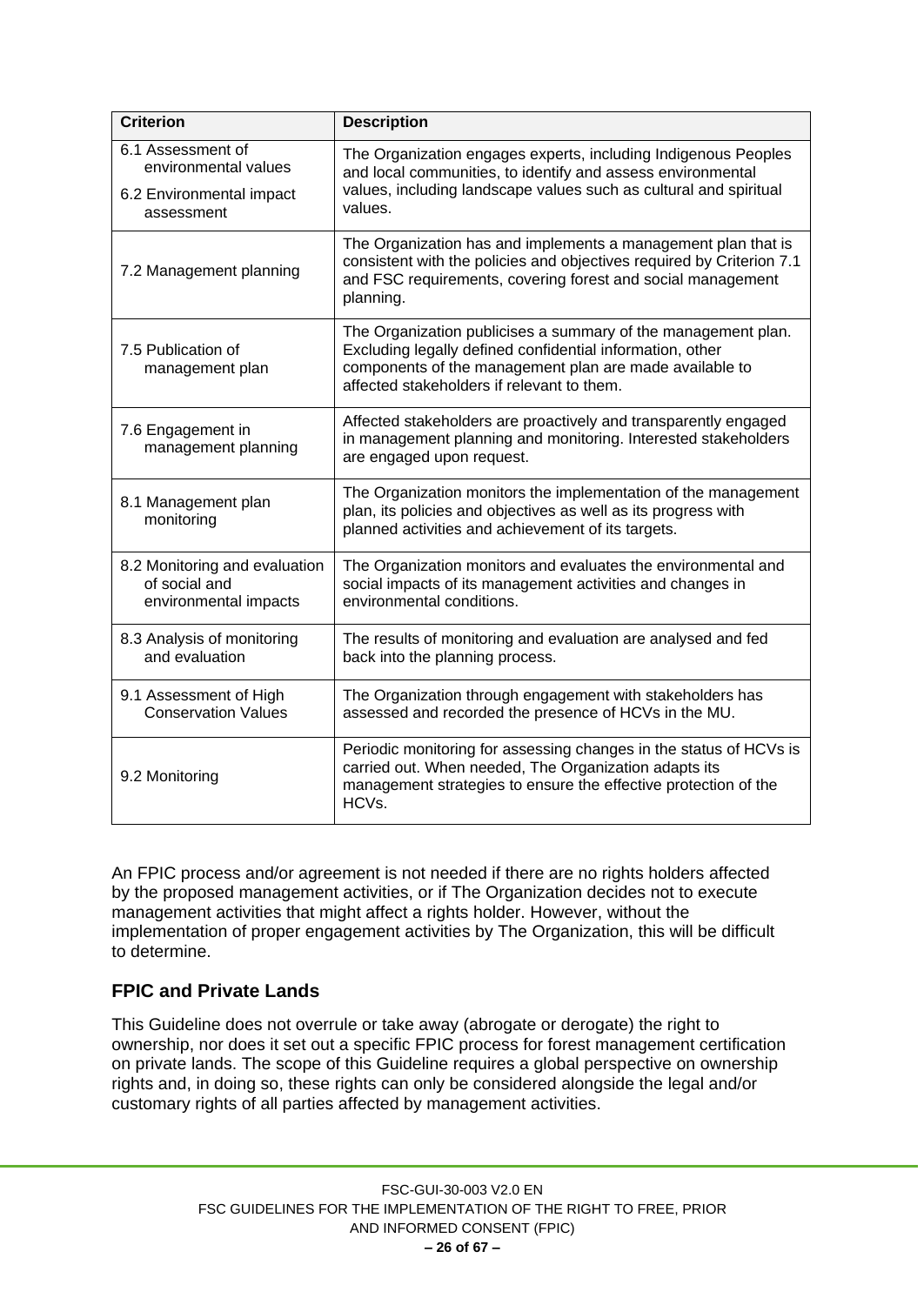Generally, holders of private property are entitled to rights of possession, control, exclusion, enjoyment, and disposition of the property. The implementation of an FPIC process with the explicit objective of obtaining FPIC will involve an examination of ownership rights as they are defined under national laws (a requirement of Principle 1) as well as under **customary laws** that may or may not be formally recognized.

If there is an assertion of legal and/or customary rights to privately owned lands, good faith attempts are made by The Organization to 1) engage with the claimants to discuss the nature and scope of the rights claim and the impacts of proposed management activities on those claimed rights, and 2) demonstrate the requirements of Principle 1 have been met with respect to the lands within the MU.

The FSC P&C and associated engagement requirements establish a clear intention to improve the relationship between the affected rights holder and The Organization, including those operating on private lands. The FPIC process recommended in this Guideline is relevant for all types of land tenure systems as it is the management activity on a specific area of land that this being certified to FSC standards, not the land tenure system itself. Laws and legal mechanisms that establish ownership and use rights of lands under FSC certification are identified through requirements in Principle 1. However, existing laws are not enough to justify the violation of internationally recognized legal and/or customary rights of vulnerable groups. A thorough review of historical and recent land settlement practices in the region is useful for meeting the requirements of Principle 1, but also for understanding the origin of any claims to private property that may emerge through engagement.

FSC certification recognizes the existence of parallel rights and supports the development of a common understanding of the legal and/or customary rights, values and interests affected by management activities. An FPIC process enables private landowners seeking FSC certification to 1) negotiate a process and a binding agreement to uphold identified affected rights, customs, and cultures and 2) reconcile the impact of their management activities on such identified affected rights. Practically, an FPIC process that relates to rights claims to private lands may take more time, and depending on the national context, state or other third-party agents, such as community organizations and advocacy groups, may be involved. It is worth restating that as a voluntary system, the P&C of FSC may differ from national laws, but they are nonetheless the standard to which The Organization is audited.

# <span id="page-26-0"></span>**C.6 Limitations of FPIC in FSC**

As a voluntary tool and framework for positive change towards more socially and environmentally responsible management, the FSC P&C offer a transparent platform for ongoing dialogue and scrutiny of management activities by the affected rights holder. As a market-based system, FSC creates incentives to pull companies into the system, exposing them to the concept of FPIC. It is important for proponents of FSC certification to also convey the limitations of what FSC can accomplish in the context of lands, territories and resource claims and ongoing disputes between state governments and an affected rights holder. This is an important topic for discussion in the early stages of engagement. Without it, unrealistic expectations may arise early that later lead to disputes and/or withdrawal from an FPIC process. A Process Agreement, or protocol, is an ideal mechanism to use for recording shared understandings and expectations of The Organization and the FSC system, including those that go beyond the scope of FSC certification.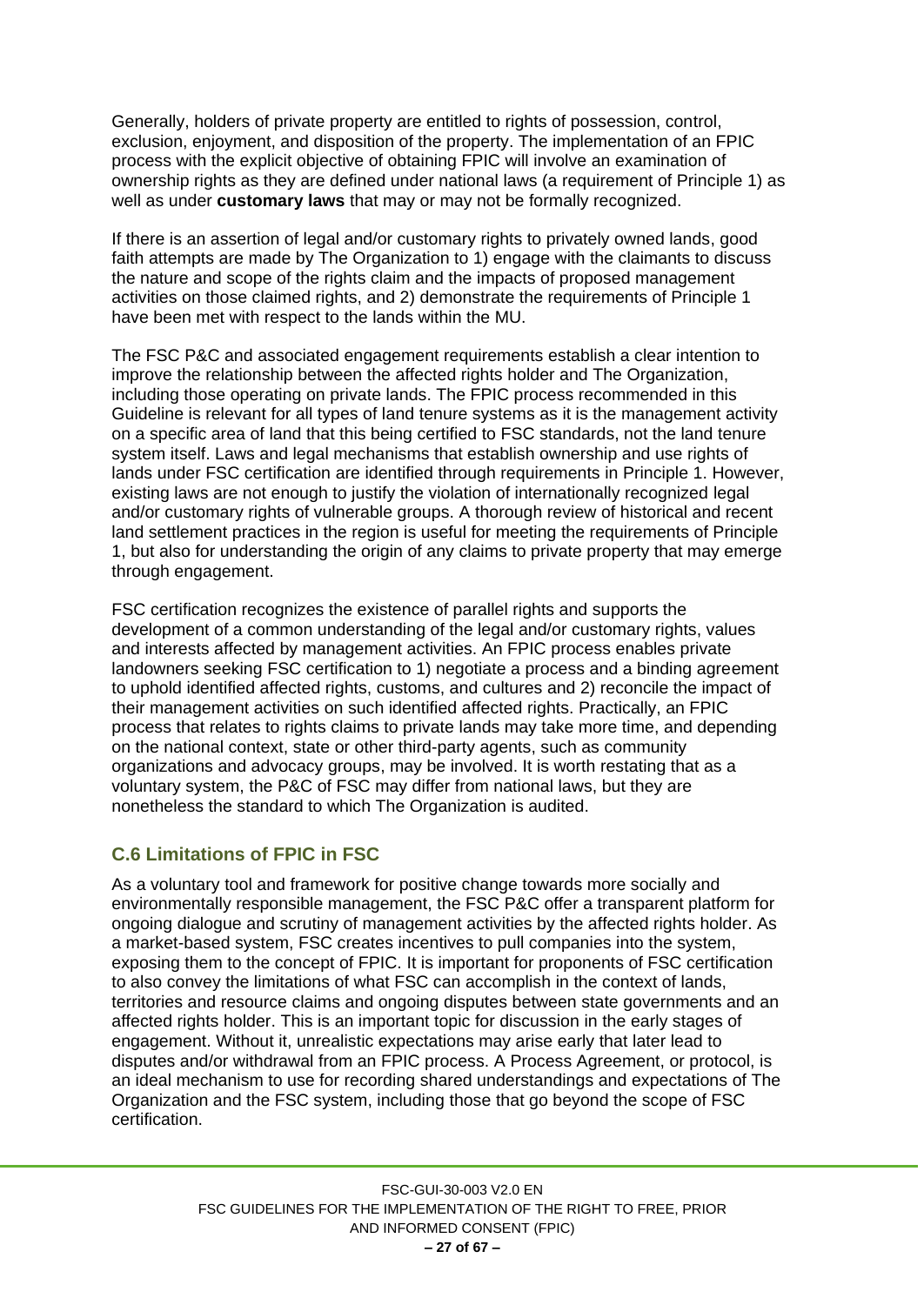# <span id="page-27-0"></span>**D. PART II: 7-Step FPIC Process**

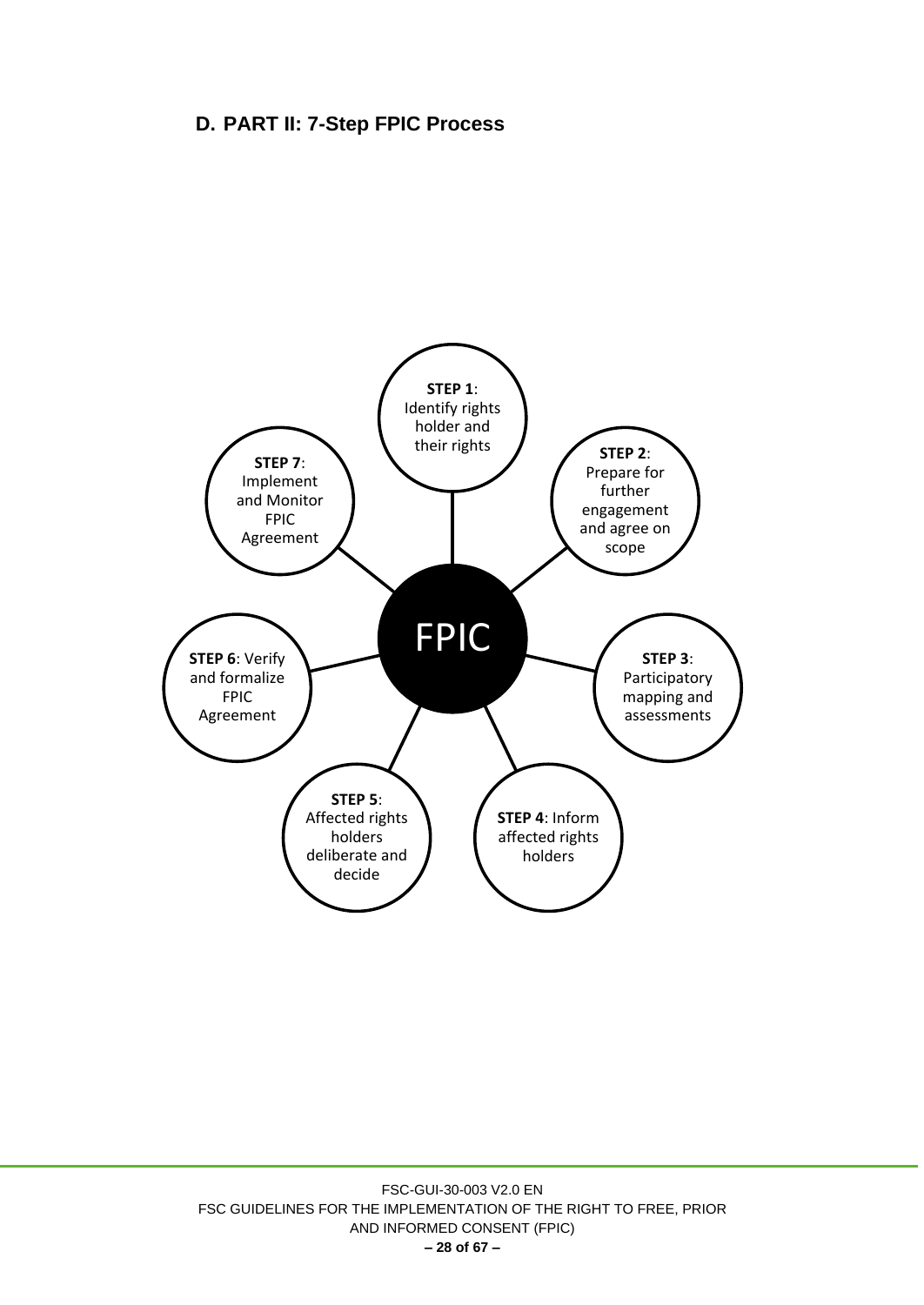# <span id="page-28-0"></span>**STEP 1: Identify the Rights Holder and their Rights through Culturally Appropriate Engagement**

#### **Elements of Step 1**

- 1.1 Explore regulatory approaches to FPIC
- 1.2 Identify rights holder and their rights
- 1.3 Identify representatives and governance structures
- 1.4 Inform rights holder of proposed management activities
- 1.5 Identify claims of legal and/or customary rights
- 1.6 Determine willingness to participate in future negotiations on proposed management activities

## <span id="page-28-1"></span>**1.1 Explore Regulatory Approaches to FPIC**

The normative forest management framework may go beyond national laws; therefore an essential part of the pre-evaluation or transition planning process is the exploration of legal and regulatory approaches to recognizing and implementing the right to FPIC. Keep in mind that existing national laws may acknowledge the right to FPIC, but the state may lack regulatory mechanisms to enforce them. The CB will evaluate any disputes between laws, regulations and certification requirements of the applicable NFSS on a case-bycase basis, in arrangement with involved or affected parties.

If the state claims to have obtained consent before issuing a forest concession, The Organization makes best efforts to confirm that the consent decision was made freely, prior and through an informed, culturally appropriate participatory process. Early engagement with the affected rights holder, local experts and state departments may be necessary to determine whether a legitimate representative of legal and/or customary rights holder rendered the decision to grant, withhold or withdraw FPIC (see Step 1.2).

National laws that stipulate how The Organization should consult or seek consent from the affected rights holder are critical guideposts for an FPIC process. However, there may be a gap in national laws to implement FPIC effectively, or there may be a direct dispute with the FSC forest management normative framework. If The Organization discovers a policy gap or dispute between the FSC P&C and national laws, a separate FSC procedure may apply (FSC-STD-20-007 V3-0 EN Forest Management Evaluations).

According to the FSC P&C, when it is not possible to comply with the FSC P&C and a national law at the same time, The Organization a) reports the dispute to the certification body who will evaluate it in an arrangement with affected parties, and b) notifies National Offices of the dispute.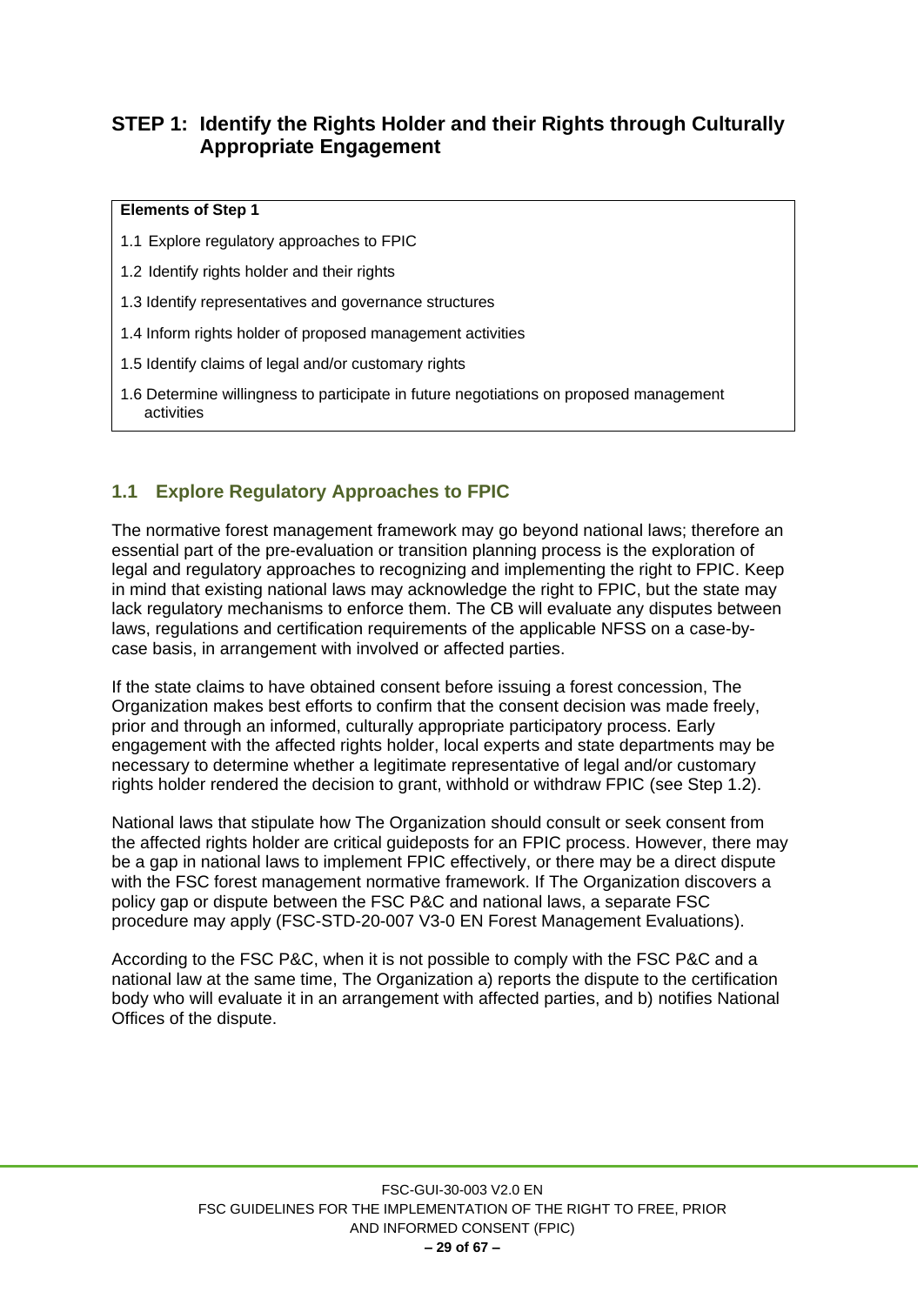#### ACTIONS FOR CONSIDERATION:

- Using the Best Available Information, determine whether the applicable laws and regulations of the host state require FPIC, lack support for the recognition of Indigenous Peoples' rights or are in dispute with FSC requirements.
- Consult with the FSC National Office, SDG, interim national standards and CBs to find out if they have already evaluated national laws relevant to upholding the right to FPIC.
- Consider consulting with national level Indigenous peoples' organizations or nongovernmental organizations (NGOs) involved in protecting human rights.
- If there are legal mechanisms in place that support FPIC or related consultation and accommodation processes, check whether they fulfil the FPIC requirements of the NFSS (gap analysis).
- There may be an opportunity to collaborate with organizations within a region or state to conduct a regional gap analysis.

# <span id="page-29-0"></span>**1.2 Identify Rights Holder and their Rights**

Identify all rights holders that live, and assert their legal or customary rights, *within* and *near* the management unit. The focus of these efforts begins with the identification and engagement of legitimate representatives of the rights holder.

Local experts (interpreters/facilitators/consultants) that are recognized as such by legitimate representative of the rights holder may facilitate engagement processes and provide critical background information. Specifically, local experts may:

- Provide guidance on cultural norms and protocols of the rights holder;
- Facilitate engagement;
- Assist with negotiations; and
- Act as facilitators and interpreters throughout the FPIC process.

Experts are individuals recognized for their specialized knowledge or skill on a subject matter. In the context of FSC, experts are usually associated with the requirement for The Organization to use the Best Available Information (see Principles 5, 6 and 9).

- Consider engaging local experts, regional organizations and secondary information sources (e.g., census data research and grey literature) and the FSC National Office, ensuring the experts are made aware of the use of the information in the FPIC process.
- Prepare a preliminary overview of all rights holders within the MU or those that may be affected by management activities.
	- o Consult Criterion 7.2, on having and implementing a management plan, of the applicable NFSS for requirements related to social impact assessments.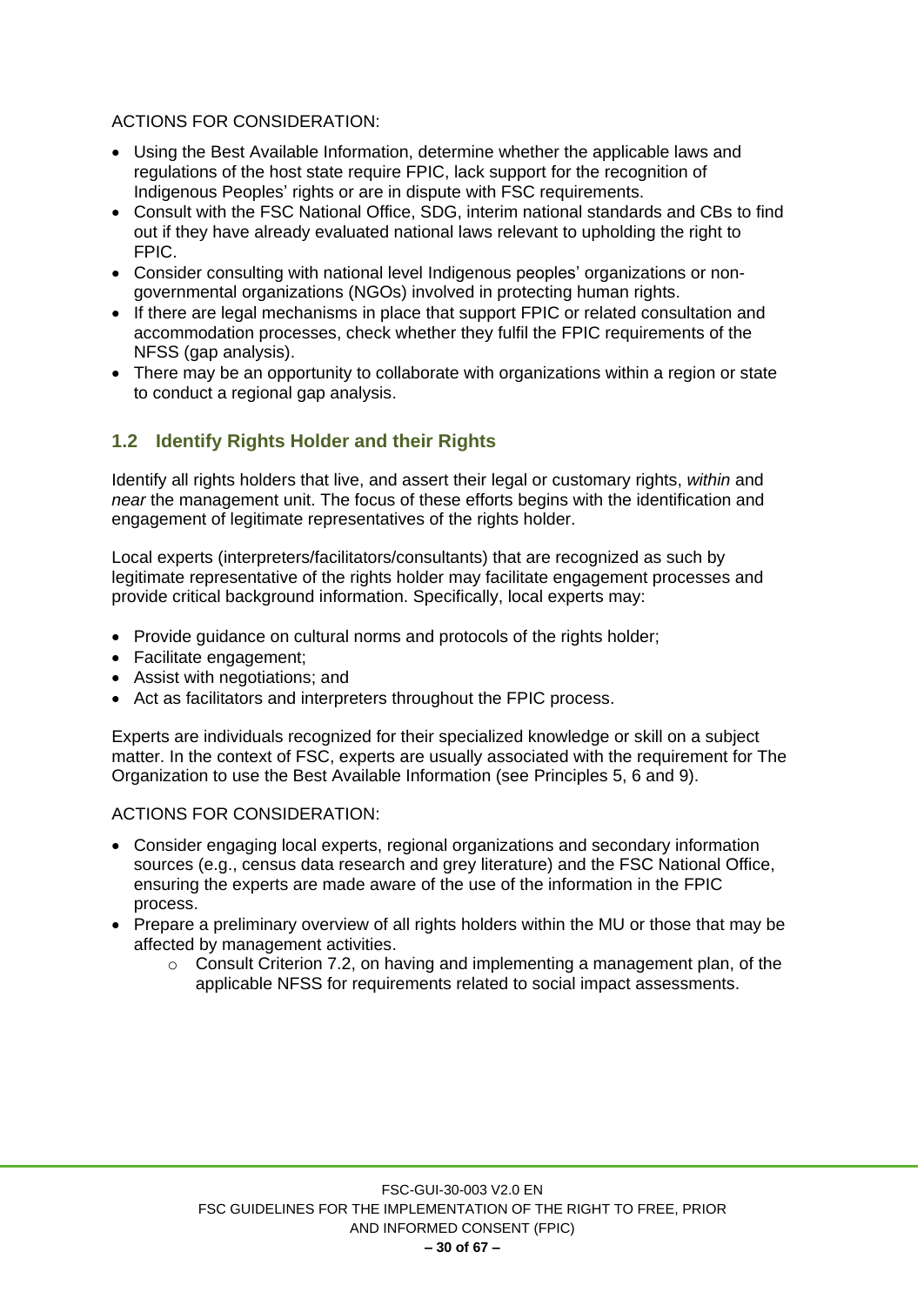## <span id="page-30-0"></span>**1.3 Identify Representatives and Governance Structures**

Organizations are required to adopt a culturally appropriate approach to engagement, one that is in harmony with the customs, values, sensitivities and ways of life of the affected rights holder. This is particularly important when identifying representatives and decisionmaking institutions.

In the case of Indigenous Peoples, representative and decisionmaking institutions in current use may differ from customary law because of state-imposed structures. Some institutions may also have been established by Indigenous Peoples to deal specifically with non-Indigenous organizations, businesses and stakeholders. The Organization respects the choice of Indigenous Peoples on how and who represents their rights and interests in negotiations of an FPIC process, including the decision to be represented by more than one institution (UNDRIP).

*UNDRIP Article 18: Indigenous Peoples have the right to participate in decision making in matters which would affect their rights, through representatives chosen by themselves in accordance with their own procedures, as well as to maintain and develop their own indigenous decision-making institutions.* 

#### ACTIONS FOR CONSIDERATION:

- Identify and document decision-making institutions of all rights holders.
- Document the type of governance system used, e.g., traditional/customary, statelegislated/imposed, or other).
- Document the role of women, youth and elders, keeping in mind UNDRIP (Articles 21 and 22) and ILO 169

#### <span id="page-30-1"></span>**1.4 Inform Rights Holders of Proposed Management Activities**

The Organization informs all identified rights holders about the main features of the FSC system and their proposed management activities. This information is presented in a format that is accessible by the rights holder and includes information sufficient for representatives to identify whether management activities violate their legal and/or customary rights.

If the information on proposed management activities is complex, and there is a risk of misunderstanding, The Organization might consider offering the rights holder access to technical support.

#### ACTIONS FOR CONSIDERATION:

Provide information on the FSC system, including:

- Status as a voluntary system that in most cases goes beyond legislation for forest management and stakeholder engagement,
- Inclusion of customary rights as legitimate rights claims.
- Provide information that is a fair reflection of what can be expected from the proposed management activity; do not exaggerate the potential benefits or hide the risks.
- Provide information in a language and format that is clear and appropriate to the context and provide resources for expert assistance, if required.
- Verify that the information was understood.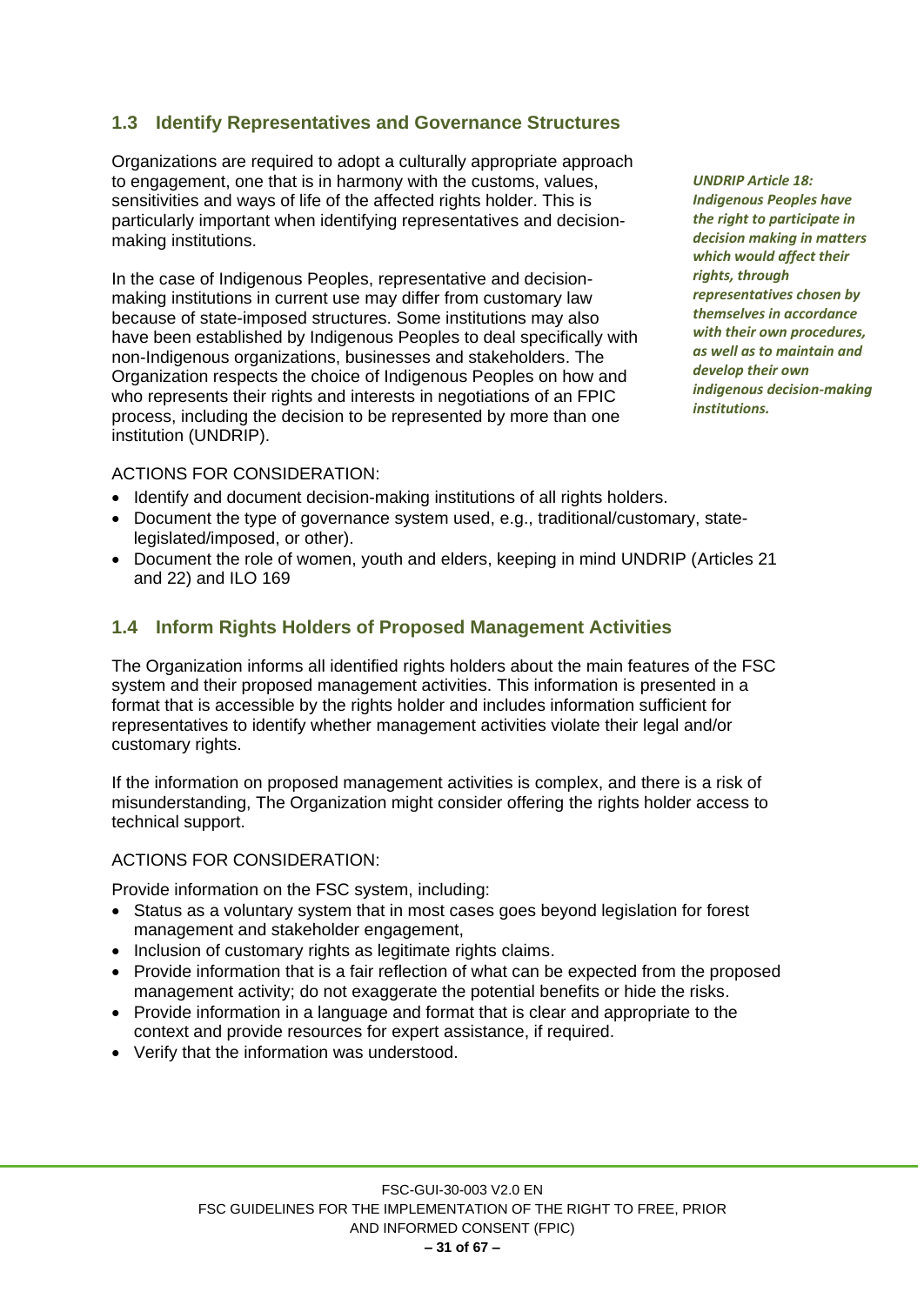# <span id="page-31-0"></span>**1.5 Identify Claims of Legal and/or customary Rights**

In addition to legal rights, the FSC forest management normative framework recognizes that a rights holder may also possess customary rights flowing from long-established use or the practice of customary laws. These rights may or may not be officially recognized in state-legislated institutions. The FSC definitions of customary law and customary rights are therefore important in this context (see Annex A).

The traditions and customs that give rise to collective legal and/or customary rights included within the scope of an FPIC process will be unique to each rights holder. A transparent, preliminary assessment of claims to legal and/or customary rights that is based on the Best Available Information will support The Organization and the rights holder identify claims that are fair and legitimate.

There are limits to the scope of an FPIC process based on the requirements of Principles 3 and 4 (see Part I -C).

#### ACTIONS FOR CONSIDERATION:

- Document all claims of existing rights identified through research and engagement with the rights holder, whether they are affirmed by the rights holder or not.
- Be inclusive and respectful of cultural protocols and decision making when identifying customary rights.

#### <span id="page-31-1"></span>**1.6 Determine Willingness to Participate in Future Negotiations on Proposed Management Activities**

Time is needed for the rights holder to conduct internal and independent reviews of information to decide if they are willing to enter an FPIC process. Expect questions regarding the potential direct and indirect impacts of management activities on their legal and/or customary rights, including livelihoods, knowledge, social cohesion, governance and culture. These questions require consideration by both The Organization and the rights holder. If both parties are prepared to continue building a relationship, preparations for further engagement and negotiations may begin.

If the rights holder agrees to participate in a more detailed process to identify further their rights and interests, The Organization may proceed with the development of a Process Agreement (may also be referred to as a protocol) established in good faith and with the explicit intent to obtain free, prior and informed consent (Step 2.4). However, even at this early stage, the rights holder may decide to decline the negotiation of an FPIC Agreement. For example, the rights holder may assert that their legal and/or customary rights have been violated by The Organization and redress is required, or they may indicate a lack of resources necessary to participate effectively.

*Good faith is a process of engagement where the parties make every effort to reach an agreement, conduct genuine and constructive negotiations, avoid delays in negotiations, respect agreements concluded and under development, and give sufficient time to discuss and settle disputes.*

Another reason a rights holder may decline to negotiate further is a real or perceived belief that engagement is not being conducted in good faith. If this is identified, the parties may pause and attempt to clarify their intent and revise their approach. Regardless, The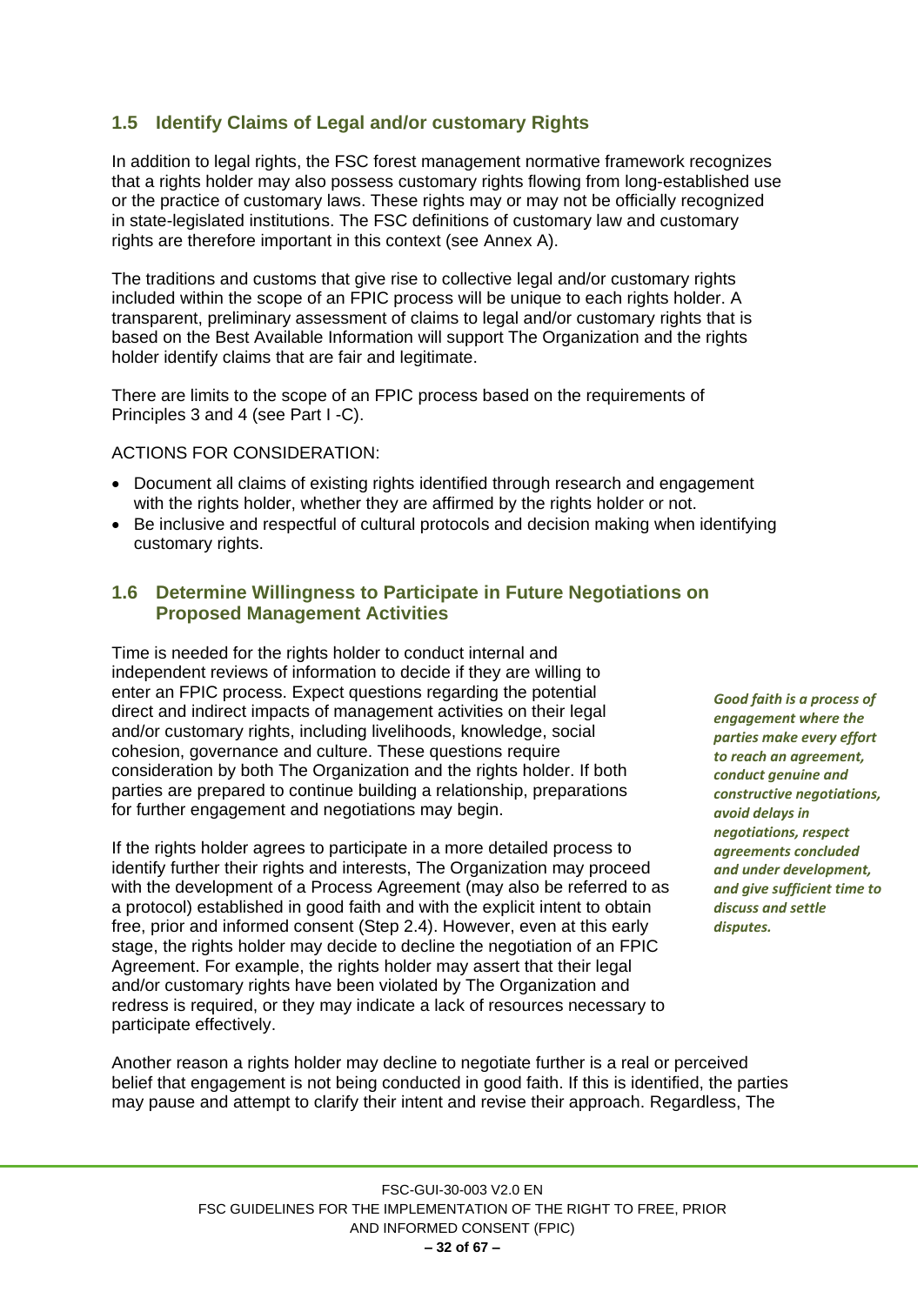Organization continues to uphold all legal and/or customary rights to lands, territories and resources affected by management activities.

#### ACTIONS FOR CONSIDERATION:

- Communicate an understanding of the decision to continue engagement, or not, in a full FPIC process.
- Alternative engagement processes may be discussed.
- Continue to make available all management activity information requested by the rights holder, to the extent necessary to protect their rights.
	- o Note: The Organization is not required to make available information that is required by the law to be treated as confidential.
- If the rights holder has not taken a decision, indicate whether the process is ongoing.
- Demonstrate that the ongoing process is satisfactory to the rights holder.
- Consider the use of a facilitator (interpreter) that is respected by the rights holder to gain a better understanding of the context and expectations, including the role of CBs.

## <span id="page-32-0"></span>**STEP 2: Prepare for Further Engagement and Agree on Scope of the FPIC Process Agreement**

#### **Elements of Step 2**

- 2.1 Involvement of others in the engagement process
- 2.2 Establish a structure with trained personnel and resources
- 2.3 Develop appropriate communication and information strategies
- 2.4 Engage with affected rights holder and develop a Process Agreement
- 2.5 Further define management activities likely to affect rights holder

## <span id="page-32-1"></span>**2.1 Involvement of Others in the Engagement Process**

While the rights holder themselves, and their delegated representatives, are the primary parties to the engagement process, other mutually agreed experts and stakeholders might be asked for support. They include government institutions, NGOs, Indigenous Peoples' organizations, and scientific institutions that may have a critical role in the implementation of the FPIC process and the FPIC Agreement.

An FPIC process carried out with an affected rights holder is not the same as a public engagement process with general interest groups or stakeholders. However, depending on the local context, it may be a challenge to hold separate processes. In this case, if all parties agree, a multistakeholder process may be the best approach for gathering initial information useful in identifying affected rights holders and their rights. But, be aware of power relations, including different capacities in attending such gatherings. Also, a multistakeholder process cannot be assumed to replace an existing FPIC process between The Organization and affected rights holder.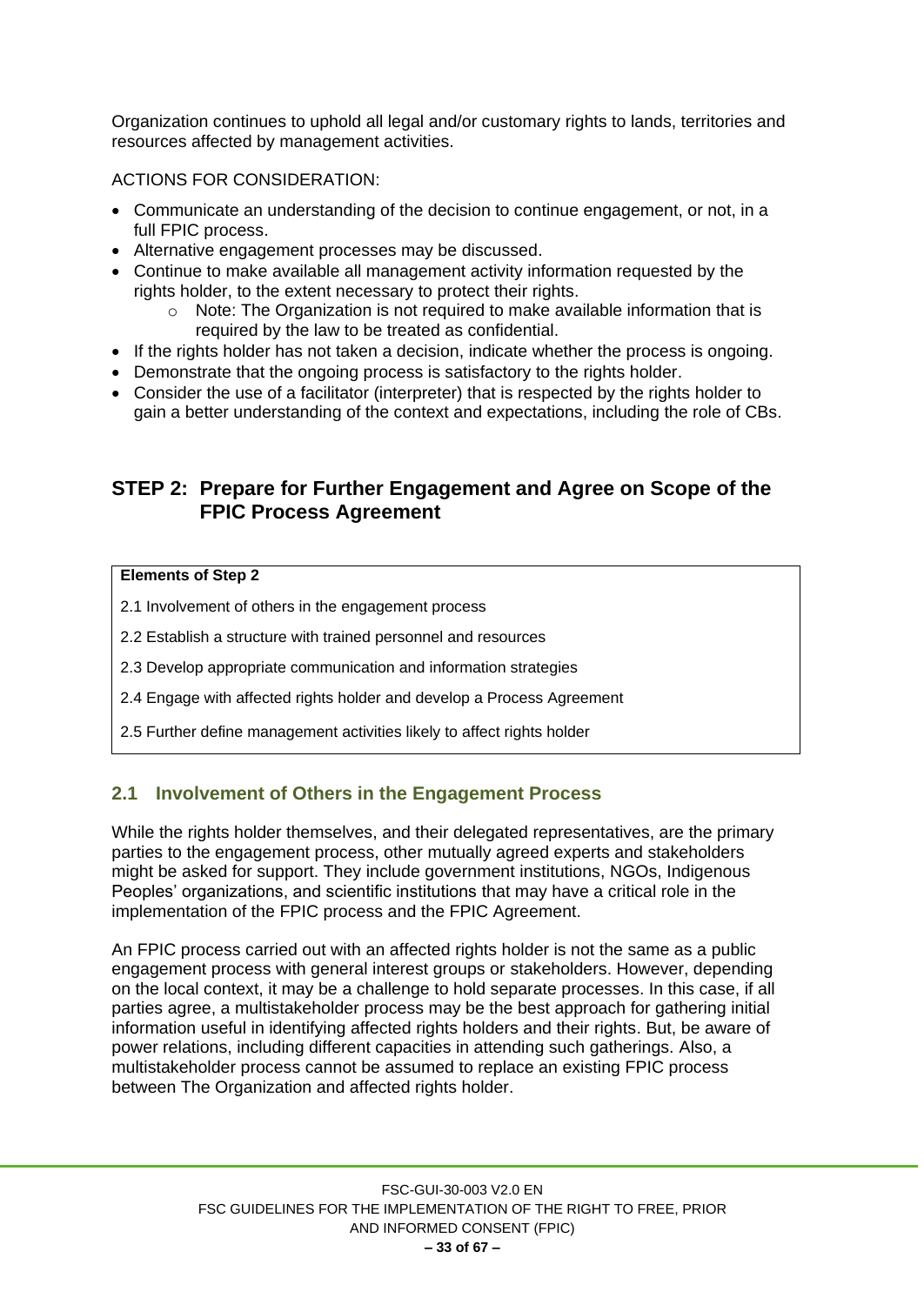An important longer-term goal of expanding involvement is to generate broader support for the design and implementation of the FPIC process, including outcomes, among various stakeholders (e.g., states) and promote better relationships among all local stakeholders.

# <span id="page-33-0"></span>**2.2 Establish a Structure with Trained Personnel and Resources**

Depending on scale, intensity and risk (SIR), The Organization might consider establishing a team with trained personnel and dedicated resources. At a minimum, The Organization strives to provide appropriate staff and support with suitable capacities to undertake the tasks associated with the negotiation of an FPIC process. A team that is familiar with the management context and includes women and members of ethnic groups represented in the local population (including Indigenous Peoples) will likely be more successful in designing a culturally appropriate engagement process.

ACTIONS FOR CONSIDERATION:

- Appropriate to SIR, establish an internal structure to deal explicitly with the rights holders' engagement processes.
- Receive comprehensive orientation on the culture of the rights holder.
- Be trained in recognizing and respecting the protocols and values of the rights holder.
- Be trained in effective communication and translation of complex legal issues.
- Be encouraged to seek additional expertise when needed.
- Ensure the certification team can intervene directly in the decision-making bodies of the organization with strong internal communication (e.g., board, management, council).
- Ensure the team has dedicated materials and equipment.

## <span id="page-33-1"></span>**2.3 Develop Appropriate Communication and Information Strategies**

Communication is an essential aspect of relationship building. It is also the tool used to facilitate the 'informed' element of FPIC. The required mode, content, and intensity of the communication depends on local circumstances. The fundamental objective of all communication is to establish a relationship that will facilitate dialogue and capacity building among all parties. This can be achieved through iterative discussions and dialogue that result in an exchange of information and views on an ongoing basis.

It is preferable that communication with all rights holders be in the language they speak, using a medium they understand. It is essential to limit the use of highly technical language or jargon that can otherwise be explained in clear, simple language.

- Consider prioritizing direct communication (face-to-face) as the default method, unless high levels of literacy are apparent, or circumstances dictate otherwise.
- Consider developing a formal plan specific to the FPIC process to ensure that all aspects are communicated to the rights holder and CB.
- Ensure culturally appropriate methods for sharing information.
- Present complete information as early as possible.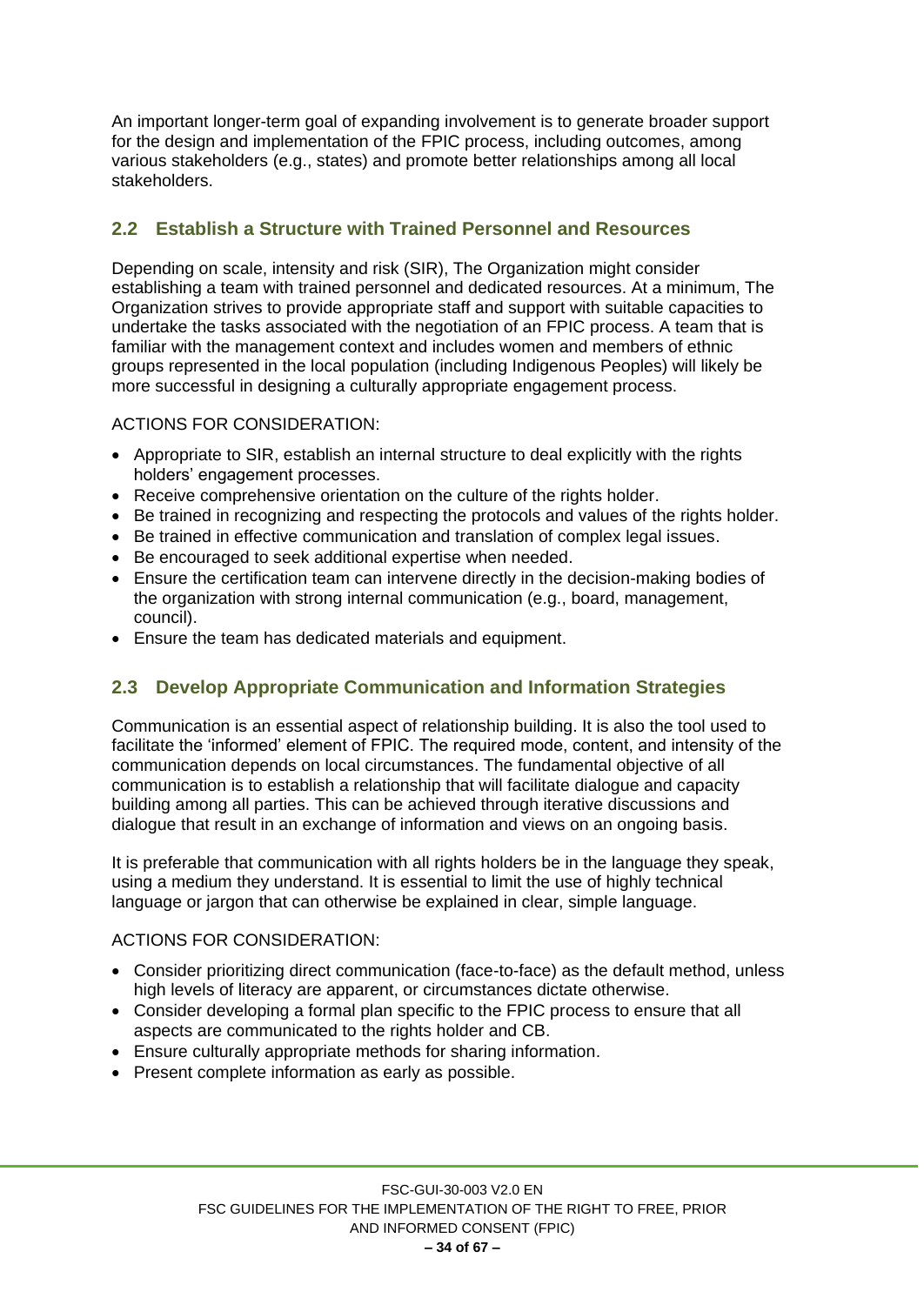# <span id="page-34-0"></span>**2.4 Engage with Affected Rights Holder and Develop a Process Agreement**

To achieve a climate of confidence and mutual respect, the FPIC process itself can be a product of an earlier agreement. This kind of arrangement is referred to in this Guideline as a Process Agreement; however, it may also be called a protocol. If established early, a Process Agreement will help facilitate the multiple stages of decision making involved in an FPIC process.

The Process Agreement is *not* an FPIC Agreement. It is a formal mechanism negotiated between The Organization and the affected rights holder early in the FPIC process. It is used to guide early engagement expectations such as cultural protocols, appropriate means of validating an agreement (e.g., oral testimony or ceremony), and the design of an FPIC process.

An effective Process Agreement is often based on the established decision-making structures and procedures of the affected rights holder. For example, the rights holder may already gather at certain locations and at times of year to make critical governance decisions. A Process Agreement may formalize the same meeting schedule for an FPIC process.

*A Process Agreement serves to establish a climate of confidence and mutual respect by establishing an early shared understanding of the FPIC process objectives and limitations in the context of FSC.*

The Process Agreement plays a critical role in establishing the scope of an FPIC process. In practice, management activities may take place over complex ecological, social and cultural landscapes. Any interim process that offers clarity of expectations will support the longer-term efforts of the FPIC process. It also serves as an early indicator to all parties of the level of effort needed to negotiate an FPIC process.

A Process Agreement may include overarching principles such as respecting governance protocols of the rights holder and striving for mutual understanding and good faith engagement that is transparent. Practically, these principles may translate into terms of an agreement such as:

- An agreed scope of the FPIC process;
- Protocols for negotiations and decision making at all stages of the FPIC process;
- Timelines for implementation, noting that new applicants to FSC certification and current FSC certificate holders will likely differ;
- Representation in the FPIC process;
- Date of signing and expiry date, if applicable;
- Clear phasing of the FPIC process, in line with continuous and iterative decision making;
- Terms of verification and observation of the FPIC process (Step 6);
- Terms of withdrawal from the FPIC process;
- Financial commitments of FPIC process;
- Acceptable use of advisors, facilitators, and observers;
- Capacity-building needs, if necessary;
- Agreement on the scope of mapping and impact assessments;
- Mechanism for monitoring the FPIC process;
- Mechanism to formalize the FPIC agreement (Step 6);
- Types of documents to be shared, such as results of impact assessments (Step 3  $(3.4)$ ;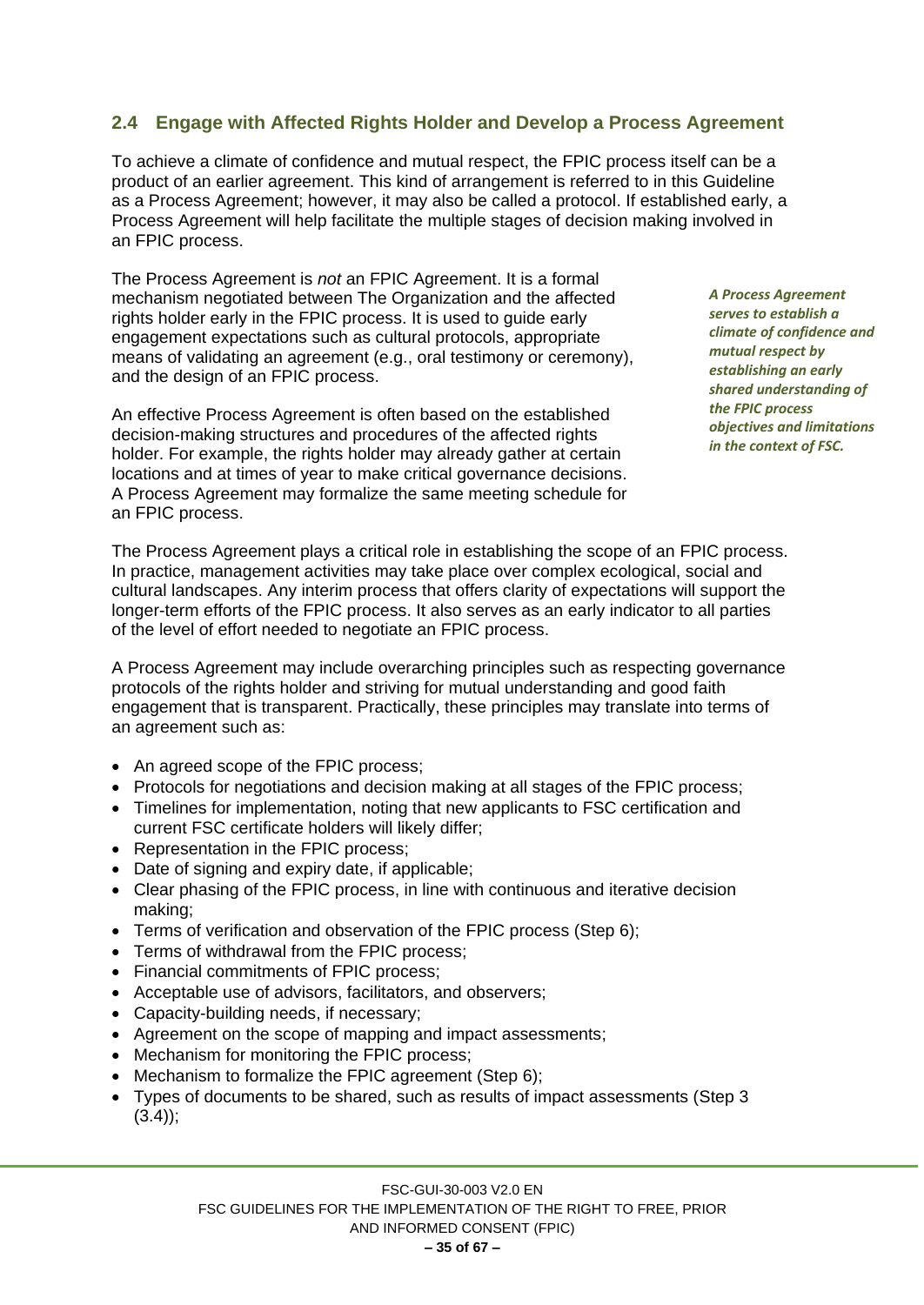- Information-sharing processes;
- Treatment of intellectual property, such as mapping products (Step 3 (3.2));
- Mechanisms for dispute resolution, and
- Record of actions taken in the process.

If the rights holder withholds their consent to negotiating a Process Agreement, or the negotiations do not result in an agreement, the parties may choose to enter a dispute resolution process where the priority is to gain an understanding of the concerns, impacts and development desires of the affected rights holder. Meanwhile, The Organization upholds the right to withhold consent to management activities that affect their legal and/or customary rights.

*It is important to distinguish between issues that can be dealt with and those that cannot through an FSC dispute resolution process.*

#### ACTIONS FOR CONSIDERATION:

- Establish a mutual understanding and agreement on the need for a Process Agreement, or protocol, to support the FPIC process.
- Consider hiring a community facilitator/interpreter.
- At this early stage consider the involvement of an independent verifier or observer to the FPIC process and discuss with the affected rights holder.
- Describe each of the steps that require engagement, and, potentially, a decision from representatives.
- Identify representatives chosen by the rights holder to participate in various steps of the FPIC process.
- Confirm the internal decision-making process to address FSC FPIC requirements and identify indicators of its successful implementation.

#### <span id="page-35-0"></span>**2.5 Further Define Management Activities Likely to Affect Rights Holder**

At this stage, The Organization and the rights holder can define more precisely the management activities that are likely to affect their rights, thereby establishing the initial scope of the FPIC process. Effective participatory mapping and assessments will be needed in which the affected rights holder is fully engaged (Step 3). Mapping and assessments will provide further information and help The Organization further define and amend the management activities before entering into negotiations.

Developing a deeper understanding of the defining characteristics and concerns of the rights holder in the context of the MU is key (see Part 1). Triangulate information sources such as the rights holder themselves, local communities, regional confederations, Councils and organizations, academic institutions, community-based organizations and official government databases (i.e., census), if available.

Information on proposed management activities is shared, including:

- The purpose, scope, reversibility, size, nature, and duration of the forest operation;
- The areas that will be affected; and
- The costs and benefits resulting from the management activities for all parties, including potential effects on livelihoods, local economy, culture and legal and/or customary rights.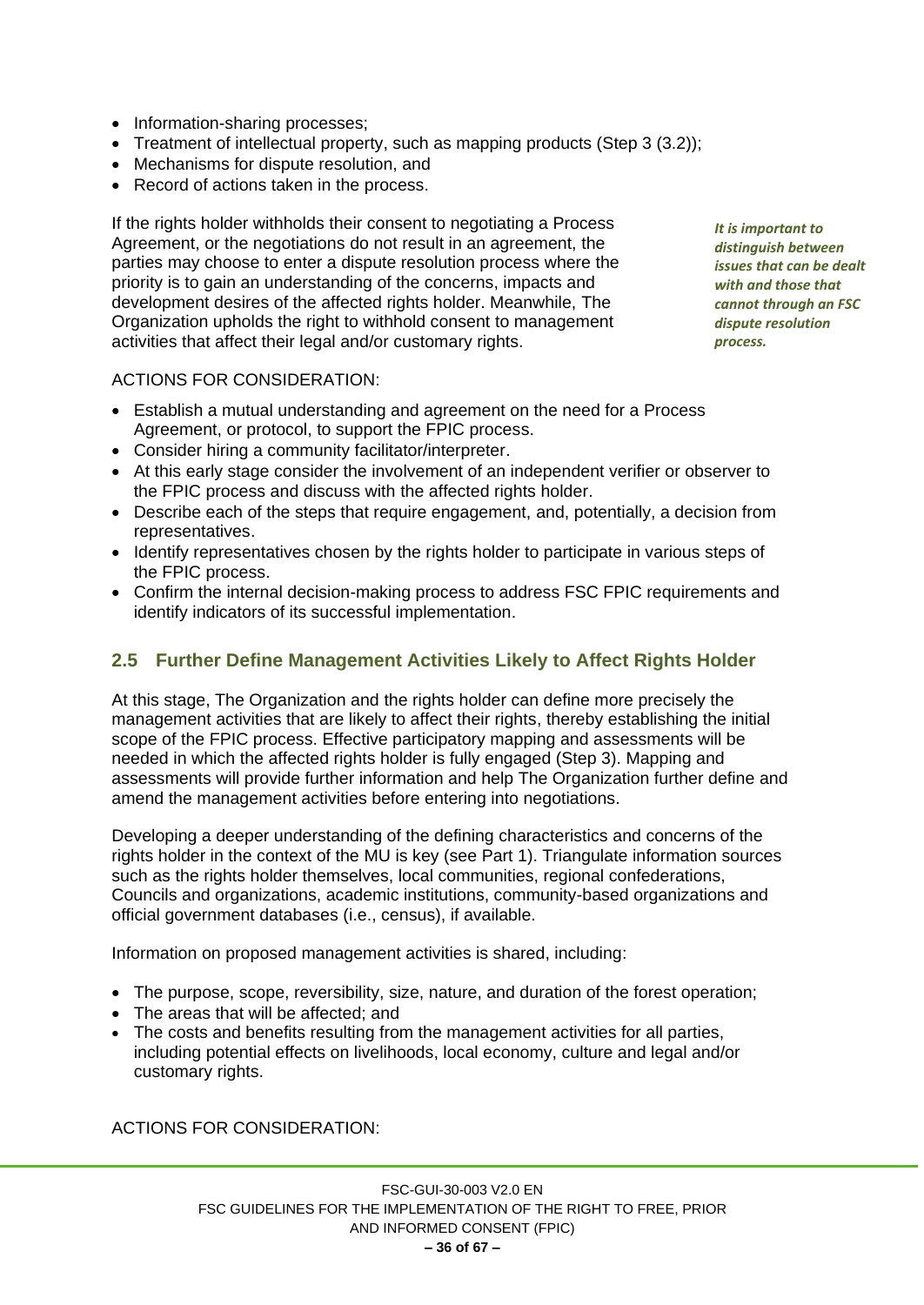- When possible, confirm that external advisors to the process are known, respected and trusted by the affected rights holder.
- Provide full content of the proposed management activities to the affected rights holder.
- Describe the resources proposed for harvesting (e.g., species, estimated volume, etc.) and the type of potential benefits as a result of The Organization's management role (e.g., management costs and value-added opportunities).
- Determine the need for participatory mapping and impact assessment in cooperation with the affected rights holder.

# <span id="page-36-0"></span>**STEP 3: Participatory Mapping and Assessments**

#### **Elements of Step 3**

- 3.1 Ensure sufficient community capacity for mapping and assessments
- 3.2 Participatory mapping
- 3.3 Disputes between affected rights holders
- 3.4 Engage in participatory impact assessments

## <span id="page-36-1"></span>**3.1 Ensure Sufficient Community Capacity for Mapping and Assessments**

An earlier step (Step 2) addressed the capacity-building requirements for The Organization. This step reinforces the need to support the capacity-building efforts of the affected rights holder.

Prior to the commencement of management activities, a capacity needs assessment, in general, and, more specifically, for mapping and impact assessments is recommended. The Organization may make clear their intentions to assist the affected rights holder in identifying financial resources, local experts and institutions to support capacity building efforts proportionate to their needs. However, The Organization avoids real or perceived coercive or manipulative activities that affect the ability of the affected rights holder to make independent decisions.

To ensure that rights and values are captured and respected in the mapping process, the parties 1) acknowledge from the outset that different bodies of knowledge exist within different groups (i.e., different ways of knowing and understanding the world), and 2) agree on who owns and administers the outcomes of the mapping process. Mapping methods respect the local and traditional knowledge of the affected rights holder.

- Review the Process Agreement for expectations on mapping and assessments, including:
	- $\circ$  Required/requested scale of maps for mapping and assessment purposes.
- Support the building of community readiness, including: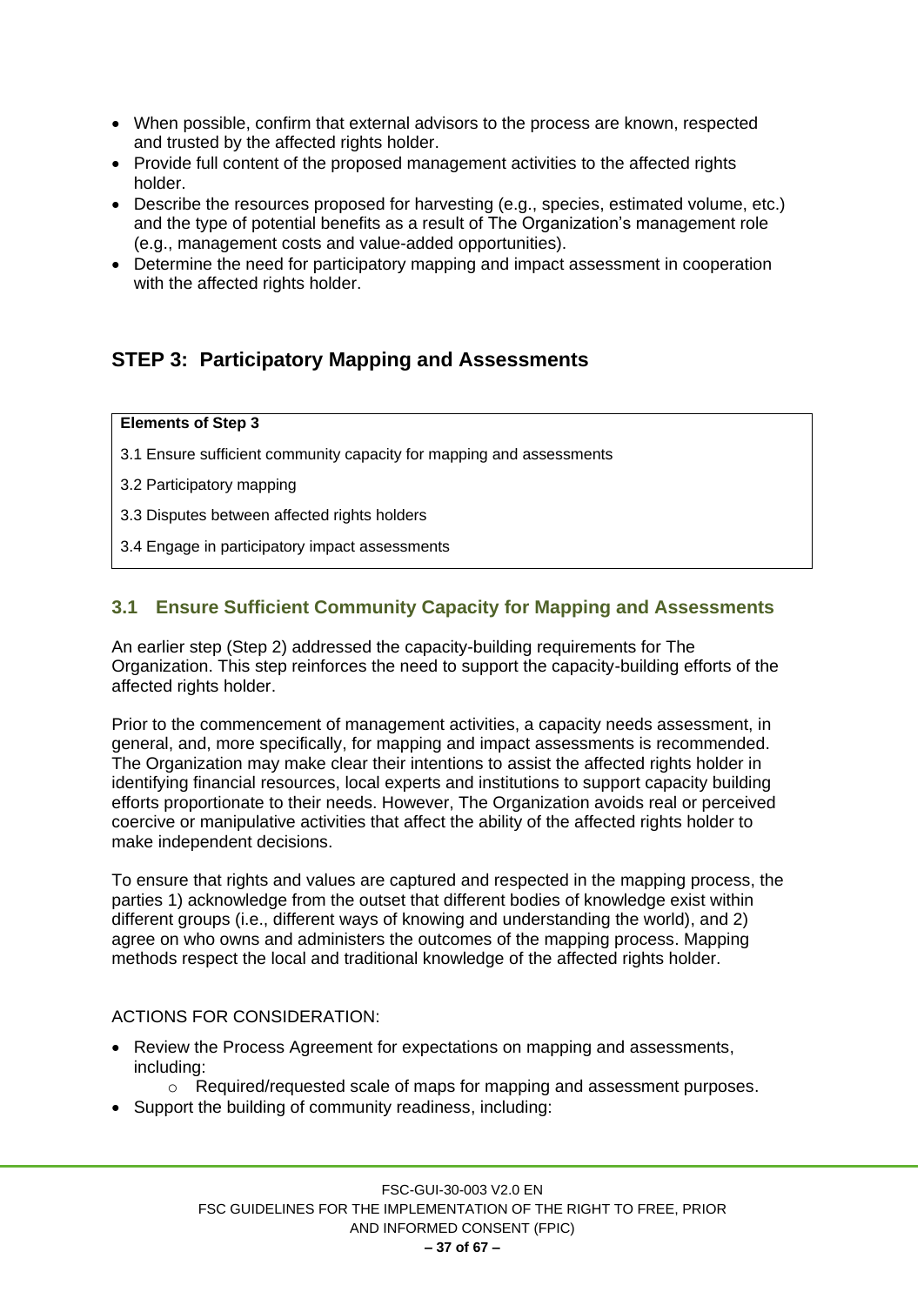- o Encouraging the rights holder to identify individuals to carry out the mapping/assessments; and
- o Making resources available where they do not already exist.
- Recognize community mapping is an iterative and living process that will evolve.

## <span id="page-37-0"></span>**3.2 Participatory Mapping**

Participatory mapping is the creation of maps by local resource users (i.e., 'affected rights holder'), often with the support of external partners, for decision making. The maps provide a visual representation of the rights holder's lands, territories, resources, and other significant features. Since claims based on customary laws are often not formally recognized in law, mapping provides a record of customary rights.

The overview of legal and/or customary rights identified in Step 1 (1.5) gives a good indication of mapping needs. If the affected rights holder already has maps identifying the location of their interests and values associated with their legal and/or customary rights to lands, resources and territories, these maps can serve as a starting point for the participatory mapping process.

Initial maps created through a participatory mapping exercise will establish a shared understanding of ecological, social, and cultural conditions of the lands, territories, and resources affected by management activities. This will allow for the monitoring of management activity impacts over time. Participatory mapping may also be integrated with impact assessments.

Cumulative impacts may be the determining factor in the affected rights holder's decision to grant consent. Documenting concerns about resource development outside the scope of management activities is critical should the affected rights holder take a cumulative effects approach to assess the impact of FSC management activities on their legal and/or customary rights. For this reason, mapping and impact assessment often happen at the same time (see Step 3 (3.4)).

In many circumstances, the Best Available Information on the local ecological, social, and cultural conditions of an area will be held by Indigenous Peoples and local communities in or adjacent to the MU. However, the affected rights holder may also wish to keep some areas of high cultural significance confidential. In addition to explaining the benefits of identifying such areas, it may also be necessary to formally develop information sharing and protection protocols. These can be established early in a Process Agreement.

Table 3 lists relevant IGIs where rights and interests can be taken into consideration during mapping and assessments. Consult the relevant NFSS for specific requirements.

*A co-designed participatory mapping and impact assessment is an effective way to combine informing rights holders while also building a relationship based on trust.*

*Approaches to information sharing and protection of intellectual property should be mutually agreed early in the FPIC process and included in a Process Agreement if one is negotiated.*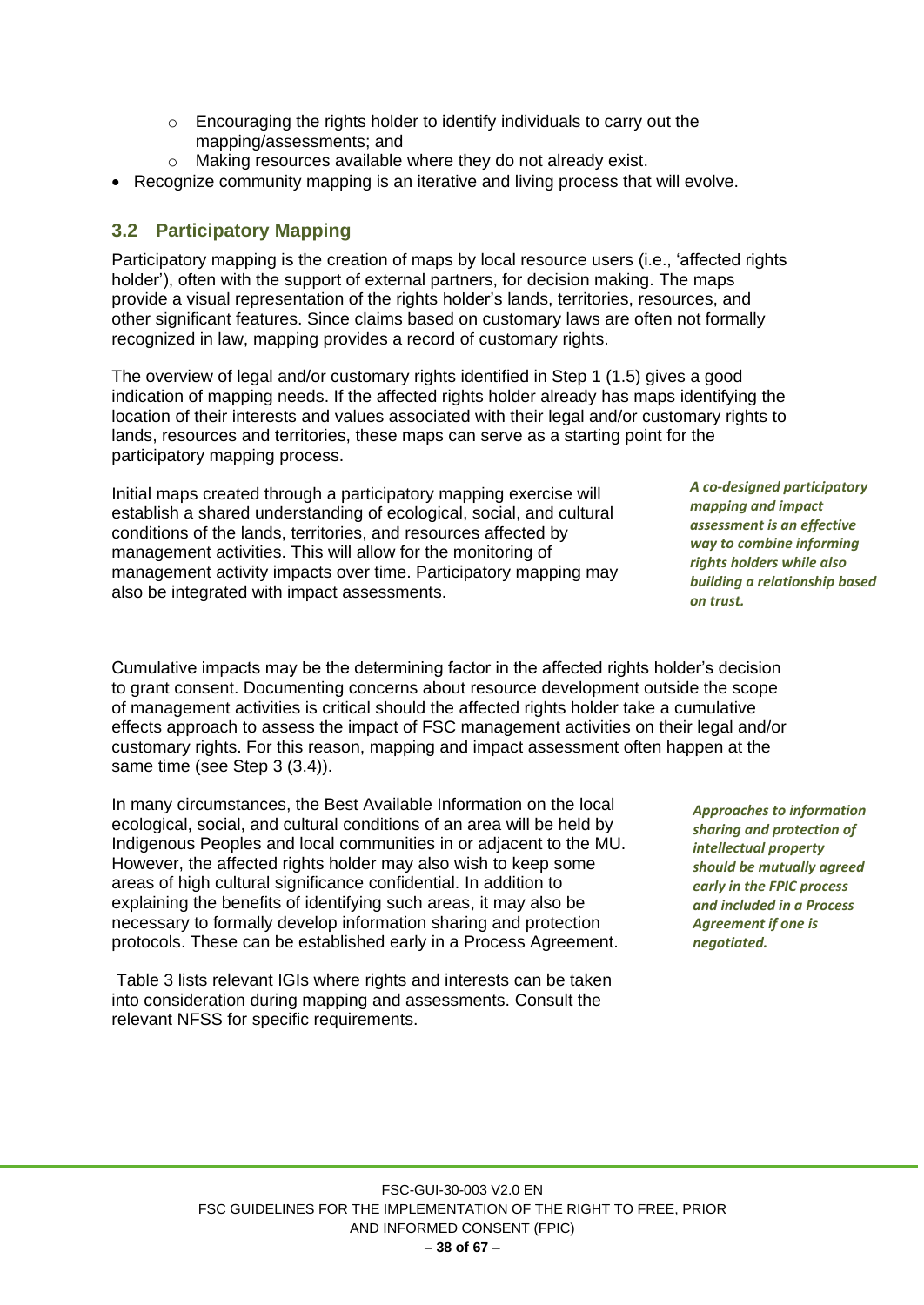| Table 3: Rights holder information to be mapped through a participatory process |  |  |
|---------------------------------------------------------------------------------|--|--|
|                                                                                 |  |  |

| Example of Information to be Mapped                                                                              | <b>Relevant IGIs</b>          |
|------------------------------------------------------------------------------------------------------------------|-------------------------------|
| Legal and/or customary rights of tenure                                                                          | 3.1.2, 3.4.1, 4.1.2           |
| Legal and/or customary access to, and use rights of, the forest resources<br>and ecosystem services              | 1.3.1, 3.1.2, 3.4.1,<br>4.1.2 |
| Areas where rights are contested                                                                                 | 1.6.1, 3.1.2, 4.1.2           |
| Sites where Indigenous Peoples claim their rights are being violated                                             | 3.2.2, 3.2.3, 3.4.1           |
| Large landscape features (areas of protection from all development,<br>Indigenous cultural landscapes - or ICLs) | 3.1.2, 3.4.1                  |
| HCVs:                                                                                                            | 3.4.1, 3.5.1, 4.7.1,          |
| Rare and endangered species and habitats upon which the rights holder<br>relies                                  | 6.4.1, 9.1.1                  |
| Ecosystem services (e.g., water sources, critical shade trees)                                                   |                               |
| Culturally significant sites and landscapes                                                                      |                               |
| Hunting, fishing, trapping, collecting, and settlement sites                                                     | 1.4.1, 3.4.1                  |
| Harvesting permits                                                                                               | Principle 1, Annex A          |
| Nationally and regionally protected sites with Indigenous Peoples'<br>agreement                                  | Principle 1, Annex A          |
| Environmental values outside the Management Unit                                                                 | 6.1.1                         |
| Identification of native ecosystems                                                                              | 6.5.1                         |
| Elements of the management plan                                                                                  | Principle 7, Annex E          |
| Areas of natural hazards (e.g., landslides, flooding)                                                            | Principle 8, Annex G          |
| Invasive species                                                                                                 | Principle 8, Annex G          |
| Right holders' priority uses of core areas in Intact Forest Landscapes<br>(IFLs)                                 | Principle 9, Annex H          |

*Note: Specific guidance for forest managers on IFLs and HCVs are available at the FSC Document [Centre.](https://ic.fsc.org/en/document-center)*

- Consider using 'works in progress' on mapping and assessments (for other sectors of development or governance purposes) on lands and territories proposed for development in the FSC process.
- Make available a mechanism to enable the inclusion of all new information in maps and assessment reports as it becomes available.
	- o Respect the choice of the affected rights holder to share (or not), under specified conditions, information related to traditional knowledge, land, and territorial uses.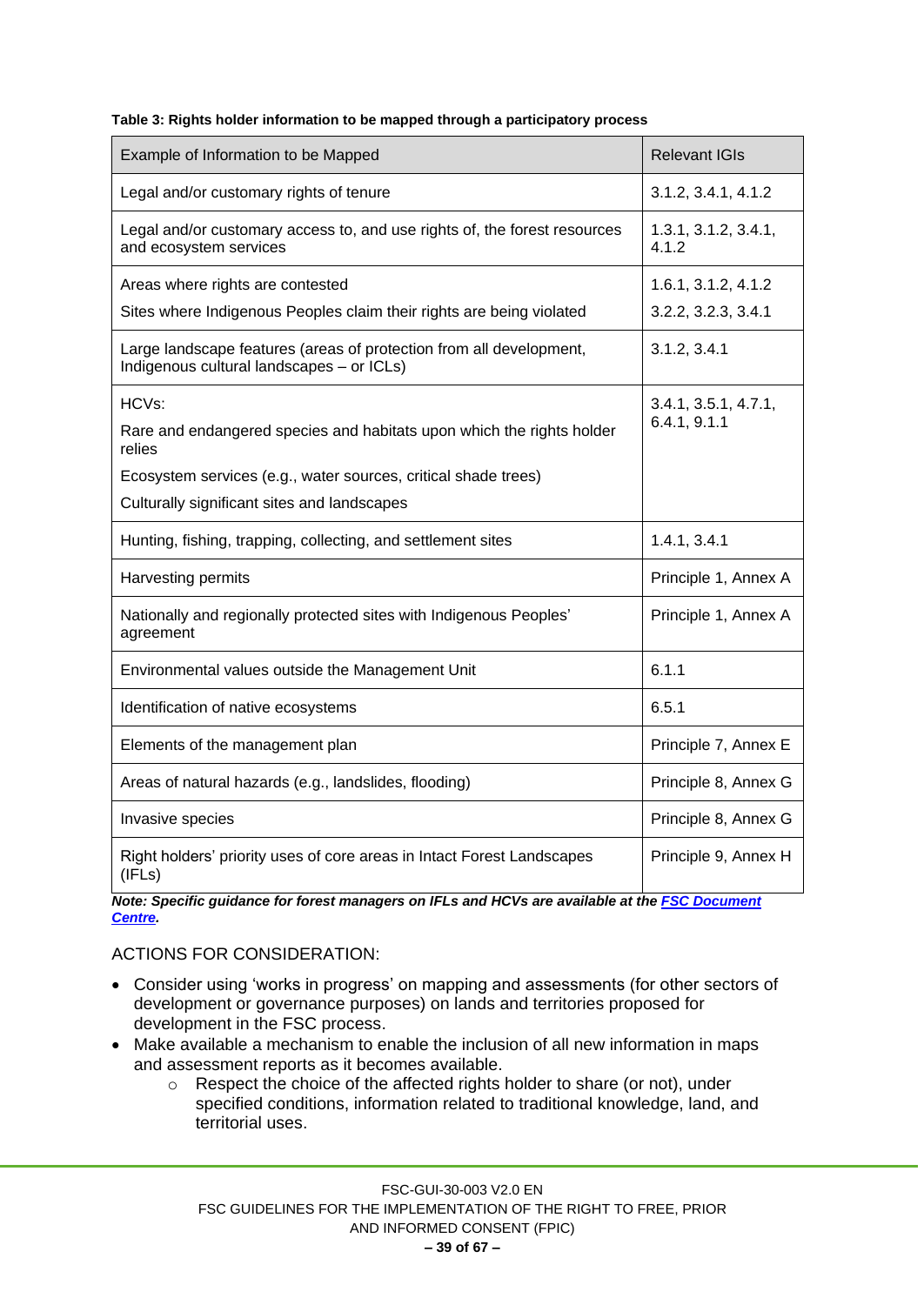- Prepare a map or alternative overview showing all claims and land usage, all HCVs relevant to the affected rights holder, and the rights of the identified communities.
- Acknowledge cumulative development impacts on the rights holder, their lands, resources, and territories.

# <span id="page-39-0"></span>**3.3. Disputes between Affected Rights Holders**

Creating maps and images, including sketch maps, GIS maps overlaid on topographic maps, satellite images, and aerial photographs can spark latent disputes or reopen boundary discussions. Boundaries between an affected rights holder and other settlement groups are often vague, overlapping, or otherwise disputed.

In some regions, mapping resources to implement an FPIC process may give forests, particularly remote forests, a greater value that can escalate disputes between neighbouring groups. Planning in advance to establish mechanisms for dispute resolution in the FPIC process is particularly useful in the following scenarios:

- Boundary and governance disputes between neighbouring communities or within communities;
- Disagreement on the claimed rights of communities;
- Difficulties identifying rights for mapping; or
- Multiple and parallel claims to the same land and resources by different rights holders.

The Organization may be able to avoid disputed areas of an MU or reduce the impact on an affected rights holder through negotiations. There may also be circumstances where The Organization provides support to the affected rights holder to carry out an independent investigation and dispute resolution process. The Organization is responsible for discussing the potential impacts of management activities with *all* affected rights holders.

Early discussions about the consequences of a stop-work request or removal of harvest area from an MU are encouraged, as are options for management alternatives where possible. If a discussion is not possible, The Organization may choose to withdraw from the disputed area until an agreed dispute resolution process is in place.

ACTIONS FOR CONSIDERATION:

- Develop an understanding of the land stewardship responsibilities of the affected rights holder.
- Consider making dispute resolution support available for the affected rights holder.
	- o Review dispute resolution mechanisms agreed to in the Process Agreement.
	- o Acknowledge the ability of rights holders to seek resolutions independently.
- Consider mapping 'use zones', 'shared use areas', 'common areas', etc. rather than boundaries in the context of property rights.
- Observe and record boundary discrepancies for audits.
- Refer to claims identified in Step 1 (1.5) as a preliminary baseline and refine when new information becomes available.
- Document informed objections to the FPIC process and planned forest activity.
	- o Investigate the nature and scope of the dispute and the role of forest activities in the dispute.

*Respect the autonomy of all affected rights holders by discussing land-based information with each community separately. The Organization cannot be expected to create or moderate relationships between affected rights holders and should avoid assuming this role unless they are specifically asked to do so.*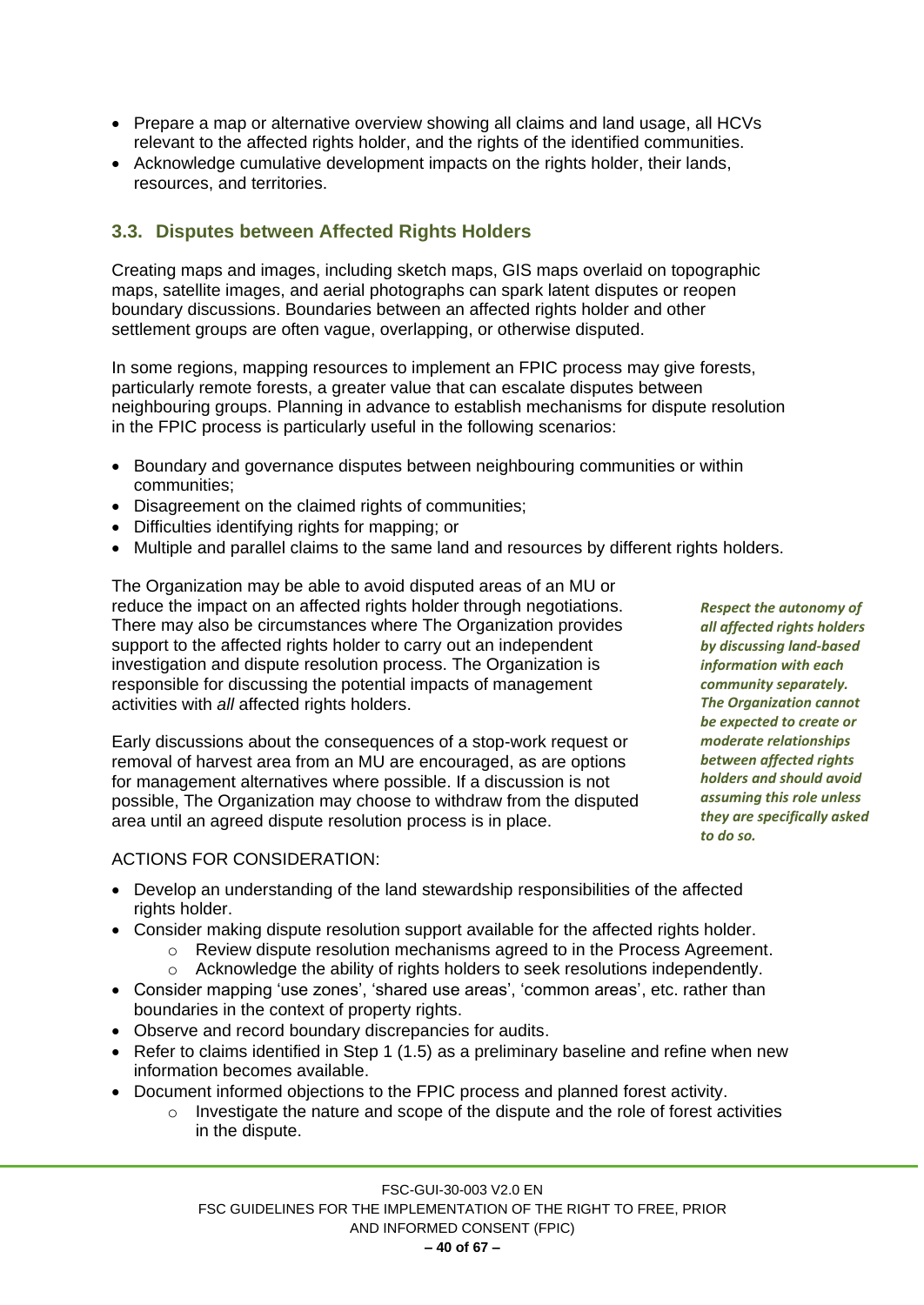## <span id="page-40-0"></span>**3.4 Engage in Participatory Impact Assessments**

In practice, this step may be integrated with the participatory mapping process described in Section 3.2 above. However, if revisions and participatory impact assessments are done separately, be prepared to revise the proposed management activity based on the participatory mapping outcomes before implementing a participatory impact assessment.

Meaningful participation builds trust and agreement on the outcomes of the impact assessment. Assessments and baseline studies that ensure participation will reflect differences in resource use among affected rights holders. Note that participatory impact assessments are also required to ensure that management activities do not negatively affect HCVs (Principle 9).

The use of culturally appropriate methods to explain how the outcomes of the participatory mapping influenced any revisions to proposed management activities is critical, particularly in areas where vulnerable or marginalized segments of the rights holder community were involved in mapping. This information then becomes the basis for the impact assessments.

An assessment of direct, indirect, and cumulative impacts of resource development activities, with full respect for traditional, cultural, and social aspects, is key. Impact assessments that are part of an FPIC process are participatory to facilitate early warning signs of potential impacts and to increase the likelihood that the assessments will include the affected rights holders' issues of concern.

- Determine whether the affected rights holder has protocols, laws and policies that address forest management.
- Respecting the legal boundaries of confidentiality, discuss the economic, social and environmental values of the forest resources extracted through management activities.
- Consider requirements for HCVs in Principle 9.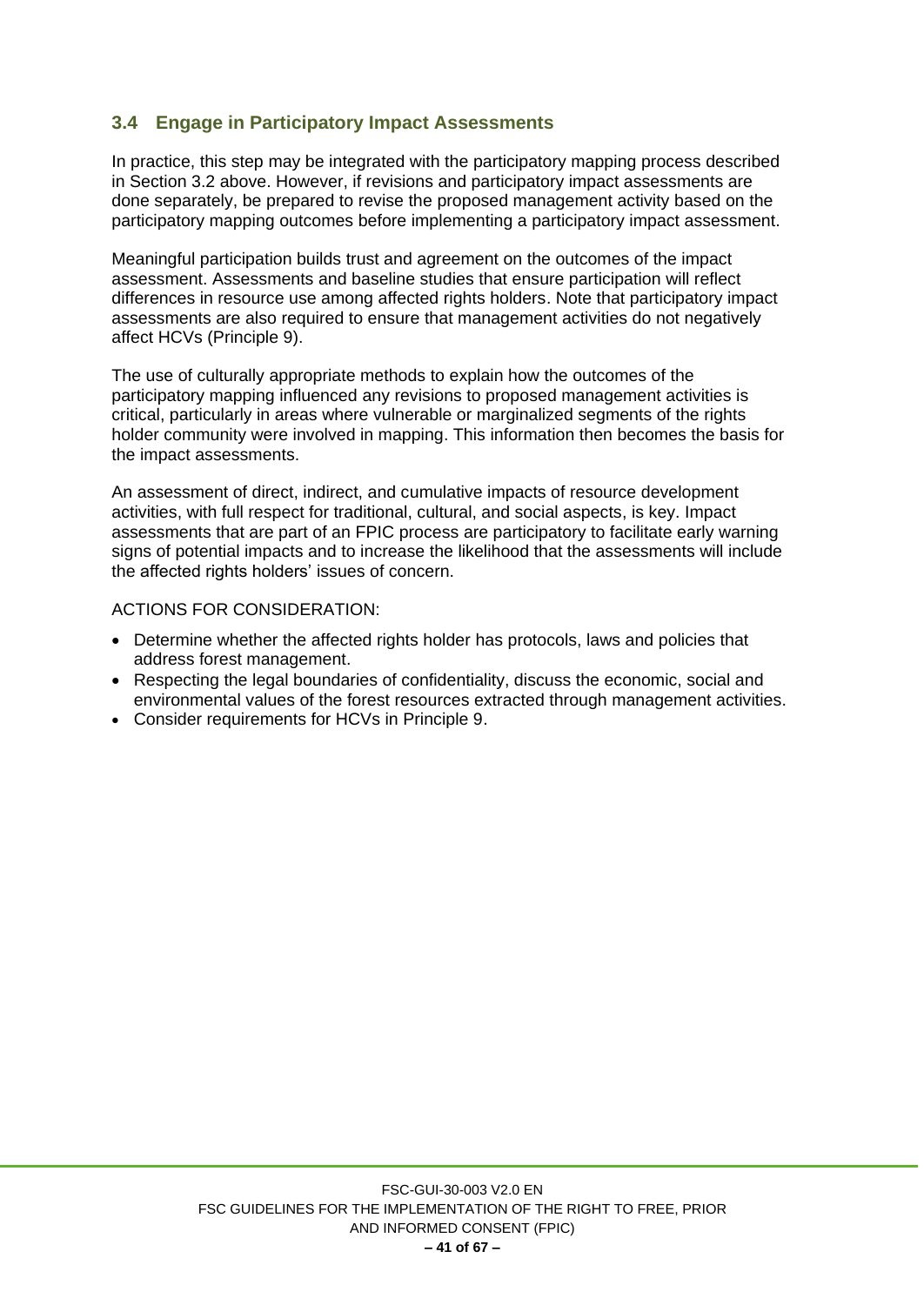# <span id="page-41-0"></span>**STEP 4: Inform Affected Rights Holders**

#### **Elements of Step 4**

- 4.1 Proposed management activities are revised, and the affected rights holder is informed
- 4.2 The affected rights holder decides on further negotiations

#### <span id="page-41-1"></span>**4.1 Proposed Management Activities are Revised and the Affected Rights Holder is Informed**

By this stage, The Organization is engaged in an iterative and inclusive informationsharing processes with established representatives of the affected rights holder according to the Process Agreement. A desired outcome of an iterative process is to increase the knowledge of both the affected rights holder and The Organization to build an understanding of the impacts of management activities. The sharing of technical information and outcomes of the impact assessments, while challenging, is critical to upholding the 'informed' element of FPIC.

The Organization may need to revise the proposed management activities to mitigate impacts based on the outcomes from the FPIC process thus far (see Step 3.4). If the affected rights holder asks for specific additional information, this is provided as soon as possible. It can be helpful to present comprehensive reports of consultations with legitimate representatives of the affected rights holder, reflecting all opinions of the process.

It is crucial that The Organization and the affected rights holder develop and maintain a practice of ongoing information sharing. Minimizing the reliance on third parties for engagement on behalf of The Organization helps to build trust. The Process Agreement (Step 2.4) provides an early avenue for addressing expectations for communicating information.

*In practice, participatory mapping (Step 3.2), impact assessment (Step 3.4), and the revision of management activities may be integrated processes.*

Information to be shared may include, but is not limited to:

- The outcomes of the participatory assessments, such as mapping, social impact and HCV assessments;
- Safeguards and measures to identify, assess, analyse, prevent, avoid, mitigate, and remedy actual and potential negative social, human rights, economic, environmental, and heritage impacts, and a strategy to optimize positive impacts, including the sharing of benefits;
- Programmes and activities regarding workers' rights, occupational health and safety, gender equality, Indigenous Peoples and local community relations, local economic and social development, land acquisition (if applicable), stakeholder engagement, and resolution of grievances, in line with The organization's policies and objectives for socially beneficial management;
- The existing regulatory framework (i.e., forestry laws), the rights of the community, and how these rights are affected by the planned forestry operation, such as surrendering of land rights;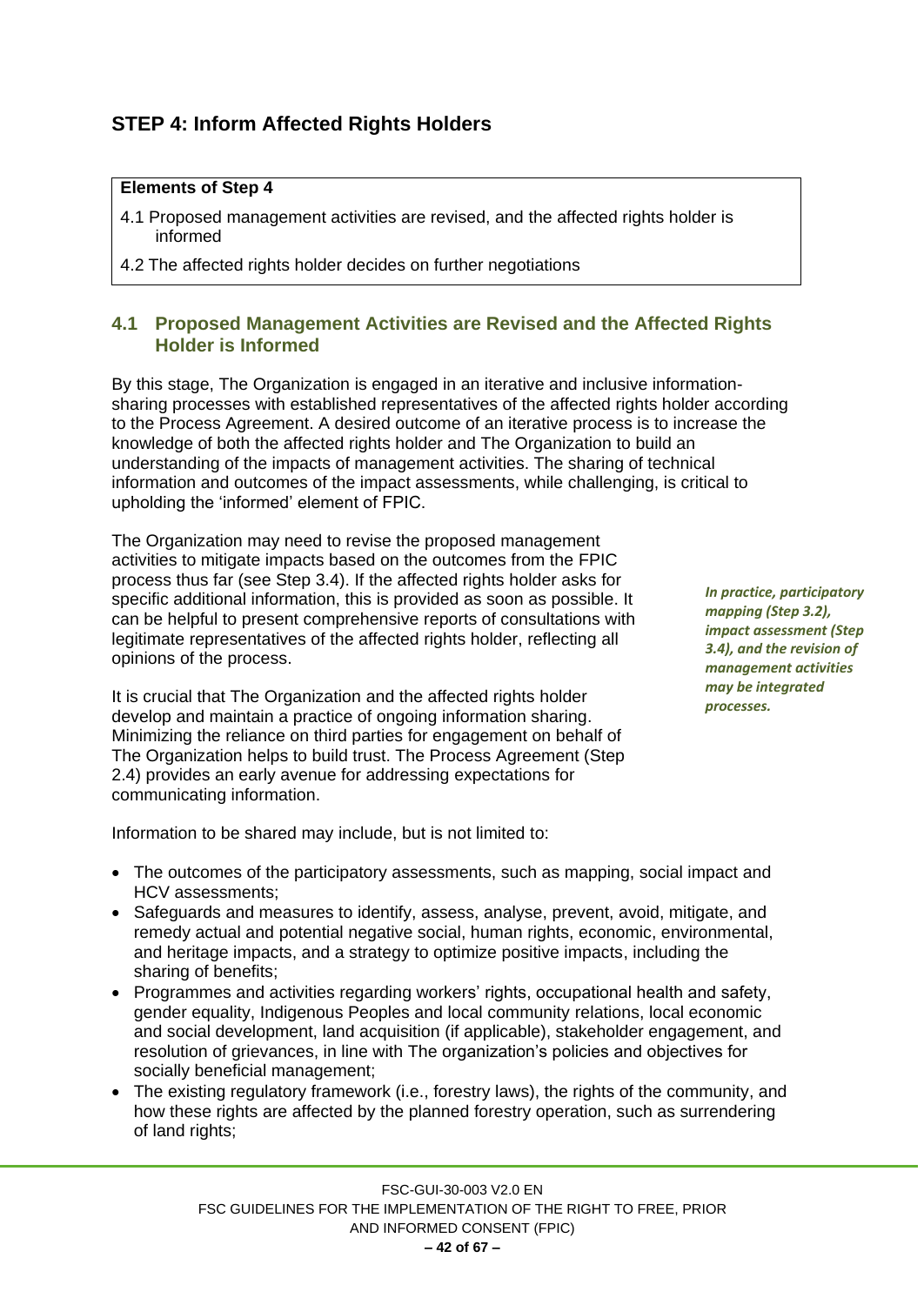- The different kinds of benefits and payments foreseen for the community;
- How the activities will be managed, who will make which decisions:
- The personnel likely to be involved in the execution of the proposed operation (including Indigenous Peoples, private sector staff, research institutions, government employees, and others); and
- Social monitoring systems and other procedures.

ACTIONS FOR CONSIDERATION:

- Revise management activities and adapt the draft management plan; in some cases, this may be integrated with participatory mapping and impact assessments (integrated processes) in Step 3.
- Consider how requirements under Principles 2 and 5 may fulfil some of the needs and concerns of the affected rights holder.

## <span id="page-42-0"></span>**4.2 The Affected Rights Holder Decides on Further Negotiations**

Revised management activities are presented to the affected rights holder for consideration in an internal decision-making process. Specifically, the affected rights holder decides whether they want to continue the FPIC process and negotiate an FPIC Agreement.

If the affected rights holder decides not to continue with negotiations, they have the right to withdraw from the FPIC process, using a mutually agreed withdrawal process established in a Process Agreement (or protocol). It is up to The Organization to make every effort to understand their reasons for withdrawal. While an attempt to revisit the consent question at a later stage is possible, The Organization continues to uphold the right of the affected rights holder to withhold consent to management activities that affect their rights.

FPIC is central to the successful implementation of Principles 3 and 4, and the FPIC process needs to consider other requirements in the relevant NFSS. An effective FPIC process may generate information that fulfils other criteria. Significant benefit is possible if The Organization continues to engage in, and allocate resources to, an FPIC process, regardless of the decision.

*Other FSC P&C that require The Organization to mitigate impacts to Indigenous Peoples' and local community rights in Criteria 1.6, 3.4, 7.6, and 9.1 of the relevant NFSS.*

- Ensure all members of the certification team understand the benefit of culturally appropriate engagement with affected rights holders in all aspects of FSC P&C implementation.
	- $\circ$  Present draft final proposal for consideration and negotiation towards a final FPIC agreement.
	- o Acknowledge and support the affected rights holder's decision-making process.
- If the affected rights holder decides not to engage in further negotiations, The Organization may attempt to:
	- o Understand the risks of proceeding with proposed activities affecting their rights, resources, lands, or territories,
	- o Modify or postpone activities to avoid any impacts on their rights, and/or
	- o Continue engagement with the affected rights holder.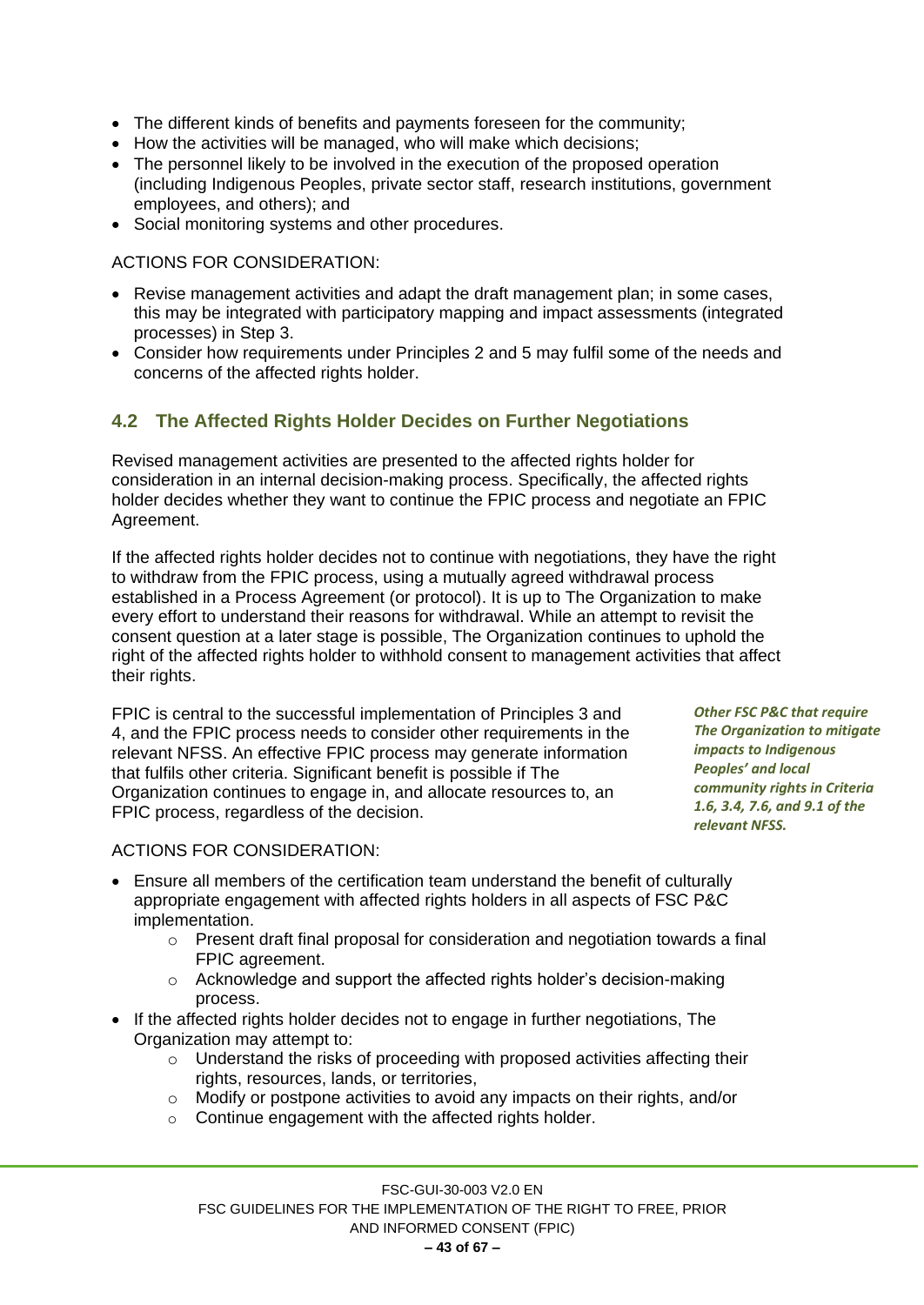# <span id="page-43-0"></span>**STEP 5: Prepare for Rights Holder Deliberations on the FPIC Agreement**

#### **Elements of Step 5**

5.1 Determine the readiness of all parties to enter negotiations

5.2 Negotiate mitigation, compensation, restoration and benefit sharing

5.3 Establish arrangements for resolving disputes

5.4 Set up a participatory monitoring process

5.5 The affected rights holder adopts a decision regarding proposed management activities

## <span id="page-43-1"></span>**5.1 Determine Readiness of All Parties to Enter Negotiations**

The art of reaching an agreement is unique to every culture and, in some instances, strict protocols may exist on how decisions are made. The objective of the FPIC Agreement is to outline the actions to be undertaken to prevent, minimize, compensate and mitigate the conditions under which management activities may impact collective rights. These impacts may be permanent or temporary depending on the nature and scope of the management activity.

Capacity building for negotiations at this stage may include the following areas of competency depending on the mitigation measures proposed. They are also valuable assets over the entire FPIC process:

- Legal advice:
- Dispute resolution, negotiation and mediation skills, and advocacy techniques;
- Monitoring and reporting skills;
- Training in effective participation in forest management partnerships, if applicable;
- Training in transparent and accountable bookkeeping and financial management; and
- Negotiating mitigation, compensation, restoration, and benefit sharing.

- Review all parties' obligations and targets established through the Process Agreement.
- Verify The Organization's understanding of the affected rights holder's decisionmaking process (i.e., who has authority to represent and conclude negotiations).
- Ensure negotiators are fully resourced to enter negotiations with the affected rights holder.
- Document the fulfilment of benchmarks of community capacity readiness.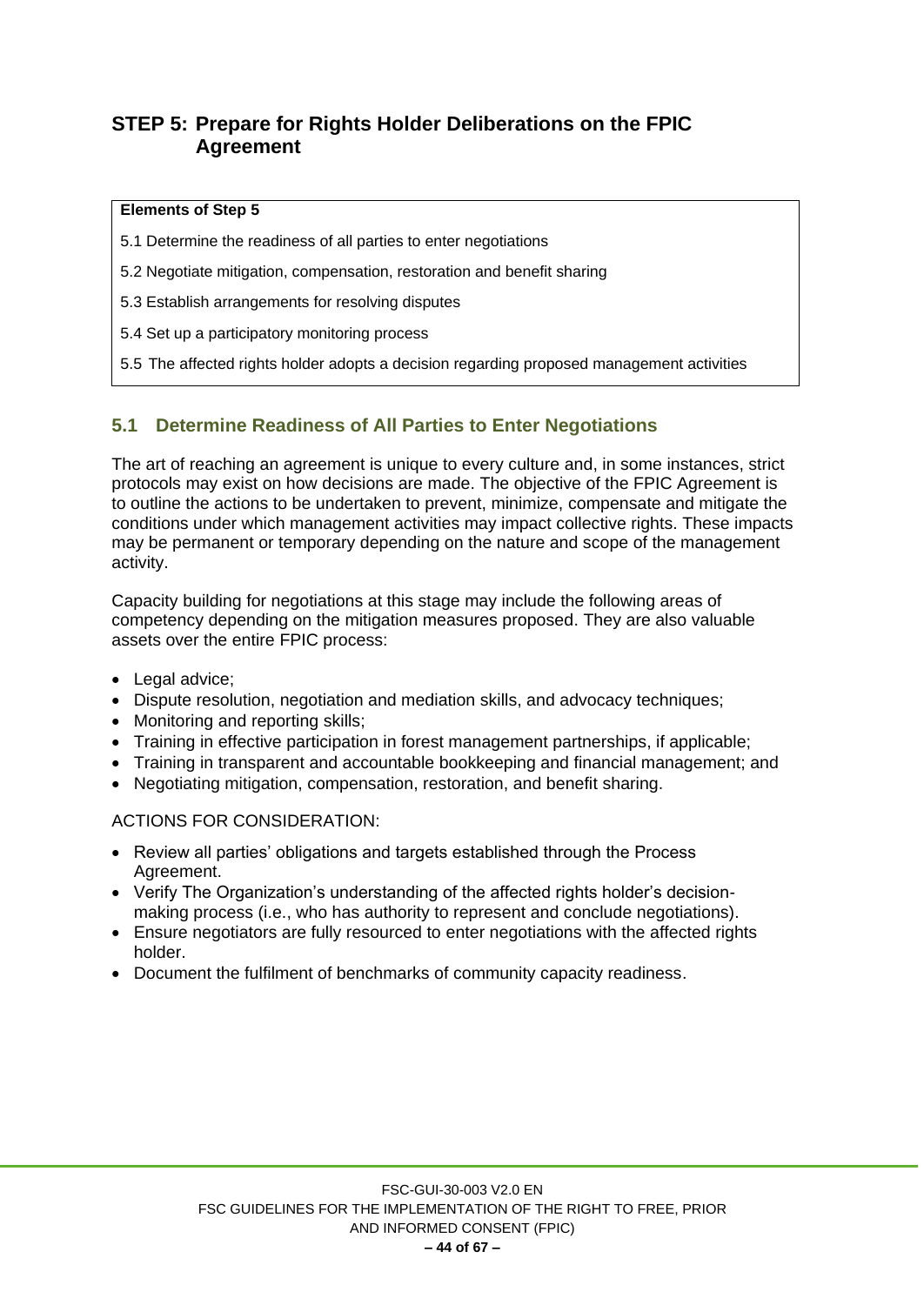# <span id="page-44-0"></span>**5.2 Negotiate Mitigation, Compensation, Restoration and Benefit Sharing**

Negotiations consist of a dialogue on proposals, interests, and concerns related to the management activities affecting the rights on identified lands, territories and resources. Periods of negotiation and interactive dialogue are likely to be integrated into the negotiations, with time allowed for representatives to freely discuss among themselves any concerns related to the proposed management activities.

*Part III Sections on Benefit Sharing and Past Grievances should be reviewed along with this section.*

The parties to the negotiation strive to ensure that the scope of negotiations is an accurate reflection of the impact of all management activities. Perceptions of impacts will differ *between,* and *within,* affected rights holder groups; therefore, each affected rights holder is treated as an independent, self-determined group. Consider early discussions on the following topics (some discussed in more detail in the following sections):

- Measures to mitigate the negative and optimize the positive impacts;
- Compensation for past, current, or future losses or damages associated with the management activities of The Organization;
- Benefit sharing (e.g., revenue, job opportunities, and co-management options);
- Dispute resolution process;
- Conditions that trigger a dispute resolution process; and
- Treatment of new ideas arising during negotiations.

The affected rights holder is provided access to the results of impact assessments (Step 3 (3.2)). Strategies that prevent and mitigate impacts are included in the negotiation process, along with an implementation plan that includes the monitoring of compliance and impact indicators (see 5.4 Participatory Monitoring Model).

The implementation plan for the FPIC Agreement is not dependent on the participation of third-party stakeholders, such as state governments, to be effective. If in Step 2 (2.1) such a stakeholder sought to participate as part of their legal or legislated duties, this is indicated as early as possible. All parties have the records, or access to the records, of all agreements with third parties.

Negotiations and the implementation of agreed measures are likely to happen on an ongoing basis and may not be a separate step as it appears here. As with all steps presented in this Guideline, the intent is to ensure that an activity that fulfils the same objectives of the steps outlined here happens at some point in the FPIC process.

It is worth reiterating that the FPIC process needs to take place in the context of the entire NFSS. Table 2 provides examples of Criteria that may be discussed and addressed as part of a comprehensive FPIC process.

#### ACTIONS FOR CONSIDERATION:

- Do not rush negotiations and ensure the Process Agreement is implemented.
	- o Take the time needed to negotiate in good faith and to the satisfaction of those affected.

*Table 2 on page 26 of this Guideline provides examples of criteria that may be discussed and addressed as part of a comprehensive FPIC process.*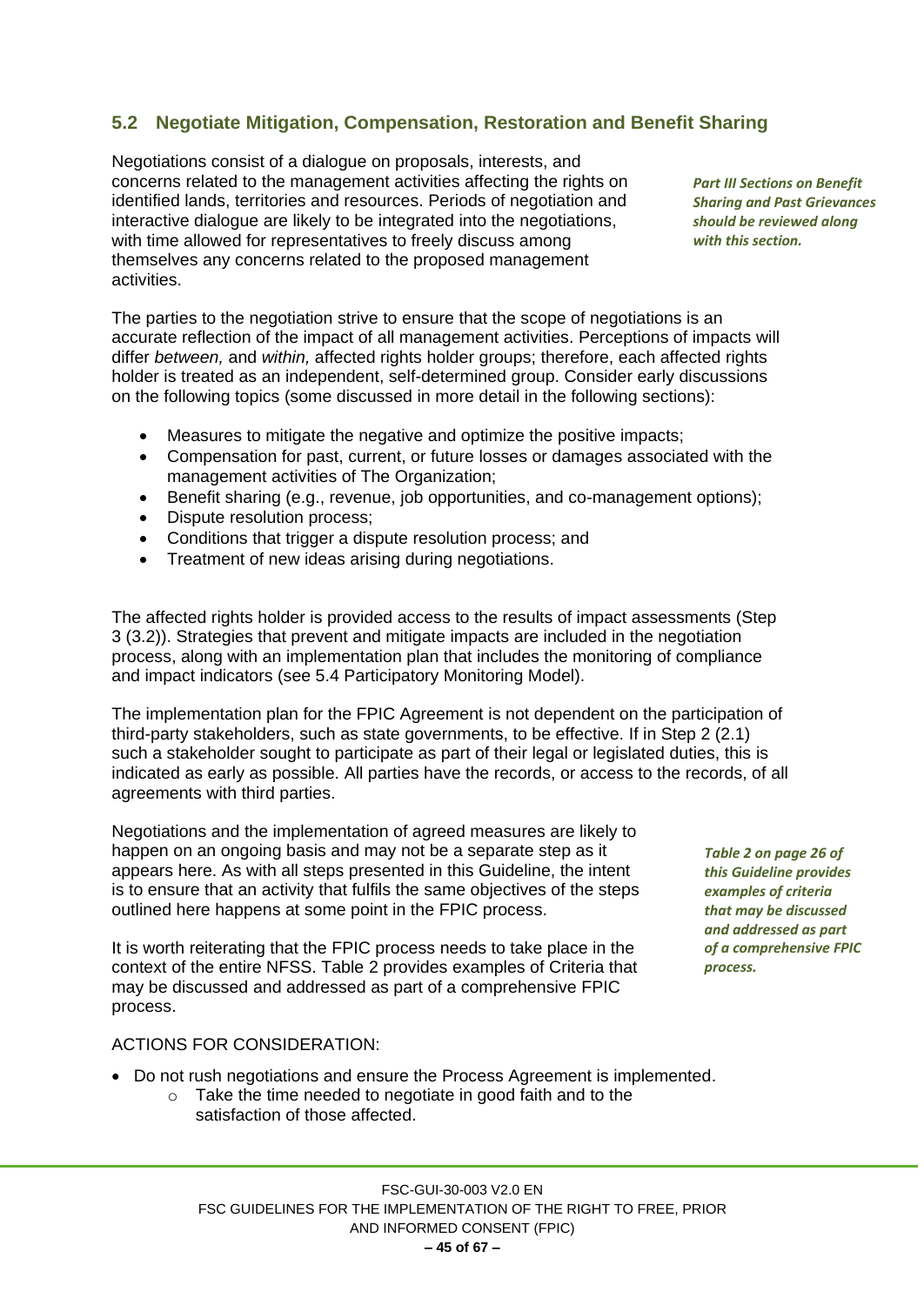- Confirm the process by which representatives will conclude the negotiation process.
- Ensure there is a complete set of records for the negotiation process (e.g., meeting minutes); these documents may be co-developed.

#### <span id="page-45-0"></span>**5.3 Establish Arrangements for Resolving Disputes**

It is recommended that The Organization and the affected rights holder be prepared for unforeseen developments and changes in circumstances. Despite good faith efforts, the parties involved may still raise grievances that, if not resolved, escalate into disputes. A dispute resolution process is a safeguard to maintain a good relationship and is critical for the resolution of grievances.

A dispute resolution process does not remove the right to withhold consent. It provides an opportunity to resolve grievances before they escalate to a dispute (or a dispute of substantial magnitude).

Where local or national laws for resolving disputes and addressing compensation exist, The Organization assesses how their implementation fulfils the requirements of the NFSS and whether the affected rights holder agree these mechanisms are appropriate.

ACTIONS FOR CONSIDERATION:

- Review established dispute resolution process included in the Process Agreement (Step 2.5).
- Provide the affected rights holder with a reliable contact who is available and able to communicate in their preferred language and format.
- Schedule regular meetings with the affected rights holder so that individuals or the community can raise their concerns.

## **5.4 Set up a Participatory Monitoring Process**

<span id="page-45-1"></span>This step focuses on the development of a longer-term participatory monitoring model for the implementation of the negotiated FPIC Agreement reached as a result of the FPIC process. Monitoring the implementation of the FPIC agreement allows the parties to make improvements over time and where necessary.

*A more detailed explanation of participatory monitoring is provided in Part III of this Guideline.*

#### ACTIONS FOR CONSIDERATION:

- Identify and communicate to the affected rights holder who within The Organization will be responsible for monitoring the FPIC agreement.
- Distinguish between monitoring established in the Process Agreement and monitoring the implementation of the FPIC Agreement.

#### <span id="page-45-2"></span>**5.5 The Affected Rights Holder Adopts a Decision Regarding the Proposed Management Activities**

Decisions on proposed management activities made throughout the FPIC process are discussed by the affected rights holder. The Organization allows time for internal discussion by the affected rights holder on interim agreements as per the conditions of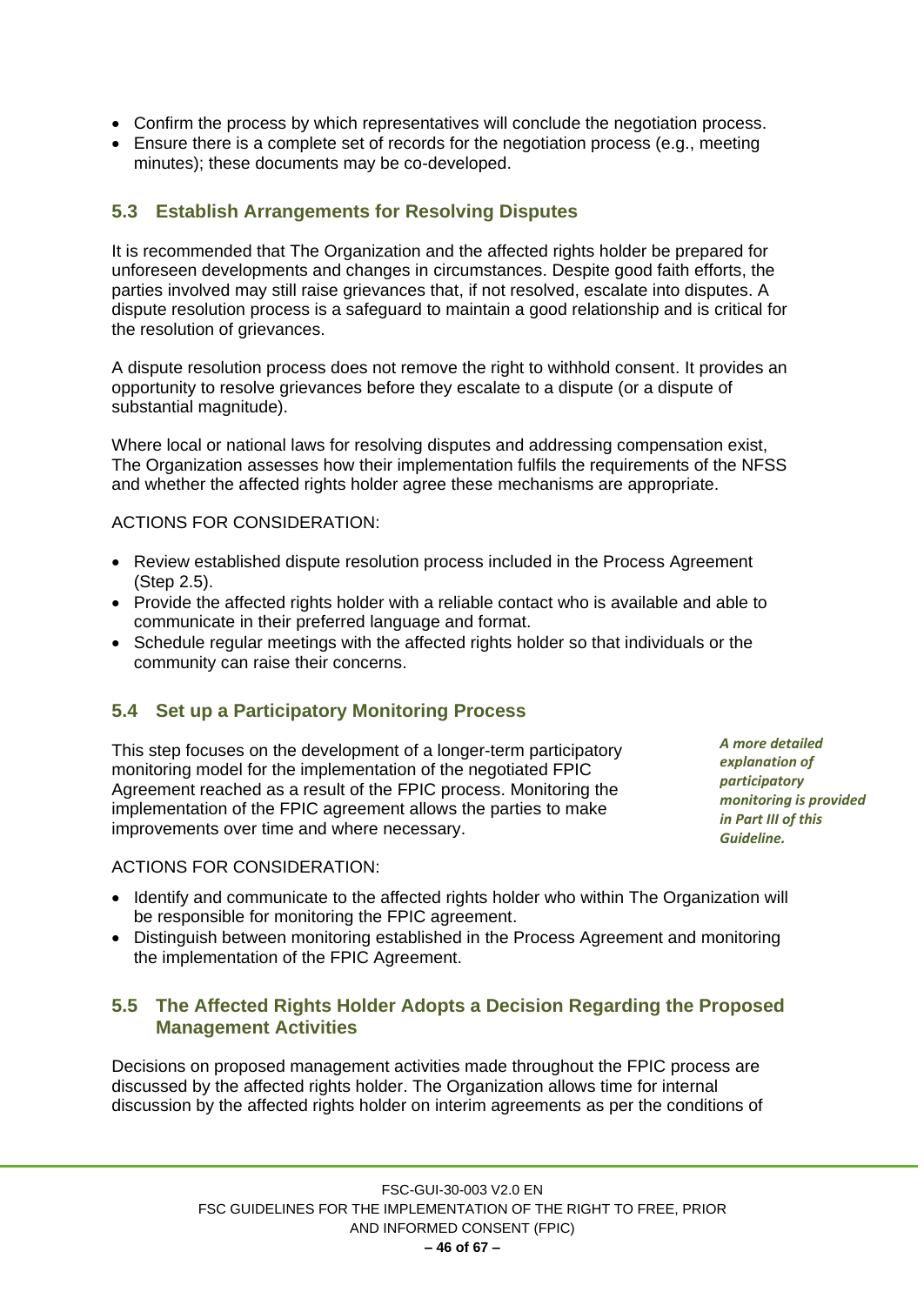the FPIC process and explicitly acknowledge that the affected rights holder has the right to grant, withhold or withdraw their consent to all or parts of the proposal.

If the decision of the affected rights holder is to withhold consent, with or without conditions, and an FPIC Agreement is not reached. The Organization continues to respect and uphold their decision. In some cases, when consent is withheld, the FPIC process itself may still be considered satisfactory and beneficial by the affected rights holder as per *FSC Policy Motion 40/2017*. If this is the case, The Organization confirms with the affected rights holder that management activities will not violate identified legal and/or customary rights.

*The text of Policy Motion 40/2017 is included on Page 12.*

#### ACTIONS FOR CONSIDERATION:

• Ensure that time and resources are available for the affected rights holder to decide according to their internal decision-making process (included in the Process Agreement).

## <span id="page-46-0"></span>**STEP 6: Verify and Formalize the FPIC Agreement**

#### **Elements of Step 6**

- 6.1 Consider using a third-party verification mechanism
- 6.2 Formalize the FPIC Agreement

#### <span id="page-46-1"></span>**6.1 Consider using a Third-Party Verification Expert**

Ultimately, the CB has the responsibility to verify that the affected rights holder has made a decision under the conditions of FPIC. If consent has not been granted, then the CB assesses whether the FPIC process is progressing in a meaningful way and to the satisfaction of the rights holder, as per the requirements of the relevant NFSS.

However, involving an independent third-party verifier with specialized knowledge in the FSC FPIC process and national/regional contexts for human rights may contribute greatly to delivering the evidence needed by CBs to assess whether The Organization fulfils the requirements of the relevant NFSS.

Verification is a proactive measure to enable early detection of failed or inadequate process design, function, or resourcing. If voluntary verification identifies specific deficiencies in the process of obtaining consent, all parties can have an open dialogue and mitigate identified deficiencies.

- Discuss the use of independent verification with the affected rights holder, particularly in complex operating environments.
	- o Mutual agreement is an essential provision for the engagement of an independent observer.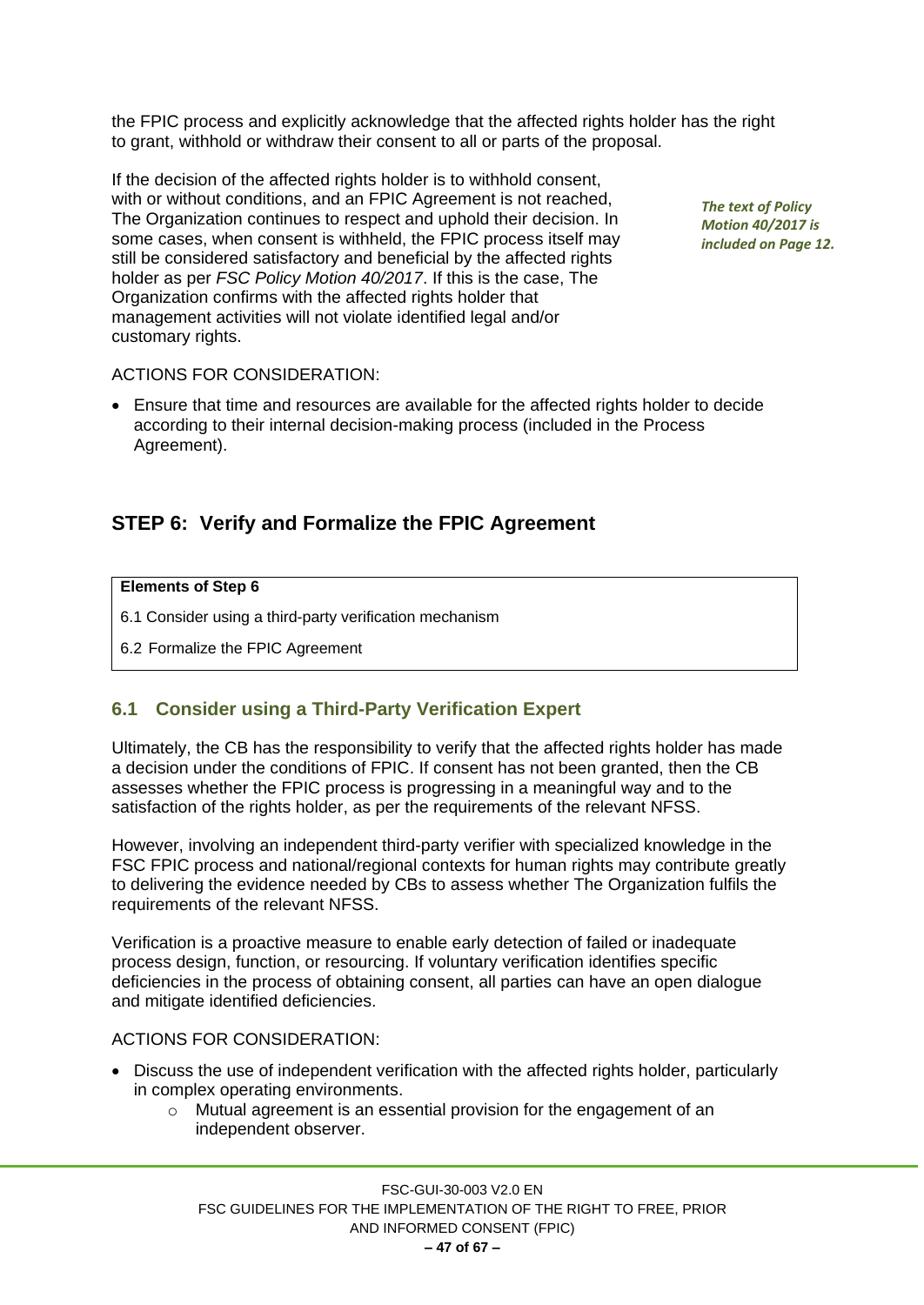- Document and share independent verification results with the affected rights holder as per the Process Agreement.
- Work to reach mutual agreement on the content and format of the FPIC Agreement.

## <span id="page-47-0"></span>**6.2 Formalize the FPIC Agreement**

Once an FPIC Agreement is reached, all parties are bound by it and consent cannot be arbitrarily withdrawn. As explained in the development of the Process Agreement (Step 2 (2.4)), a practical, forward-looking FPIC Agreement will include the conditions upon which consent is granted and a dispute resolution process is triggered (i.e., when the rights holder is considering withdrawing consent).

The monitoring mechanism established in Step 5 (5.4) will ensure the parties adhere to the agreed activities. If they do not, or if information becomes available that gives good reason to reconsider or renegotiate the FPIC Agreement, the parties can make use of established dispute resolution mechanisms (i.e., Process Agreement or FPIC Agreement).

An affected rights holder may not want to enter a legally binding agreement with The Organization, as it may be perceived to have repercussions for any legal position or negotiation status with the state. In these situations, parties may decide to utilize a different form of agreement (e.g., Memorandum of Understanding or Protocol Agreement) with explicitly stated objectives to respect the right to grant, withhold or withdraw FPIC. It is helpful to discuss this scenario early in the development of the Process Agreement (Step 2).

- Maintain appropriate records of all agreements, including written accounts and audio or film records.
	- o Make records available to the parties of the agreement in their preferred language and media formats.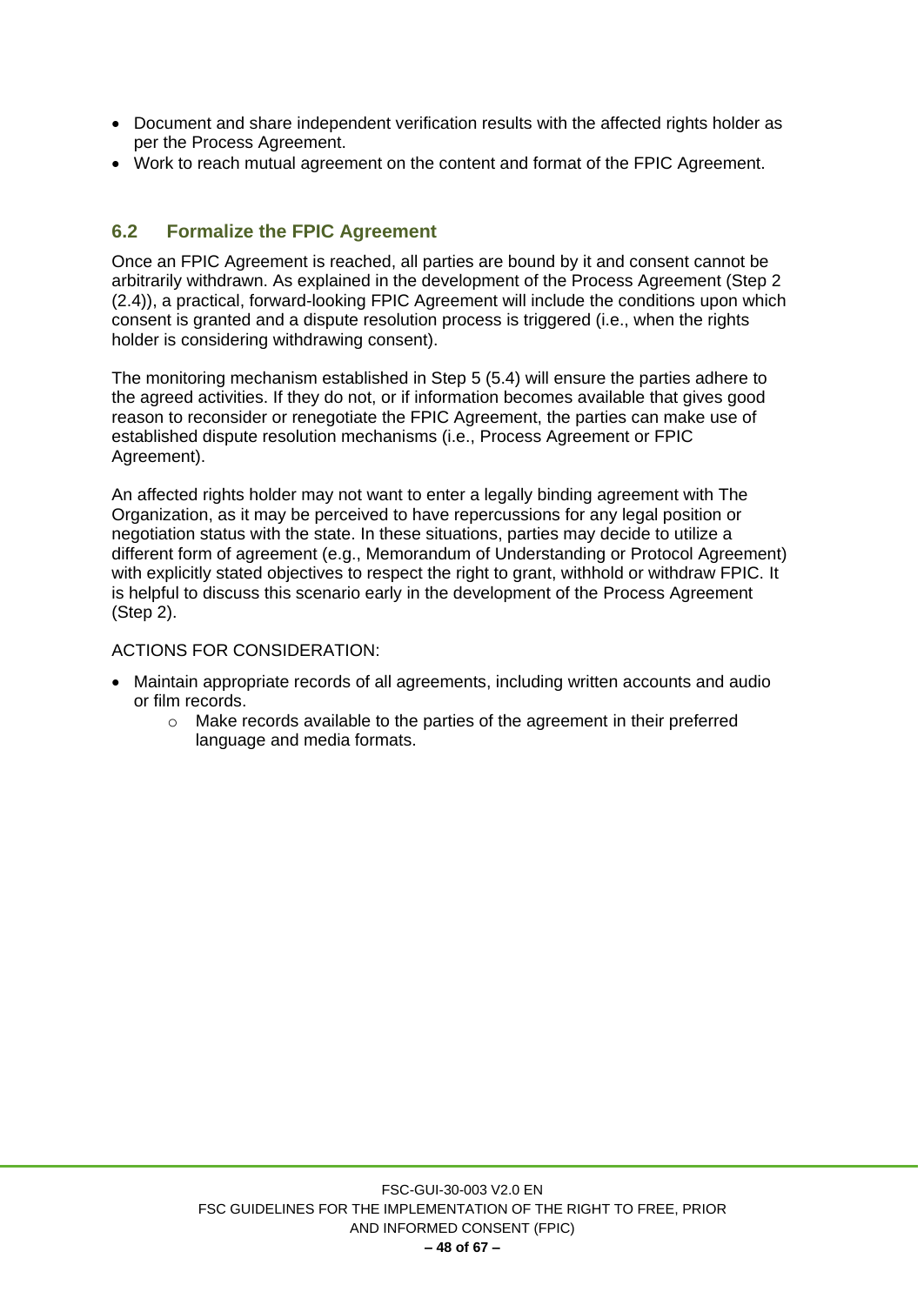# <span id="page-48-0"></span>**STEP 7: Implement and Monitor the FPIC Agreement**

#### **Element of Step 7**

7.1 Implement and jointly monitor the FPIC agreement

## <span id="page-48-1"></span>**7.1 Implement and Jointly Monitor the FPIC Agreement**

The relationship between The Organization and the affected rights holder does not end once an FPIC Agreement is negotiated. By honouring the FPIC Agreement and applying the tools and knowledge acquired during the FPIC process, all parties continue to invest in maintaining a good relationship.

Representatives of the involved parties respect each other and continue to be accessible, and willing and able to find solutions after the initial agreement is established. Any significant new information or changing circumstances, e.g., legal or regulatory context or changes in governance and representation of the affected rights holder, is shared transparently and discussed when the activities observed do not conform to the terms and conditions of the Agreement.

A joint monitoring plan between the parties to the FPIC Agreement will offer opportunities for continuous improvement. Just as with the Process Agreement, the parties may learn that there are different perceptions of success and therefore differing indicators and values will be expected and mutually agreed in the monitoring plan.

By this stage, The Organization and the affected rights holder have established a mutually agreed preliminary list of indicators to monitor the implementation of the FPIC Agreement. The parties remain accessible to each other and open to periodic reviews of the agreements, especially when new information is shared.

- Ensure monitoring is participatory and focuses on whether the FPIC Agreement and the associated management plans are being implemented as agreed.
	- o Monitor the FPIC Agreement and make records available to all parties to the Agreement.
- Maintain relationships in good faith, understanding that at any time an affected rights holder may give reason for withdrawing consent, thereby triggering the dispute resolution process.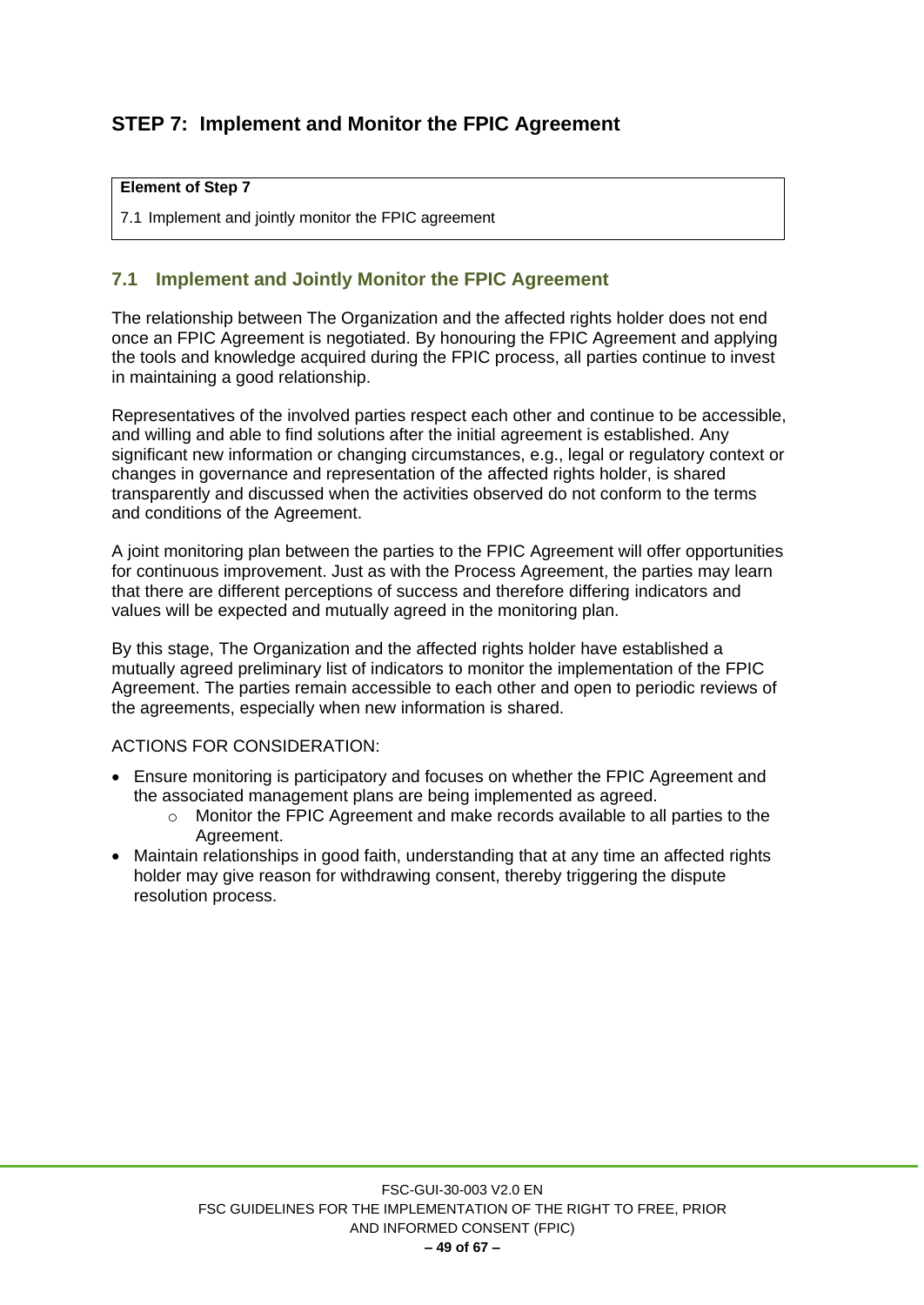# <span id="page-49-0"></span>**E. Part III: Key Concepts**

This section of the Guideline provides a brief introduction of key concepts found throughout the FSC P&C to connect them with the implementation of an FPIC process. This section also provides a starting point for the development of a Process Agreement.

#### <span id="page-49-1"></span>**Benefit Sharing**

The Organization evaluates how planned management activities build long-lasting and mutually beneficial relationships, including reasonable benefits for the affected rights holder. Benefit sharing is part of the FPIC process negotiations and will be proportionate to the scale and/or intensity of impacts on the lands, territories and resources of the affected rights holder.

Benefits may be broadly defined, but they are generally discussed in reference to contributions to the social and economic development of the collective, or community; for example, joint ventures, profit-sharing, sharing of resource revenue harvested from the territory, provision of goods and services, e.g., roads, clinics, housing, and schools, preferential employment, training, and contributions to community development funds.

#### <span id="page-49-2"></span>**Binding Agreement**

A 'binding agreement' is defined by FSC as "a deal or pact, written or not, which is compulsory to its signatories and enforceable by law. Parties involved in the agreement do so freely and accept it voluntarily." It describes any agreement that is ratified by the affected rights holder and documented in writing or another culturally appropriate format. The requirements of a binding agreement are found in IGI 3.3.1 and provided in the text box below (FSC-STD-60- 004 V2-0, emphasis added).

*A consent decision documented through an agreement and negotiated in good faith should not be withdrawn arbitrarily – it is 'binding' on all parties.*

3.3.1 Where control over management activities has been granted through *Free Prior and Informed Consent*\* based on *culturally appropriate*\* *engagement*\*, the *binding agreement*\* contains the **duration, provisions for renegotiation, renewal, termination, economic conditions and other terms and conditions**.

In the context of an ongoing FPIC process, any agreement reached serves its intended purpose as long as it is subject to a continuous process of dialogue and monitoring for compliance.

However, a consent decision cannot be expected to limit the affected rights holder to conditions in an agreement when evidence exists that those conditions have been breached or they are no longer valid in light of new information or conditions. Given that situations change, agreements will be strengthened with provisions for dispute resolution renewal, termination, economic conditions and other terms and conditions.

Once consent is given and documented through an agreement, the principle of good faith negotiation dictate that neither party withdraw their decision arbitrarily – it is 'binding' on both parties. Therefore, if the conditions upon which the original consent was based are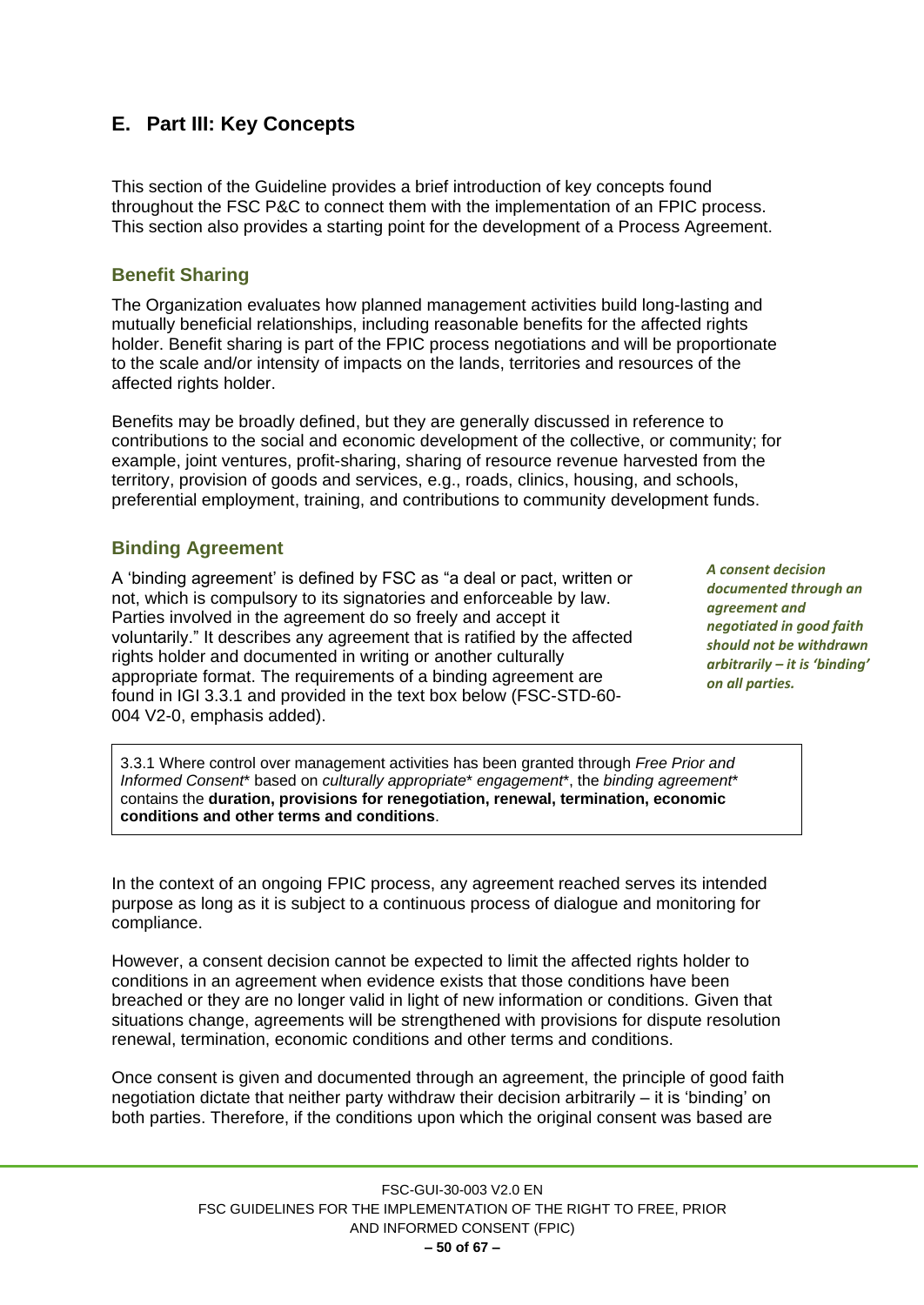being met, and to the satisfaction of the affected rights holder, ongoing consent is implied. If the affected rights holder indicates they are considering withdrawing a consent decision, the parties to the agreement shall attempt a resolution of the issues before withdrawing consent using an agreed dispute resolution mechanism negotiated in a Process Agreement or FPIC Agreement. If there is new information or a change in conditions, The Organization uses their best effort to determine the reason and document it, noting the change of conditions to the agreement and plans to mitigate negative impacts on identified rights.

There are practical considerations that may impact the ability of The Organization to produce a binding agreement at the time of audit. For example, competing economic priorities, an unplanned community event, a governance issue or legal and judicial obstacles can arise when Indigenous Peoples' institutions lack legal standing in national law, or Indigenous Peoples are not recognized by or registered as citizens of the state. This reinforces the importance of respecting customary laws and honouring customary systems for maintaining agreements. Should a binding agreement be perceived as a threat to legal standing, a clause may be included in the agreement to allow the affected rights holder to accept the temporary activities of The Organization without prejudice to claims of legal or customary rights.

#### <span id="page-50-0"></span>**Culturally Appropriate Engagement**

The phrase 'culturally appropriate' is defined in the FSC Glossary of Terms and used throughout the FSC P&C and IGIs concerning the design and implementation of dispute resolution and engagement processes with workers, stakeholders and rights holders. It is a concept closely aligned with all elements of the FPIC process.

Culturally appropriate processes consider cultural differences, such as:

- Preferences for direct or indirect negotiation;
- Attitudes towards competition, cooperation, and disputes;
- Desire to preserve relationships among complainants;
- Authority, social rank, and status;
- Ways of understanding and interpreting the world;
- Concepts of time and time management;
- local belief system and worldviews, e.g., ceremony and spirituality;
- attitudes towards third parties, and
- the broader social and institutional environment in which management activities occur.

The most informative guidance on the expectations of 'culturally appropriate engagement' can be found in Criterion 7.6 (FSC-STD-60-004 V2-0). Relevant Indicators are noted in the following text box.

Depending on the SIR of the management activities, The Organization may engage local experts as facilitators or interpreters to develop a corporate policy statement that communicates a commitment to respect customs, values, sensitivities, and ways of life of the people that may be affected by their management activities.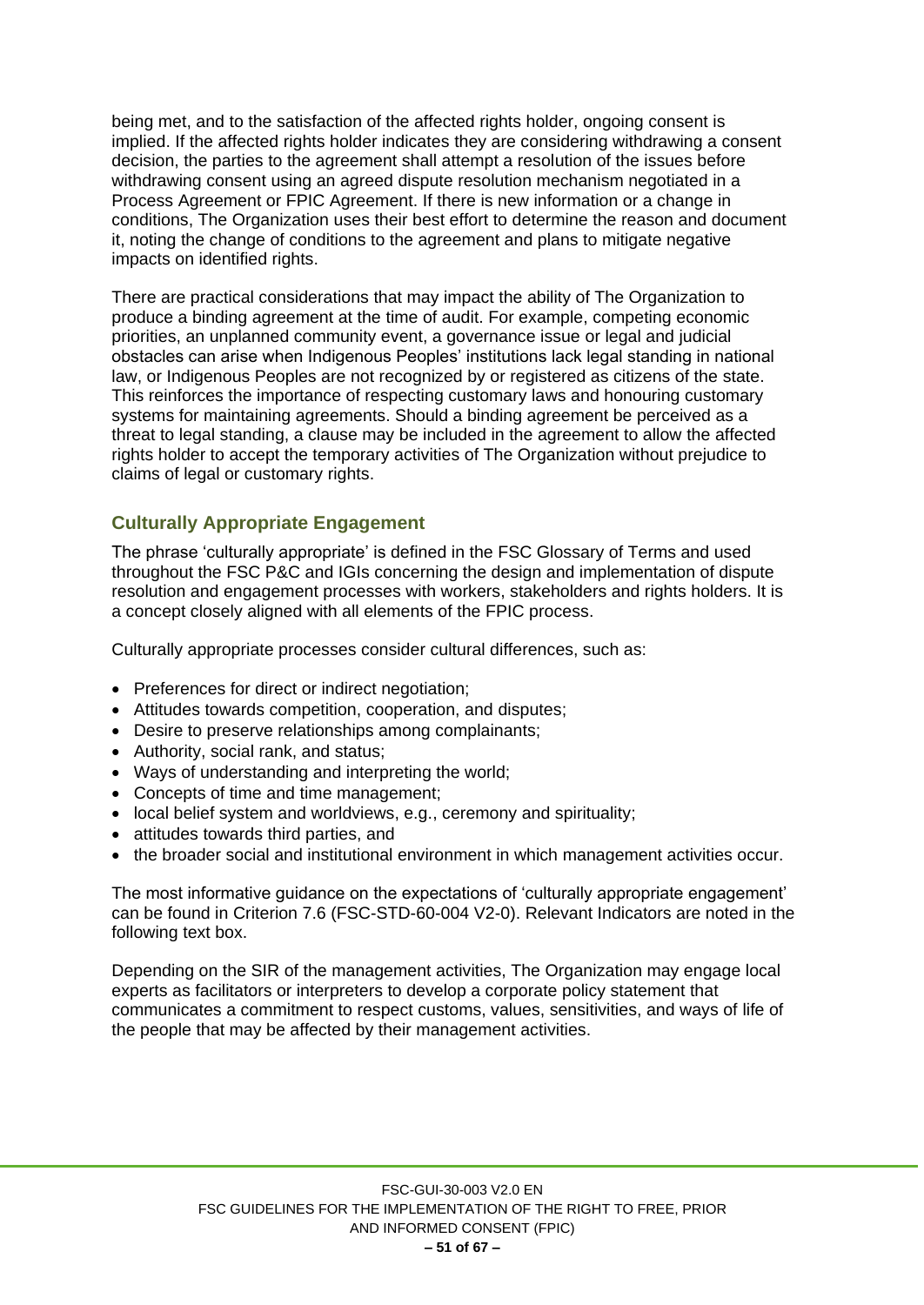**Indicators in Criterion 7.6 that describe the concept of culturally appropriate engagement**

7.6.1 *Culturally appropriate\* engagement*\* is used to ensure that *affected stakeholders*\* are proactively and transparently engaged in the following processes:

1) *Dispute*\* resolution processes (*Criterion*\* 1.6, *Criterion*\* 2.6, *Criterion*\* 4.6);

2) Definition of *Living wages*\* (*Criterion*\* 2.4);

3) Identification of rights (*Criterion*\* 3.1, *Criterion*\* 4.1), *Indigenous cultural landscapes*\* (*Criterion*\* 3.1) sites (*Criterion*\* 3.5, *Criterion*\* 4.7) and impacts (*Criterion*\* 4.5);

4) *Local communities'*\* socio-economic development activities (*Criterion*\* 4.4); and

5) *High Conservation Value*\* assessment, management and monitoring (*Criterion*\* 9.1, *Criterion*\* 9.2, *Criterion*\* 9.4).

7.6.2 *Culturally appropriate*\* *engagement*\* is used to:

1) Determine appropriate representatives and contact points (including where appropriate, local institutions, organizations and authorities);

2) Determine mutually agreed communication channels allowing for information to flow in both directions;

3) Ensure all actors (women, youth, elderly, minorities) are represented and engaged equitably;

4) Ensure all meetings, all points discussed, and all agreements reached are recorded;

5) Ensure the content of meeting records is approved; and

6) Ensure the results of all culturally appropriate\* engagement\* activities are shared with those involved.

7.6.3 *Affected rights holders*\* and *affected stakeholders*\* are provided with an opportunity for *culturally appropriate*\* *engagement*\* in monitoring and planning processes of management activities that affect their interests.

## <span id="page-51-0"></span>**Dispute Resolution**

A dispute resolution process is a mutually agreed proactive measure to resolve differences under an existing agreement and/or prevent the breakdown of negotiations. Early in the FPIC process, it is recommended that The Organization and the affected rights holder establish a mutually agreed dispute resolution mechanism. It is also incumbent on The Organization to inform all affected rights holders of the three-step dispute resolution process within the FSC system, Processing Complaints (FSC-PRO-01- 008 V2-0) and Processing Appeals (FSC-PRO-01-005 V3-0), starting with The Organization, then the certification body, and finally, Accreditation Services International (ASI). Depending on the circumstances of the dispute and the capacity of the affected rights holder, third-party assistance may be required to engage in the FSC system.

General guidance for a dispute resolution process:

- Co-develop a dispute resolution process that prioritizes the protocol of the affected rights holder;
- Keep it simple and accessible;
- Mutually agree to a process;
- Jointly select a neutral third party to facilitate the process if needed; and
- Provide local managers with the mandate to seek time-bound solutions.

The affected rights holder may request that past grievances be addressed before granting consent for future management activities that may affect their legal or customary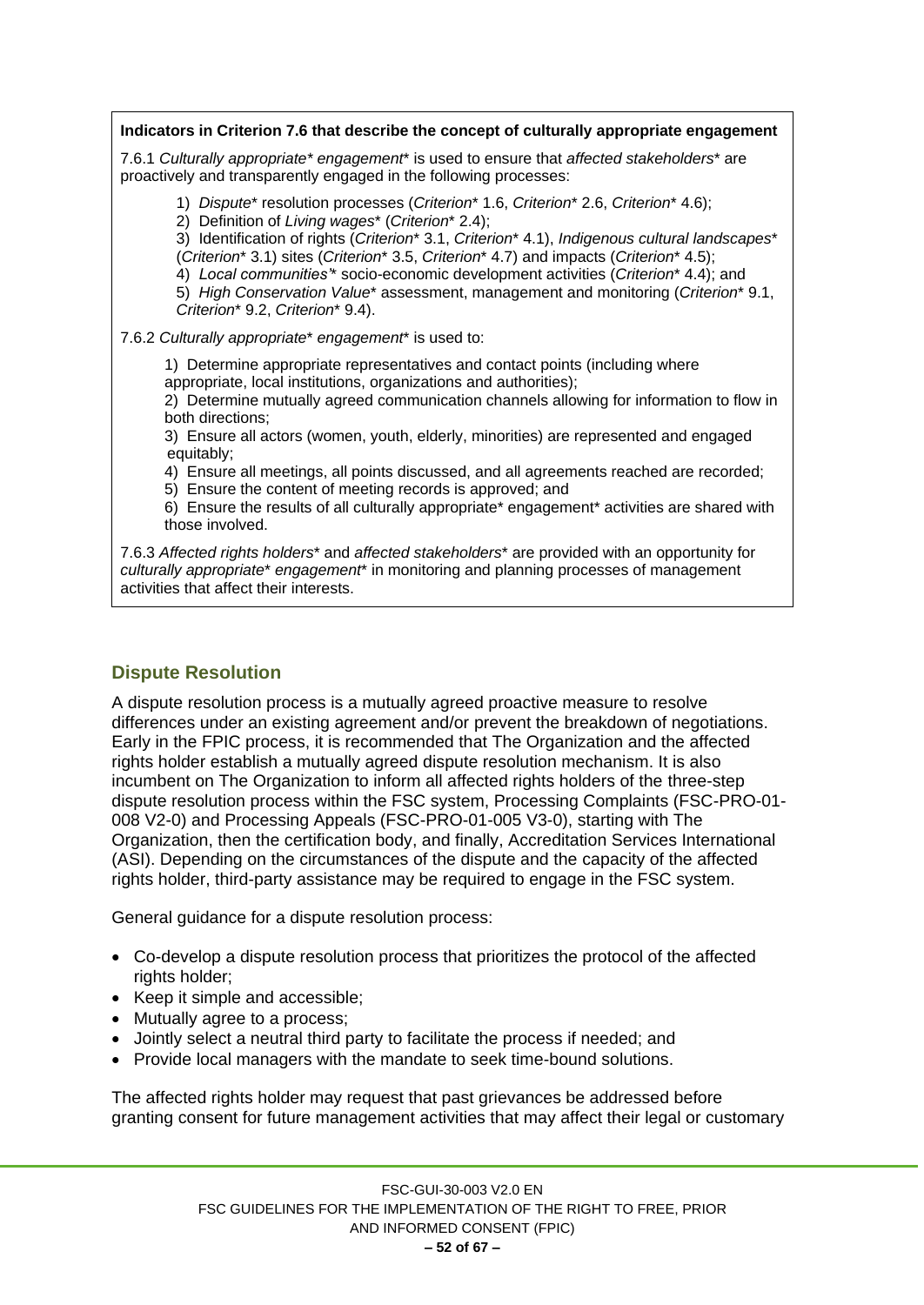rights. Early discussions on the limits of FSC certification are critical for establishing reasonable expectations and strategies for redress.

However, if a dispute related to the proposed management activities persists, and there is an opportunity to support the development of a resolution, The Organization may consider strategic actions to facilitate an FPIC process despite an ongoing dispute. For example, The Organization may consider providing support to build community capacity or offer guidance in the development of clear land tenure claims when rights of ownership and use of lands, territories and resources are contested or in dispute.

#### **Guidance for National Offices and Standard Development Groups**

Standard Development Groups may want to suggest a regional framework for dispute resolution that can be shared with all affected rights holders.

FSC National Offices are encouraged to monitor disputes registered by CBs and ASI to understand circumstances and inform future guidance.

There are several FSC P&C and IGIs (FSC 2018) with requirements relevant to identifying and addressing grievances and disputes:

- C3.3, IGI 3.3.3;
- C7.6, IGI 7.6.1, 7.6.3;
- C8.2, IGI 8.2.1, C8.3, IGI 8.3.1, 8.3.2, Annex G to P8; and
- C9.4, IGI 9.4.1,9.4.2, 9.4.3 and 9.4.4.

#### <span id="page-52-0"></span>**When a Dispute Cannot Be Resolved within the FSC System**

When a dispute cannot be resolved within the limits of the FSC system, it would be helpful to utilize a dispute resolution mechanism to establish the nature and scope of the dispute impacting the FPIC process. If it becomes clear that the dispute is not with the proposed management activities of The Organization, but it involves specific areas (e.g., sacred sites or access areas) or resources (e.g., non-timber forest resource) under the proposal for FSC certification, the parties may consider negotiating conditions for continued management activities on the lands and territories not under direct dispute. It would be helpful to outline where, why, and how management activities will be conducted, based on the Best Available Information.

If a dispute exists with a party other than The Organization and, as a result, the affected rights holder declines an offer of engagement or withholds a decision on proposed management activities, The Organization is still responsible for upholding the rights of the affected rights holder as per the requirements of the applicable NFSS.

Disputes related to contested lands and forest concession allocations made without the free, prior and informed consent of affected rights holders are highly context dependent. The Organization would benefit from an early review of ILO 169 and UNDRIP as per Criteria 3.4 and the relevant national NFSS. Regardless of the state position on Indigenous rights, including the right to property and self-determination, these international instruments are the benchmark of FSC's Principle 3 to uphold Indigenous Peoples' rights.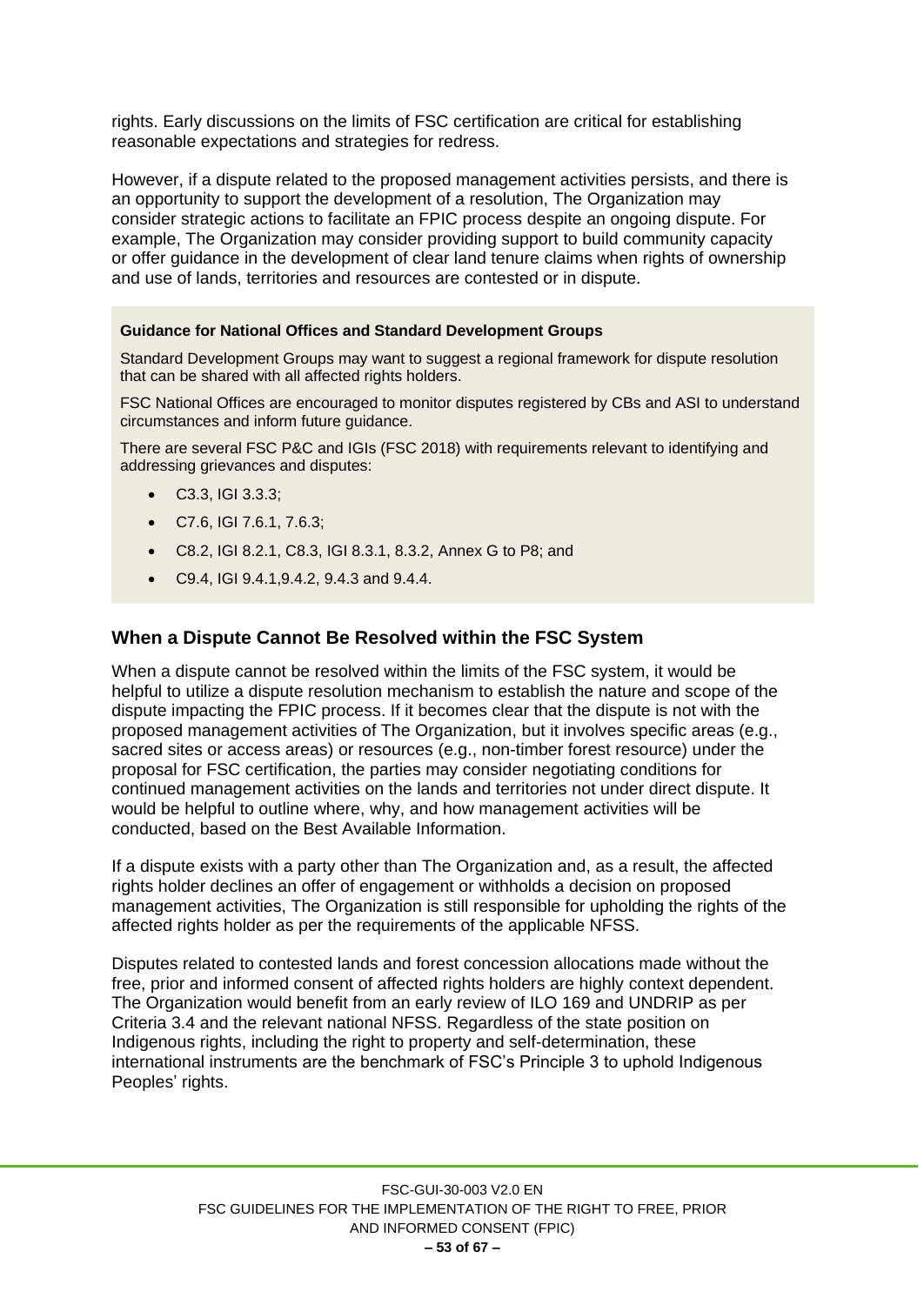## <span id="page-53-0"></span>**Participatory Monitoring**

Participatory monitoring in the context of the FPIC process is the systematic recording and analysis of indicators that has been chosen and recorded by the affected rights holder and The Organization to inform all parties on the progress (or lack of progress) on the FPIC process.

The purpose of participatory monitoring is to provide information during the life of the FSC certificate, so that modifications to management activities can be made if necessary. This is particularly important in an FPIC process that might have multiple agreements (e.g., Process Agreement and FPIC Agreement) with different goals and objectives.

The affected rights holder is involved in deciding who will do the data collection, and how, and when the periodic analysis will take place (i.e., after implementation, when the management activities have begun, the recording starts). Set periods of data gathering and analysis are established at a frequency appropriate to the activity (e.g., daily, weekly, monthly, seasonally, or annually).

Monitoring focuses on ensuring that the FPIC agreement and associated management and mitigation plans are implemented correctly during management activities. Participatory monitoring can be introduced at any stage of the FPIC process; however, it is best introduced early, before activities are implemented ('prior'). Ideally, the monitoring plan is discussed and documented in a Process Agreement, reflecting the SIR of the management activities.

Benefits of participatory monitoring include a record of the affected rights holders' satisfaction with the FPIC process (an important consideration for IGI 3.2.5), early identification of problems and solutions, maintenance of agreed standards of engagement, and effective use of resources in a system that requires multiple monitoring activities (e.g., Principle 7).

## <span id="page-53-1"></span>**Past Grievances**

The historical context of land tenure and concession allocation may have resulted in significant disputes between Indigenous Peoples, local communities, the state and proponents of resource development. Some affected rights holders identified through the FPIC process may wish to address past grievances as a condition for reaching consent on future management activities. This may be particularly true for affected Indigenous rights holders asserting their rights according to UNDRIP as per Criterion 3.4 (see ANNEX B: Relevant Article of ILO 16 and UNDRIP).

However, grievances over past decisions that have affected legal and/or customary rights may not be within the scope of The Organization's management activities. As general guidance, it is reasonable to assume that compensation for historical actions by the state remain the responsibility of the state. The Organization may be held responsible for its management actions that result in lands, territories, and resources of the affected rights holder being confiscated, taken, occupied, used, or damaged without their free, prior and informed consent.

Negotiations on existing and unresolved disputes can be undertaken with the understanding that The Organization may have limited influence on the outcome. Depending on the context of the management unit, redress or compensation for actions that resulted in negative impacts on legal and/or customary rights may include: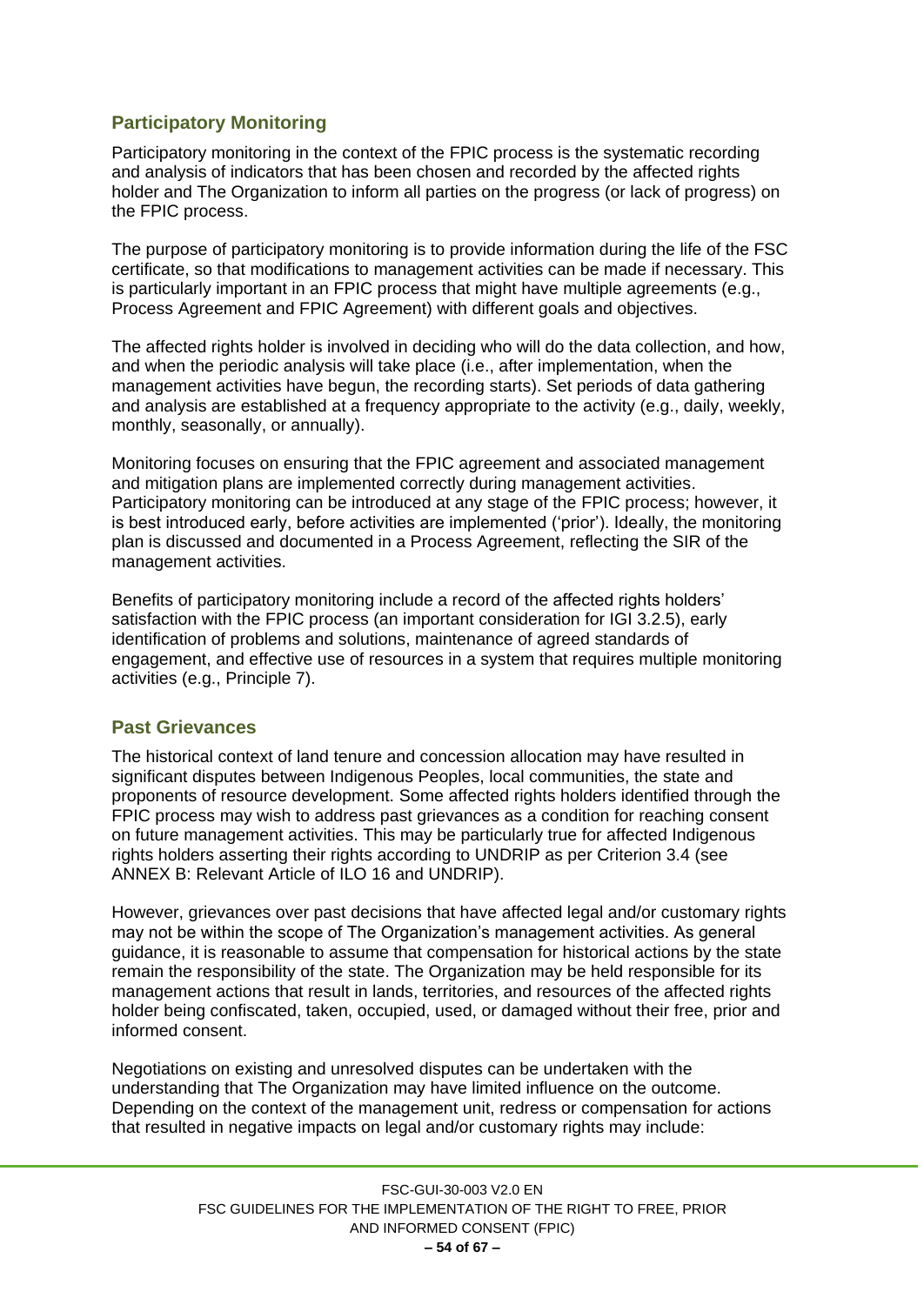- Return land to the affected rights holder;
- Shared management authority;
- Rehabilitation of affected lands and forests;
- Compensation for the relinquishment of rights:
- Compensation for losses and damages; and
- Improved benefits through agreements, participatory forest management arrangements, employment and training opportunities for workers or other arrangements of mutual interest.

If any of these options are beyond the legal limits or economic viability of The Organization, it may adopt an advocacy role, having obtained the consent of the affected rights holder to do so, and encourage or facilitate dialogue between responsible state authorities and the affected rights holder aiming for redress and settlement of past grievances.

*Note: The relevant approved NFSS Standards Development Group will have reviewed the IGIs in Criterion 3.4 and adopted, added, adapted modified or dropped IGIs consistent with their national context. National Offices will inform The Organizations and affected rights holders of the NFSS requirements.*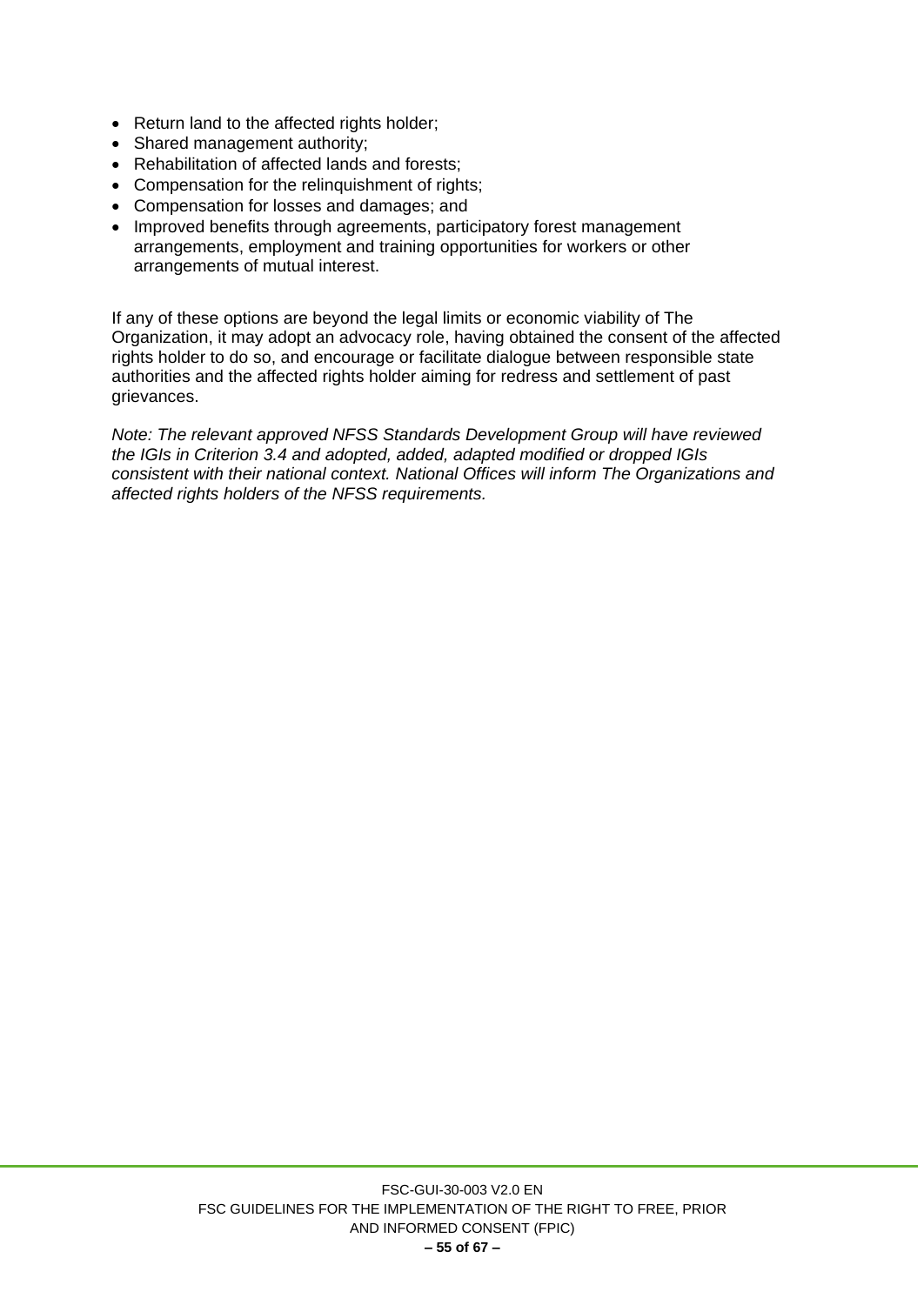# <span id="page-55-0"></span>**F. ANNEX A: Glossary of Terms**

#### <span id="page-55-1"></span>**Terms defined in FSC-STD-01-001 V5-12 EN (2015)**

**Affected stakeholder**: Any person, group of persons or entity that is or is likely to be subject to the effects of the activities of a Management Unit. Examples include but are not restricted to (for example in the case of downstream landowners), persons, groups of persons or entities located in the neighbourhood of the Management Unit. The following are examples of affected stakeholders:

- Local communities
- Indigenous Peoples
- Workers
- Forest dwellers
- Neighbours
- Downstream landowners
- Local processors
- Local businesses
- Tenure and use rights holders, including landowners
- Organizations authorized or known to act on behalf of affected stakeholders, for example, social and environmental NGOs, labour unions, etc.

(Source: FSC-STD-01-001 V5-2).

**Affected rights holder**: Persons and groups, including Indigenous Peoples, traditional peoples and local communities with legal or customary rights whose free, prior and informed consent is required to determine management decisions (Source: FSC-STD-60-004 V2-0).

**Best Available Information**: Data, facts, documents, expert opinions, and results of field surveys or consultations with stakeholders that are most credible, accurate, complete, and/or pertinent and that can be obtained through reasonable effort and cost, subject to the scale and intensity of the management activities and the Precautionary Approach. (Source: FSC-STD-01-001 V5-2).

**Binding Agreement**: A deal or pact, written or not, which is compulsory to its signatories and enforceable by law. Parties involved in the agreement do so freely and accept it voluntarily. (Source: FSC-STD-60-004 V2-0).

**Certificate**: A document issued under the rules of a certification system, indicating that adequate confidence is provided that a duly identified product, process or service is in conformity with a specific standard or other normative document (ISO/IEC Guide 2:1991 paragraph 14.8 and ISO/CASCO 193 paragraph 4.5). (Source: FSC-STD-20-001 V4).

**Conflicts between the Principles and Criteria and laws:** Situations where it is not possible to comply with the Principles and Criteria and a law at the same time (Source: FSC-STD-01-001 V5-2)

**Culturally appropriate [mechanisms]:** Means/approaches for outreach to target groups that are in harmony with the customs, values, sensitivities, and ways of life of the target audience. (Source: FSC-STD-01-001 V5-2).

**Customary law**: Interrelated sets of customary rights may be recognized as customary law. In some jurisdictions, customary law is equivalent to statutory law, within its defined area of competence and may replace the statutory law for defined ethnic or other social groups. In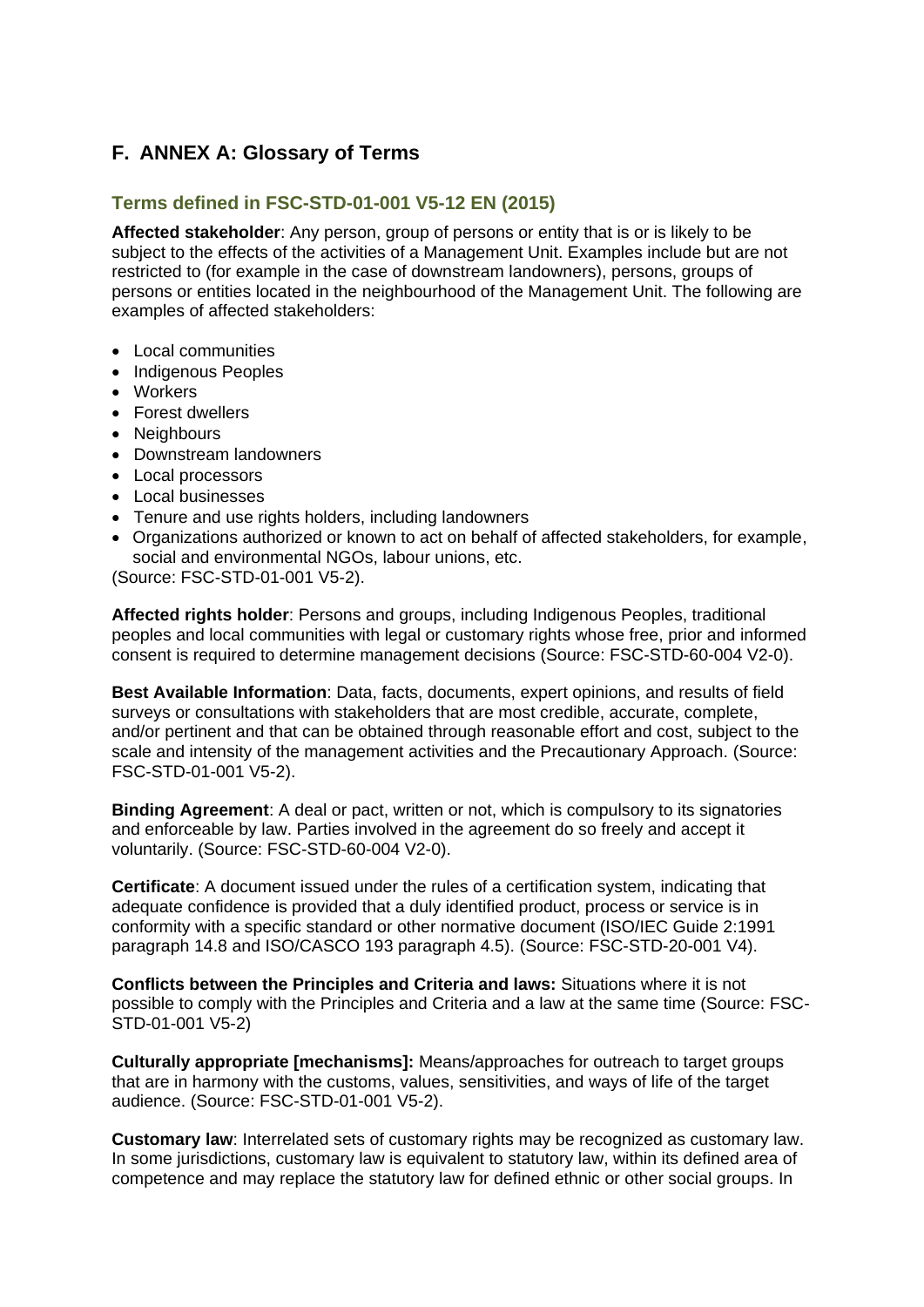some jurisdictions customary law complements statutory law and is applied in specified circumstances (Source: FSC-STD-01-001 V5-2).

**Customary rights**: Rights which result from a long series of habitual or customary actions, constantly repeated, which have, by such repetition and by uninterrupted acquiescence, acquired the force of a law within a geographical or sociological unit (Source: FSC-STD-01- 001 V5-2).

**Dispute**: for the purpose of the IGI, this is an expression of dissatisfaction by any person or organization presented as a complaint to The Organization, relating to its management activities or its conformity with the FSC Principles and Criteria, where a response is expected (Source: FSC-STD-60-004 V2-0).

**Dispute of substantial magnitude**: For the purpose of the International Generic Indicators, a dispute of substantial magnitude is a dispute that involves one or more of the following:

- Affects the legal or customary rights of Indigenous Peoples and local communities;
- Where the negative impact of management activities is of such a scale that it cannot be reversed or mitigated;
- Physical violence;
- Destruction of property;
- Presence of military bodies:
- Acts of intimidation against forest workers and stakeholders (Source: FSC-STD-60-004 V2-0).

**Engaging or engagement**: The process by which The Organization communicates, consults and/or provides for the participation of interested and/or affected stakeholders ensuring that their concerns, desires, expectations, needs, rights and opportunities are considered in the establishment, implementation and updating of the management plan (Source: FSC-STD-01-001 V5-2).

**Free, Prior and Informed Consent (FPIC):** A legal condition whereby a person or community can be said to have given consent to an action prior to its commencement, based upon a clear appreciation and understanding of the facts, implications and future consequences of that action, and the possession of all relevant facts at the time when consent is given. Free, prior and informed consent includes the right to grant, modify, withhold or withdraw approval (Source: FSC-STD-01-001 V5-2).

**Good faith**: A process of engagement where the parties make every effort to reach an agreement, conduct genuine and constructive negotiations, avoid delays in negotiations, respect agreements concluded and under development, and give sufficient time to discuss and settle disputes (adapted from Motion 40:2017) (Source: FSC-STD-60-004 V2-0).

**Good Faith in negotiation**: The Organization (employer) and workers' organizations make every effort to reach an agreement, conduct genuine and constructive negotiations, avoid unjustified delays in negotiations, respect agreements concluded and give sufficient time to discuss and settle collective disputes (Source: FSC-STD-60-004 V2-0).

**Indigenous Peoples**: People and groups of people that can be identified or characterized as follows: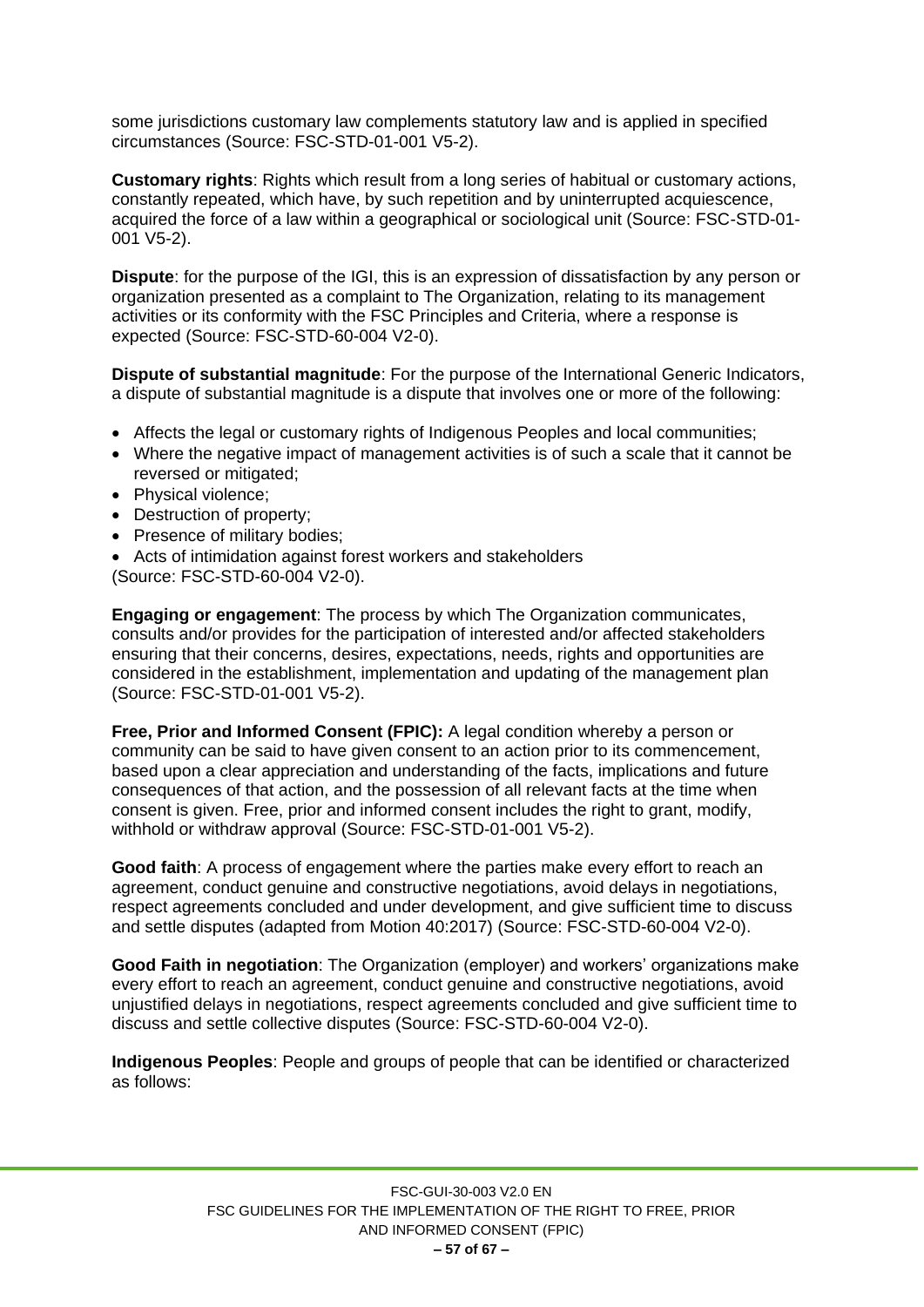- The key characteristic or Criterion is self-identification as Indigenous Peoples at the individual level and acceptance by the community as their member;
- Historical continuity with pre-colonial and/or pre-settler societies;
- Strong link to territories and surrounding natural resources:
- Distinct social, economic or political systems;
- Distinct language, culture and beliefs;
- Form non-dominant groups of society;
- Resolve to maintain and reproduce their ancestral environments and
- systems as distinctive peoples and communities.

(Source: FSC-STD-01-001 V5-2).

**Indigenous cultural landscapes**: Indigenous cultural landscapes are living landscapes to which Indigenous Peoples attribute environmental, social, cultural and economic value because of their enduring relationship with the land, water, fauna, flora and spirits and their present and future importance to their cultural identity. An Indigenous cultural landscape is characterized by features that have been maintained through long-term interactions based on land-care knowledge and adaptive livelihood practices. They are landscapes over which Indigenous Peoples exercise responsibility for stewardship.

NOTE: The adoption of the term Indigenous cultural landscapes is voluntary by Standard Development Groups. Standard Development Groups may choose not to use it. Through Free Prior and Informed Consent, Indigenous Peoples may choose to use different terminology. (Source: FSC-STD-60-004 V2-0)

**Intensity**: A measure of the force, severity or strength of a management activity or other occurrence affecting the nature of the activity's impacts (Source: FSC-STD-01- 001 V5-2).

**Interested stakeholder**: Any person, group of persons, or entity that has shown an interest, or is known to have an interest, in the activities of a Management Unit. The following are examples of interested stakeholders.

- Conservation organizations, for example environmental NGOs; Labour (rights) organizations, for example labour unions;
- Human rights organizations, for example social NGOs;
- Local development projects;
- Local governments;
- National government departments functioning in the region;
- FSC National Offices; and
- Experts on specific issues, for example High Conservation Values. (Source: FSC-STD-01-001 V5-2).

**Landscape values:** Landscape values can be visualized as layers of human perceptions overlaid on the physical landscape. Some landscape values, like economic, recreation, subsistence value or visual quality, are closely related to physical landscape attributes. Other landscape values such as intrinsic or spiritual value are more symbolic in character and are influenced more by individual perception or social construction than physical landscape attributes (Source: FSC-STD-01-001 V5-2).

**Legal**: In accordance with primary legislation (national or local laws) or secondary legislation (subsidiary regulations, decrees, orders, etc.). 'Legal' also includes rule-based decisions made by legally competent agencies where such decisions flow directly and logically from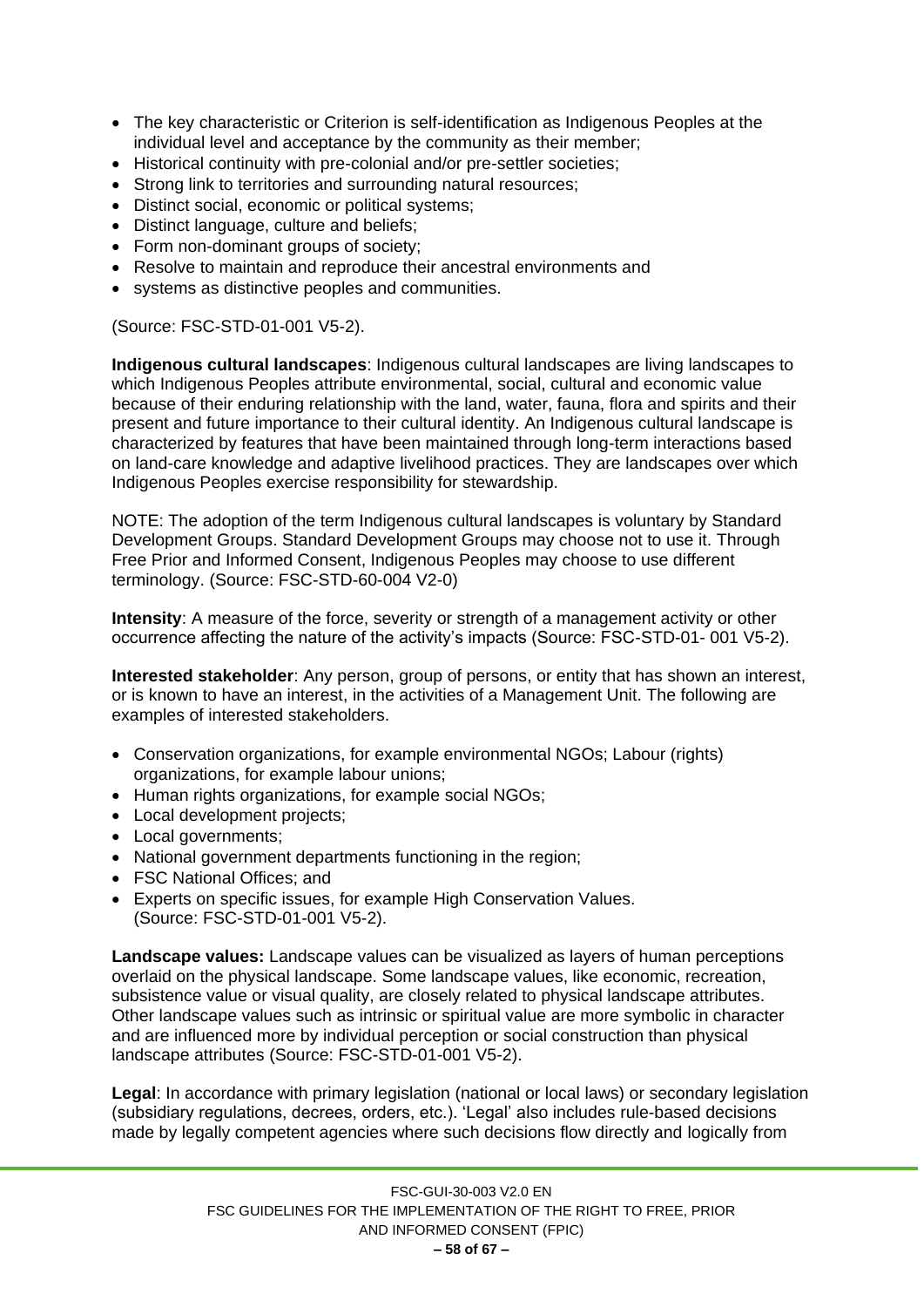the laws and regulations. Decisions made by legally competent agencies may not be legal if they do not flow directly and logically from the laws and regulations and if they are not rulebased but use administrative discretion (Source: FSC-STD-01-001 V5-2).

**Local communities**: Communities of any size that are in or adjacent to the Management Unit, and also those that are close enough to have a significant impact on the economy or the environmental values of the Management Unit or to have their economies, rights or environments significantly affected by the management activities or the biophysical aspects of the Management Unit (Source: FSC-STD-01- 001 V5-2)

**National laws**: The whole suite of primary and secondary laws (acts, ordinances, statutes, decrees), which is applicable to a national territory, as well as secondary regulations, and tertiary administrative procedures (rules/requirements) that derive their authority directly and explicitly from these primary and secondary laws (Source: FSC-STD-01-001 V5-2).

**Organization, The**: The person or entity holding or applying for certification and therefore responsible for demonstrating compliance with the requirements upon which FSC certification is based (Source: FSC-STD-01-001 V5-2).

**Plantation**: A forest area established by planting or sowing with using either alien or native species, often with one or few species, regular spacing and even ages, and which lacks most of the principal characteristics and key elements of natural forests. The description of plantations may be further defined in FSC Forest Stewardship Standards, with appropriate descriptions or examples, such as:

- Areas which would initially have complied with this definition of 'plantation' but which, after the passage of years, contain many or most of the principal characteristics and key elements of native ecosystems, may be classified as natural forests.
- Plantations managed to restore and enhance biological, and habitat diversity, structural complexity and ecosystem functionality may, after the passage of years, be classified as natural forests.
- Boreal and north temperate forests which are naturally composed of only one or few tree species, in which a combination of natural and artificial regeneration is used to regenerate forest of the same native species, with most of the principal characteristics and key elements of native ecosystems of that site, may be considered as natural forest, and this regeneration is not by itself considered as conversion to plantations.

(Source: FSC-STD-01-001 V5-2).

**Precautionary approach:** An approach requiring that when the available information indicates that management activities pose a threat of severe or irreversible damage to the environment or a threat to human welfare, The Organization will take explicit and effective measures to prevent the damage and avoid the risks to welfare, even when the scientific information is incomplete or inconclusive, and when the vulnerability and sensitivity of environmental values are uncertain(Source: FSC-STD-01-001 V5-2).

**Risk**: The probability of an unacceptable negative impact arising from any activity in the Management Unit combined with its seriousness in terms of consequences (Source: FSC-STD-01-001 V5-2).

**Scale**: A measure of the extent to which a management activity or event affects an environmental value or a management unit, in time or space. An activity with a small or low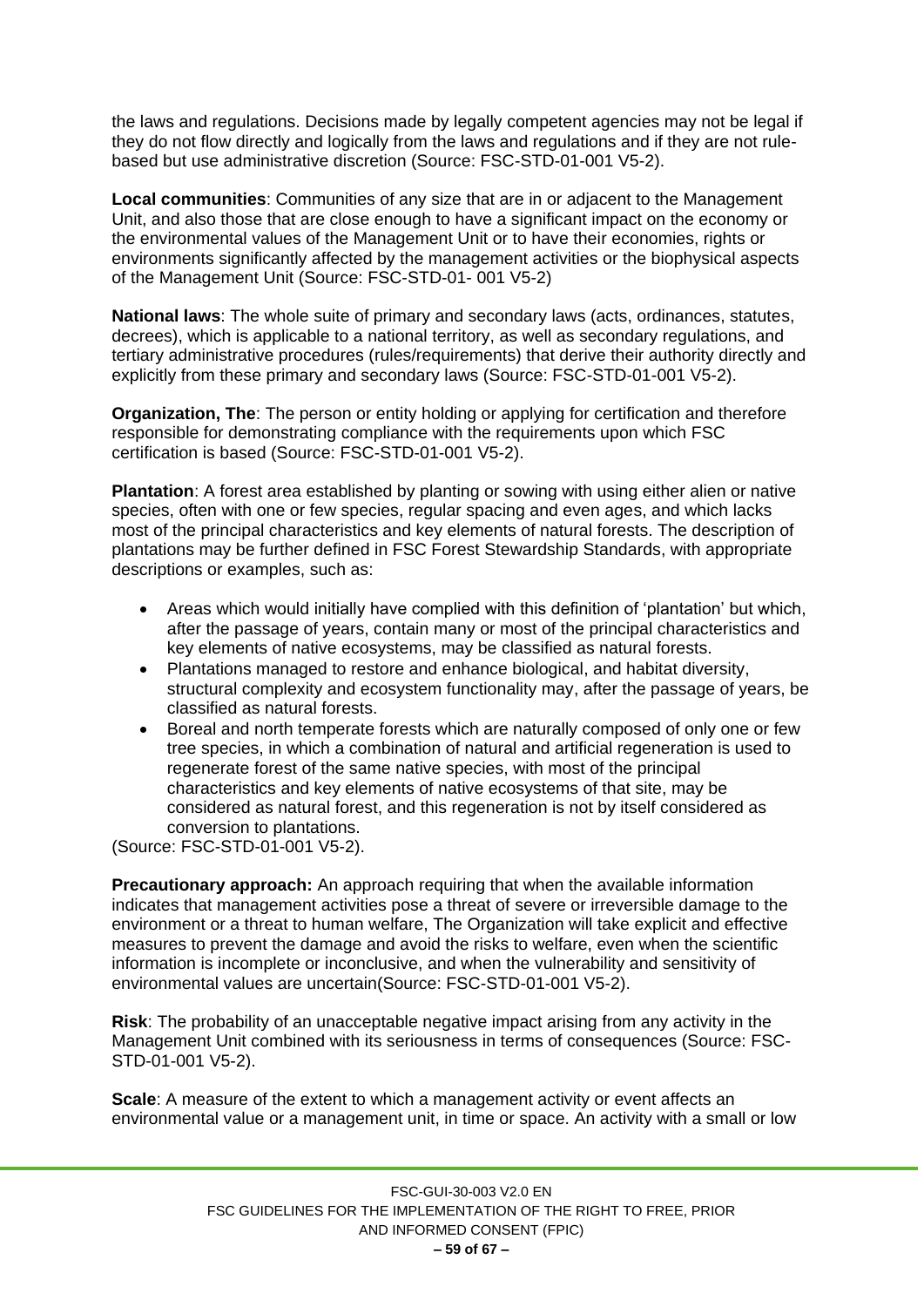spatial scale affects only a small proportion of the forest each year, an activity with a small or low temporal scale occurs only at long intervals (Source: FSC-STD- 01-001 V5-2).

**Scale, intensity and risk (SIR)**: See individual definitions of the terms 'scale', 'intensity', and 'risk'.

**Traditional peoples**: Traditional peoples are social groups or peoples who do not selfidentify as indigenous and who affirm rights to their lands, forests and other resources based on long established custom or traditional occupation and use (Source: FSC-STD-01- 001 V5-2).

**Uphold**: To acknowledge, respect, sustain and support (Source: FSC-STD-01-001 V5-2).

#### <span id="page-59-0"></span>**Additional Terms used in the Guideline**

*These terms are not defined within the FSC P&C normative framework. They are working definitions used by the Working Group to ensure a consistent interpretation during the development of this Guideline.*

**Best efforts:** Persistent and sincere attempts by The Organization to address a requirement. Best efforts are not always met with success, but to address the Indicators' requirements for best efforts, evidence must be presented that continuing efforts by various means have been attempted. (Source: FSC Canada Technical Expert Panel)

**FPIC Agreement:** A bond between The Organization and an affected rights holder that affirms a consent decision was reached based on all the necessary and accessible information on the potential impacts of management activities. The bond between the parties is documented in a culturally appropriate manner and is the result of a free, noncoercive dialogue between the parties prior to any management activity taking place that may affect the rights holder.

**Management activities**: Any or all operations, processes or procedures associated with managing a forest, including but not limited to planning, consultation, harvesting, access construction and maintenance, silvicultural activities (planting, site preparation, tending), monitoring, assessment and reporting. (Source: FSC Canada National Boreal Standard 2004)

**Mediation**: a procedure in which the parties discuss their dispute with the assistance of a trained impartial person who assists them in reaching a settlement/agreement. The mediator is a facilitator who has no power to render a resolution to the conflict.

**Process Agreement**: A bond between The Organization and an affected rights holder that affirms a mutually agreed to approach for negotiating the terms and conditions of an FPIC Agreement.

**Tribal People:** Tribal peoples are peoples who are "not indigenous to the region [they inhabit], but that share similar characteristics with indigenous peoples, such as having social, cultural and economic traditions different from other sections of the national community, identifying themselves with their ancestral territories, and regulating themselves,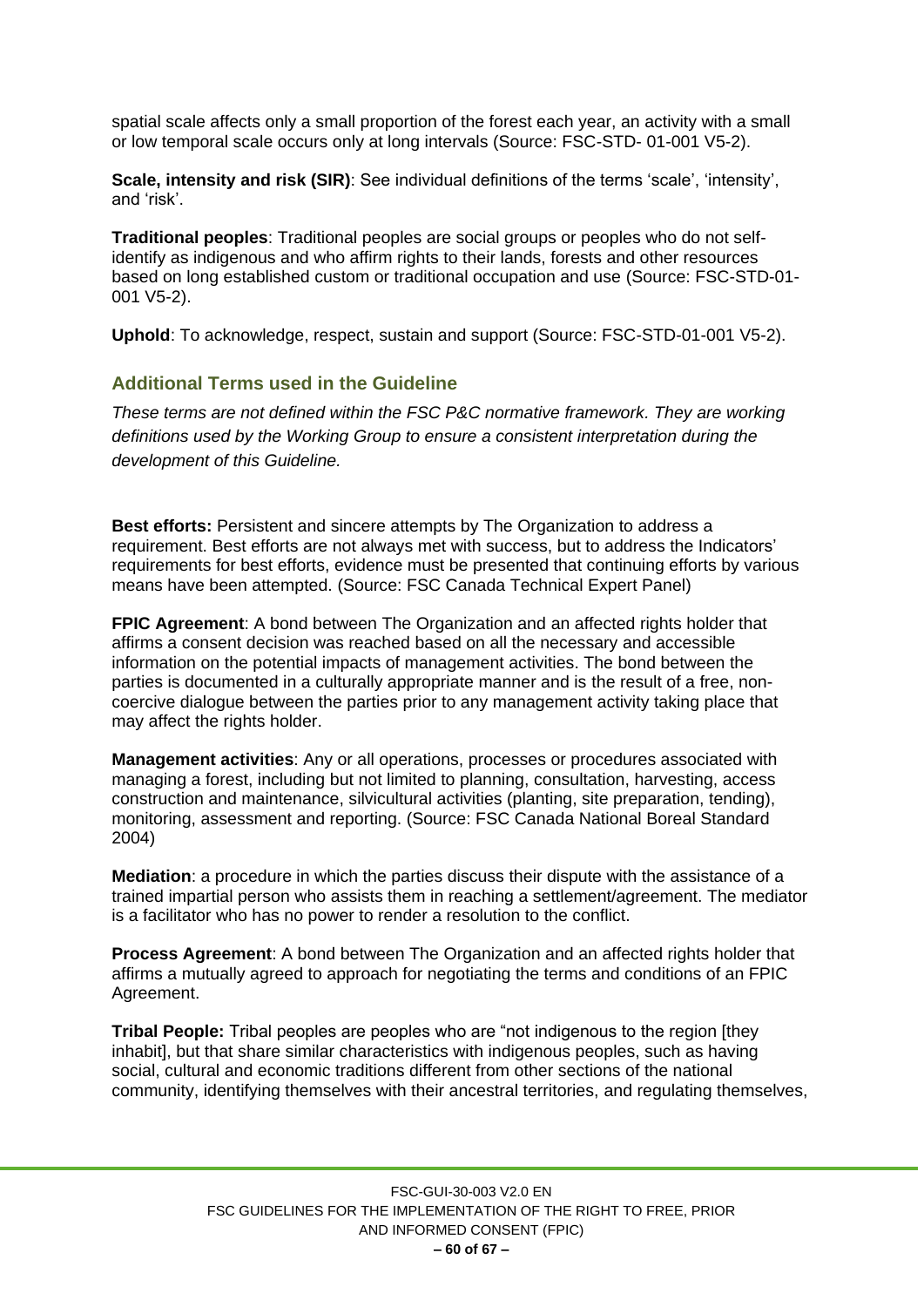at least partially, by their own norms, customs, and traditions".<sup>4</sup> This definition is in accordance with the provisions of Article 1.1.(a) of ILO Convention No. 169. (Source: [http://cidh.org/countryrep/Indigenous-Lands09/Chap.III-IV.htm#\\_ftn12\)](http://cidh.org/countryrep/Indigenous-Lands09/Chap.III-IV.htm#_ftn12)

**Without prejudice** means that what follows in the document (or agreement in this case): (a) cannot be used as evidence in a court case; (b) cannot be taken as the signatory's last word on the subject matter; and (c) cannot be used as a precedent.

<sup>4</sup> I/A Court H.R., *Case of the Saramaka People v. Suriname. Preliminary Objections, Merits, Reparations and Costs*. Judgment of November 28, 2007. Series C No. 172, par. 79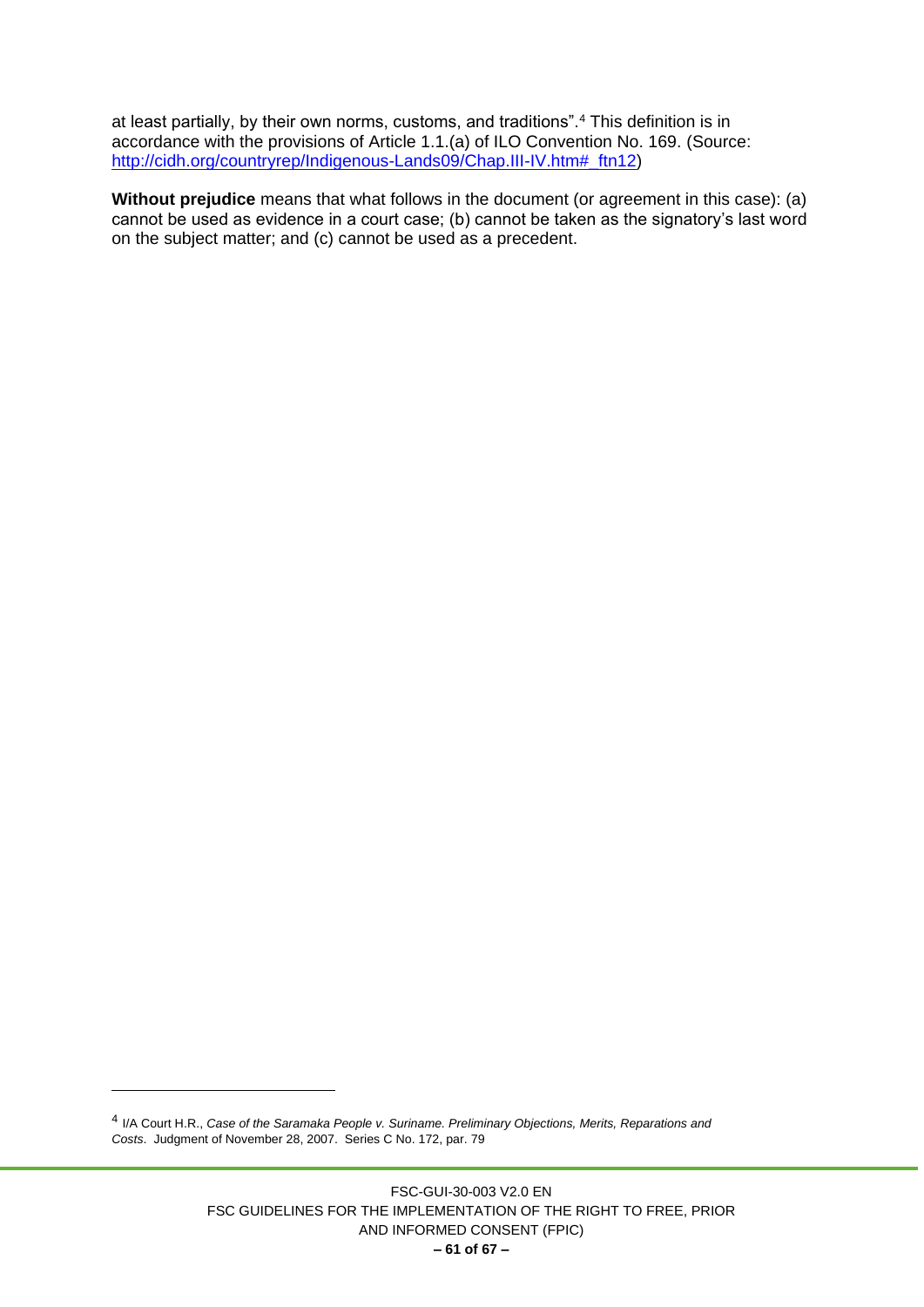# <span id="page-61-0"></span>**G. ANNEX B: Relevant Articles of ILO 16 and UNDRIP**

#### **Applicable articles of the United Nations Declaration on the Rights of Indigenous Peoples (2007)**

Article 1: Indigenous peoples have the right to the full enjoyment, as a collective or as individuals, of all human rights and fundamental freedoms as recognized in the Charter of the United Nations, the Universal Declaration of Human Rights and international human rights law.

Article 2: Indigenous peoples and individuals are free and equal to all other peoples and individuals and have the right to be free from any kind of discrimination, in the exercise of their rights, in particular that based on their indigenous origin or identity.

Article 3: Indigenous peoples have the right of self-determination. By virtue of that right they freely determine their political status and freely pursue their economic, social and cultural development.

Article 4: Indigenous peoples, in exercising their right to self-determination, have the right to autonomy or self-government in matters relating to their internal and local affairs, as well as ways and means for financing their autonomous functions.

Article 5: Indigenous peoples have the right to maintain and strengthen their distinct political, legal, economic, social and cultural institutions, while retaining their rights to participate fully, if they so choose, in the political, economic, social and cultural life of the State.

Article 7: (1) Indigenous individuals have the rights to life, physical and mental integrity, liberty and security of person.

(2) Indigenous peoples have the collective right to live in freedom, peace and security as distinct peoples and shall not be subjected to any act of genocide or any other act of violence, including forcibly removing children of the group to another group.

Article 8: (1) Indigenous peoples and individuals have the right not to be subjected to forced assimilation or destruction of their culture.

Article 9: Indigenous peoples and individuals have the right to belong to an indigenous community or nation, in accordance with the traditions and customs of the community or nation concerned. No discrimination of any kind may arise from the exercise of such a right.

Article 10: Indigenous peoples shall not be forcibly removed from their lands or territories. No relocation shall take place without the Free, Prior and Informed Consent of the indigenous peoples concerned and after agreement on just and fair compensation and, where possible, with the option of return.

Article 11: (1) Indigenous peoples have the right to practice and revitalize their cultural traditions and customs. This includes the right to maintain, protect and develop the past, present and future manifestations of their cultures, such as archaeological and historical sites, artefacts, designs, ceremonies, technologies and visual and performing arts and literature.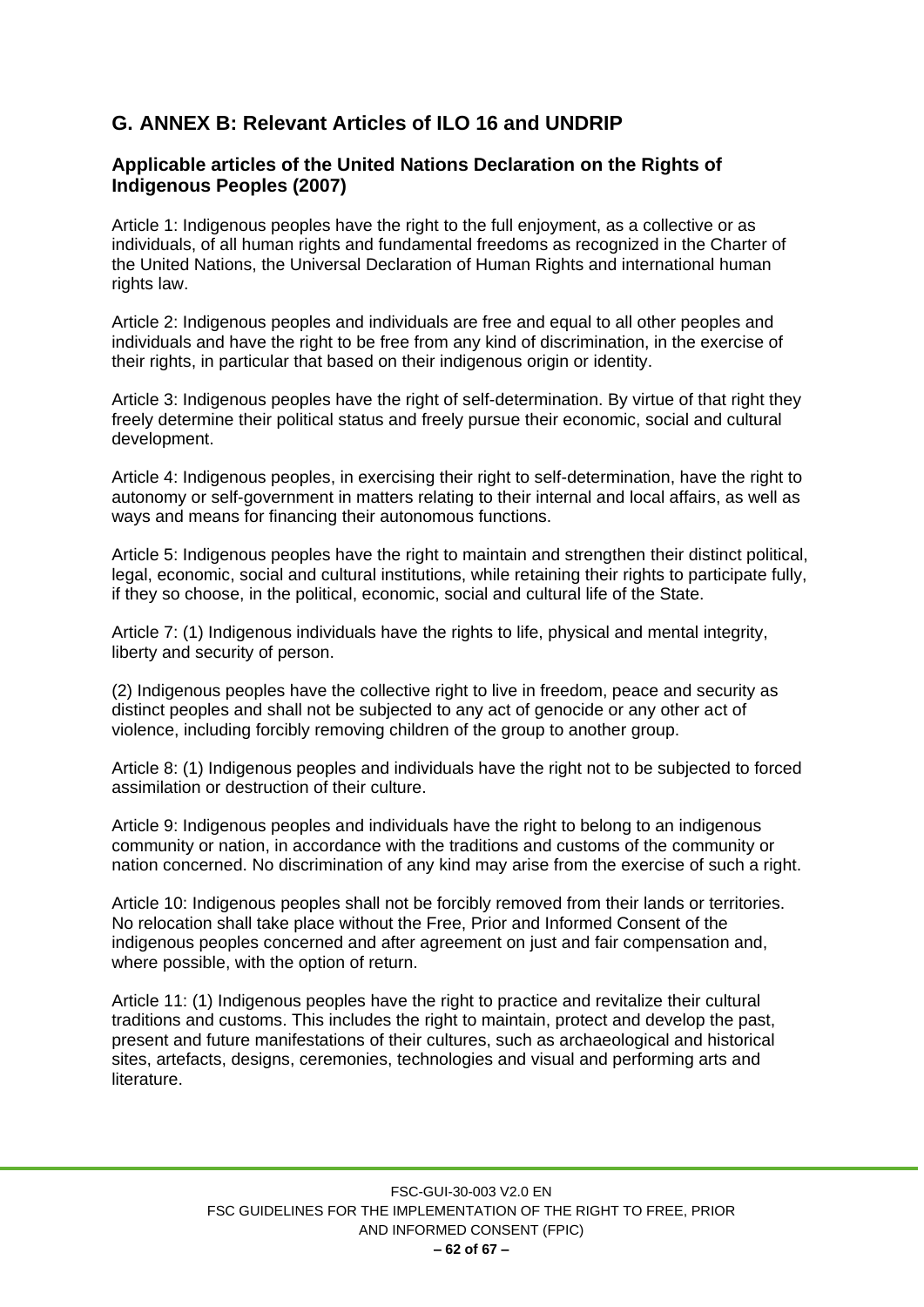Article 12: (1) Indigenous peoples have the right to manifest, practice, develop and teach their spiritual and religious traditions, customs and ceremonies; the right to maintain, protect, and have access in privacy to their religious and cultural sites; the right to the use and control of their ceremonial objects; and the right to the repatriation of their human remains.

Article 17 (1) Indigenous individuals and peoples have the right to enjoy fully all rights established under applicable international and domestic labour law.

(3) Indigenous individuals have the right not to be subjected to any discriminatory conditions of labour and, inter alia, employment or salary.

Article 18: Indigenous peoples have the right to participate in decision making in matters which would affect their rights, through representatives chosen by themselves in accordance with their own procedures, as well as to maintain and develop their own indigenous decision-making institutions.

Article 20: (1) Indigenous peoples have the right to maintain and develop their political, economic and social systems or institutions, to be secure in the enjoyment of their own means of subsistence and development, and to engage freely in all their traditional and other economic activities.

(2) Indigenous peoples deprived of their means of subsistence and development are entitled to just and fair redress.

Article 21: (1) Indigenous peoples have the right, without discrimination, to the improvement of their economic and social conditions, including, inter alia, in the areas of education, employment, vocational training and retraining, housing, sanitation, health and social security.

Article 22: (1) Particular attention shall be paid to the rights and special needs of indigenous elders, women, youth, children and persons with disabilities in the implementation of this Declaration.

(2) States shall take measures, in conjunction with indigenous peoples, to ensure that indigenous women and children enjoy the full protection and guarantees against all forms of violence and discrimination.

Article 23: Indigenous peoples have the right to determine and develop priorities and strategies for exercising their right to development. In particular, indigenous peoples have the right to be actively involved in developing and determining health, housing and other economic and social programmes affecting them and, as far as possible, to administer such programmes through their own institutions.

Article 24: (1): Indigenous peoples have the right to their traditional medicines and to maintain their health practices, including the conservation of their vital medicinal plants, animals and minerals. Indigenous individuals also have the right to access, without any discrimination, to all social and health services.

Article 25: Indigenous peoples have the right to maintain and strengthen their distinctive spiritual relationship with their traditionally owned or otherwise occupied and used lands, territories, waters and coastal seas and other resources and to uphold their responsibilities to future generations in this regard.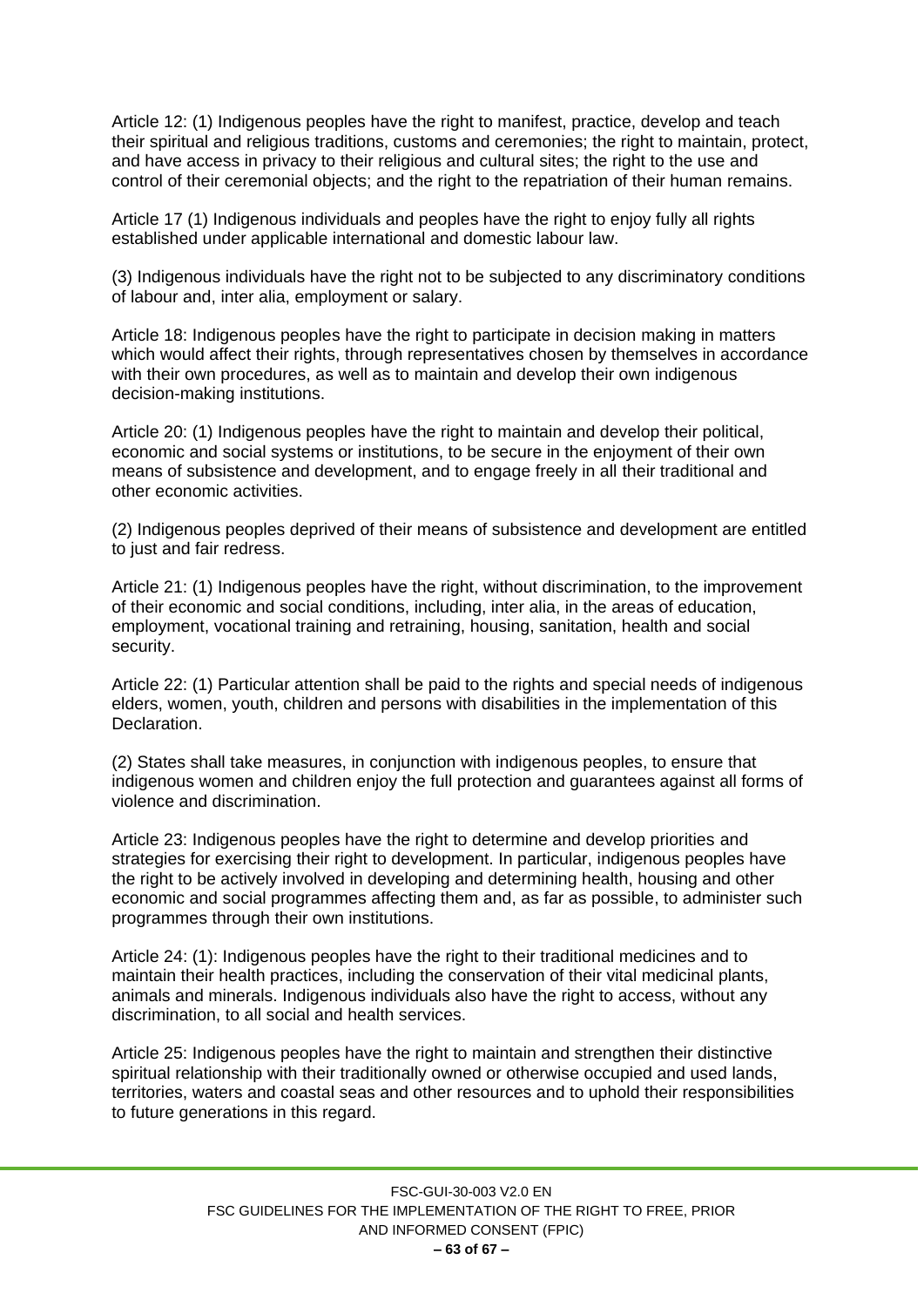Article 26: (1): Indigenous peoples have the right to the lands, territories and resources which they have traditionally owned, occupied or otherwise used or acquired.

(2): Indigenous peoples have the right to own, use, develop and control the lands, territories and resources that they possess by reason of traditional ownership or other traditional occupation or use, as well as those which they have otherwise acquired.

Article 28: (1) Indigenous peoples have the right to redress, by means that can include restitution or, when this is not possible, of a just, fair and equitable compensation, for the lands, territories and resources which they have traditionally owned or otherwise occupied or used, and which have been confiscated, taken, occupied, used or damaged without their Free, Prior and Informed Consent.

(2): Unless otherwise freely agreed upon by the peoples concerned, compensation shall take the form of lands, territories and resources equal in quality, size and legal status or of monetary compensation or other appropriate redress.

Article 29: (1) Indigenous peoples have the right to the conservation and protection of the environment and the productive capacity of their lands or territories and resources.

Article 31: (1) Indigenous peoples have the right to maintain, control, protect and develop their cultural heritage, traditional knowledge and traditional cultural expressions, as well as the manifestations of their sciences, technologies and cultures, including human and genetic resources, seeds, medicines, knowledge of the properties of fauna and flora, oral traditions, literatures, designs, sports and traditional games and visual and performing arts. They also have the right to maintain, control, protect and develop their intellectual property over such cultural heritage, traditional knowledge, and traditional cultural expressions.

Article 32: (1) Indigenous peoples have the right to determine and develop priorities and strategies for the development or use of their lands or territories and other resources.

Article 34: Indigenous peoples have the right to promote, develop and maintain their institutional structures and their distinctive customs, spirituality, traditions, procedures, practices and, in the cases where they exist, juridical systems or customs, in accordance with international human rights standards.

Article 40: Indigenous peoples have the right to have access to and prompt decision through just and fair procedures for the resolution of conflicts and disputes with States or other parties, as well as to effective remedies for all infringements of their individual and collective rights. Such a decision shall give due consideration to the customs, traditions, rules and legal systems of the indigenous peoples concerned and international human rights.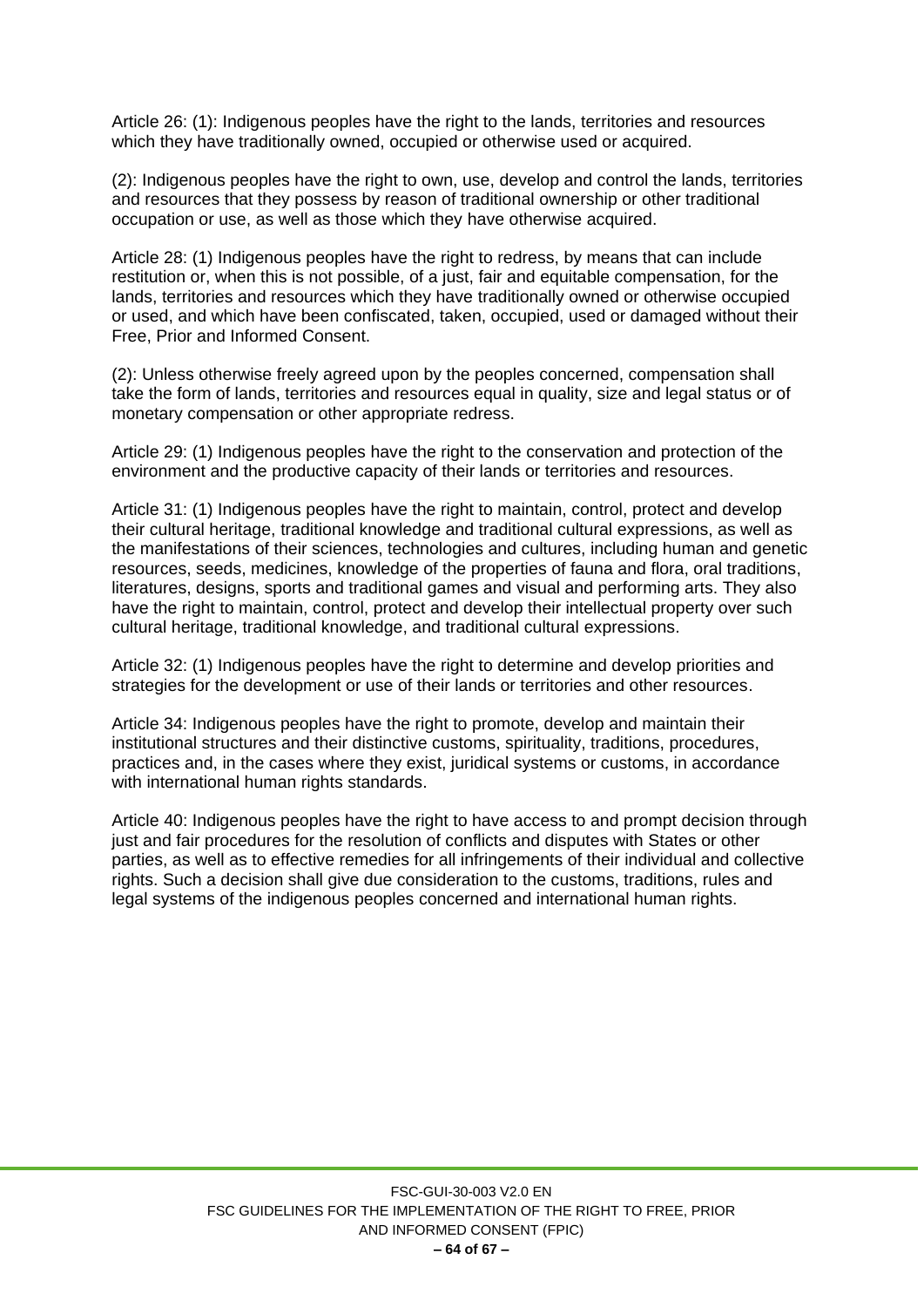## <span id="page-64-0"></span>**Relevant articles of the ILO Convention 169 (1989):**

Article 1: (1) This Convention applies to:

(a) tribal peoples in independent countries whose social, cultural and economic conditions distinguish them from other sections of the national community, and whose status is regulated wholly or partially by their own customs or traditions or by special laws or regulations;

(b) peoples in independent countries who are regarded as indigenous on account of their descent from the populations which inhabited the country, or a geographical region to which the country belongs, at the time of conquest or colonisation or the establishment of present state boundaries and who, irrespective of their legal status, retain some or all of their own social, economic, cultural and political institutions.

(2) Self-identification as indigenous or tribal shall be regarded as a fundamental criterion for determining the groups to which the provisions of this Convention apply.

Article 3: (1) Indigenous and tribal peoples shall enjoy the full measure of human rights and fundamental freedoms without hindrance or discrimination. The provisions of the Convention shall be applied without discrimination to male and female members of these peoples.

(2) No form of force or coercion shall be used in violation of the human rights and fundamental freedoms of the peoples concerned, including the rights contained in this Convention.

Article 4: (1) Special measures shall be adopted as appropriate for safeguarding the persons, institutions, property, labour, cultures and environment of the peoples concerned.

(2) Such special measures shall not be contrary to the freely expressed wishes of the peoples concerned.

Article 5: In applying the provisions of this Convention:

(a) the social, cultural, religious and spiritual values and practices of these peoples shall be recognised and protected, and due account shall be taken of the nature of the problems which face them both as groups and as individuals;

(b) the integrity of the values, practices and institutions of these peoples shall be respected;

(c) policies aimed at mitigating the difficulties experienced by these peoples in facing new conditions of life and work shall be adopted, with the participation and co-operation of the peoples affected.

Article 7: (1) The peoples concerned shall have the right to decide their own priorities for the process of development as it affects their lives, beliefs, institutions and spiritual wellbeing and the lands they occupy or otherwise use, and to exercise control, to the extent possible, over their own economic, social and cultural development. In addition, they shall participate in the formulation, implementation and evaluation of plans and programs for national and regional development which may affect them directly.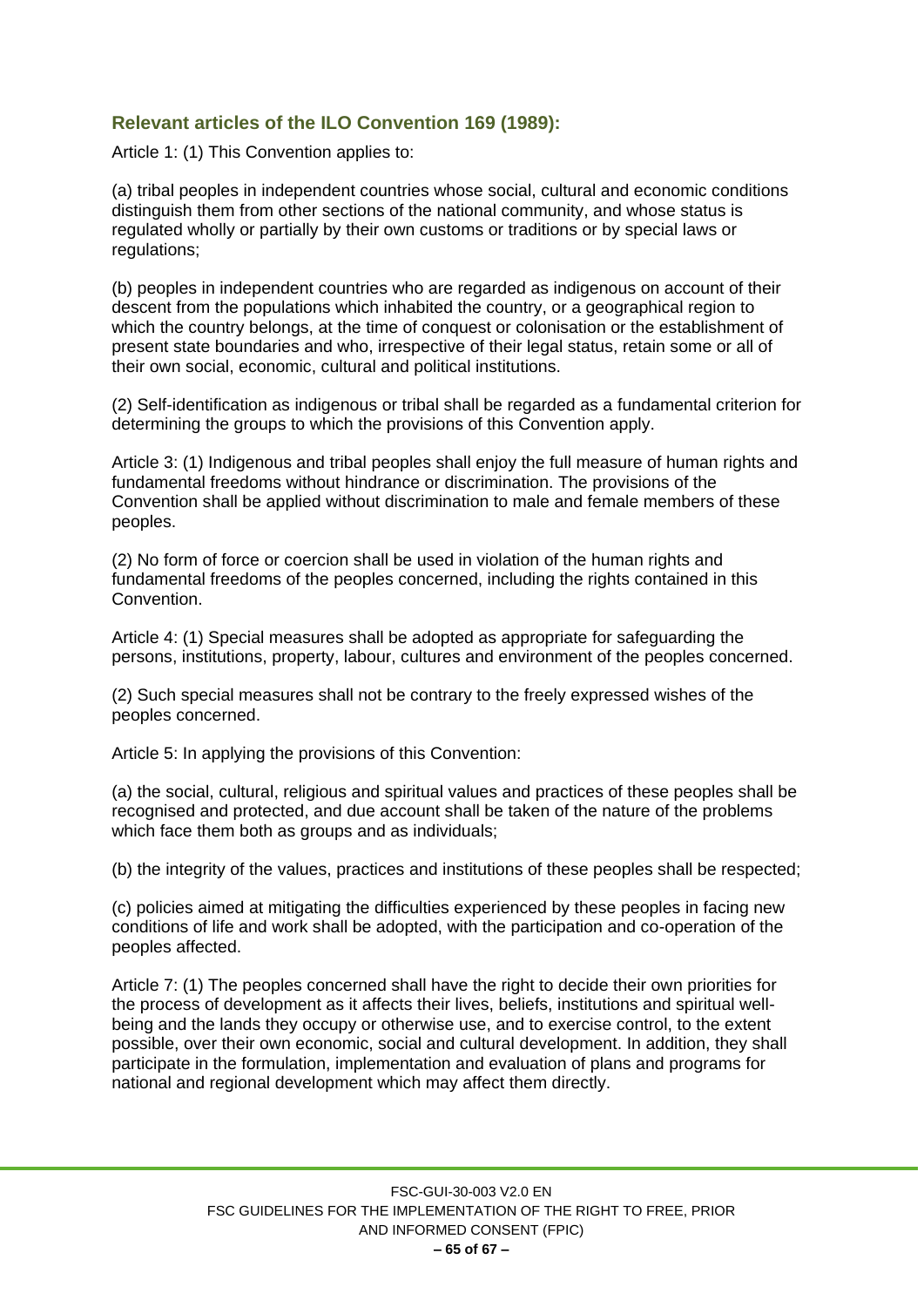Article 8: (1) In applying national laws and regulations to the peoples concerned, due regard shall be had to their customs or customary laws.

Article 14: (1) The rights of ownership and possession of the peoples concerned over the lands which they traditionally occupy shall be recognized. In addition, measures shall be taken in appropriate cases to safeguard the right of the peoples concerned to use lands not exclusively occupied by them, but to which they have traditionally had access for their subsistence and traditional activities. Particular attention shall be paid to the situation of nomadic peoples and shifting cultivators in this respect.

Article 15: (1) The rights of the peoples concerned to the natural resources pertaining to their lands shall be specially safeguarded. These rights include the right of these peoples to participate in the use, management and conservation of these resources.

Article 16: (1) Subject to the following paragraphs of this Article, the peoples concerned shall not be removed from the lands which they occupy.

(2) Where the relocation of these peoples is considered necessary as an exceptional measure, such relocation shall take place only with their free and informed consent. Where their consent cannot be obtained, such relocation shall take place only following appropriate procedures established by national laws and regulations, including public inquiries where appropriate, which provide the opportunity for effective representation of the peoples concerned.

(3) Whenever possible, these peoples shall have the right to return to their traditional lands, as soon as the grounds for relocation cease to exist.

(4) When such return is not possible, as determined by agreement or, in the absence of such agreement, through appropriate procedures, these peoples shall be provided in all possible cases with lands of quality and legal status at least equal to that of the lands previously occupied by them, suitable to provide for their present needs and future development. Where the peoples concerned express a preference for compensation in money or in kind, they shall be so compensated under appropriate guarantees.

(5) Persons thus relocated shall be fully compensated for any resulting loss or injury.

Article 17: (1) Procedures established by the peoples concerned for the transmission of land rights among members of these peoples shall be respected.

(2) The peoples concerned shall be consulted whenever consideration is being given to their capacity to alienate their lands or otherwise transmit their rights outside their own community.

(3) Persons not belonging to these peoples shall be prevented from taking advantage of their customs or of lack of understanding of the laws on the part of their members to secure the ownership, possession or use of land belonging to them.

Article 20: (2) ('Governments') shall do everything possible to prevent any discrimination between workers belonging to the peoples concerned and other workers, in particular as regards:

(a) admission to employment, including skilled employment, as well as measures for promotion and advancement;